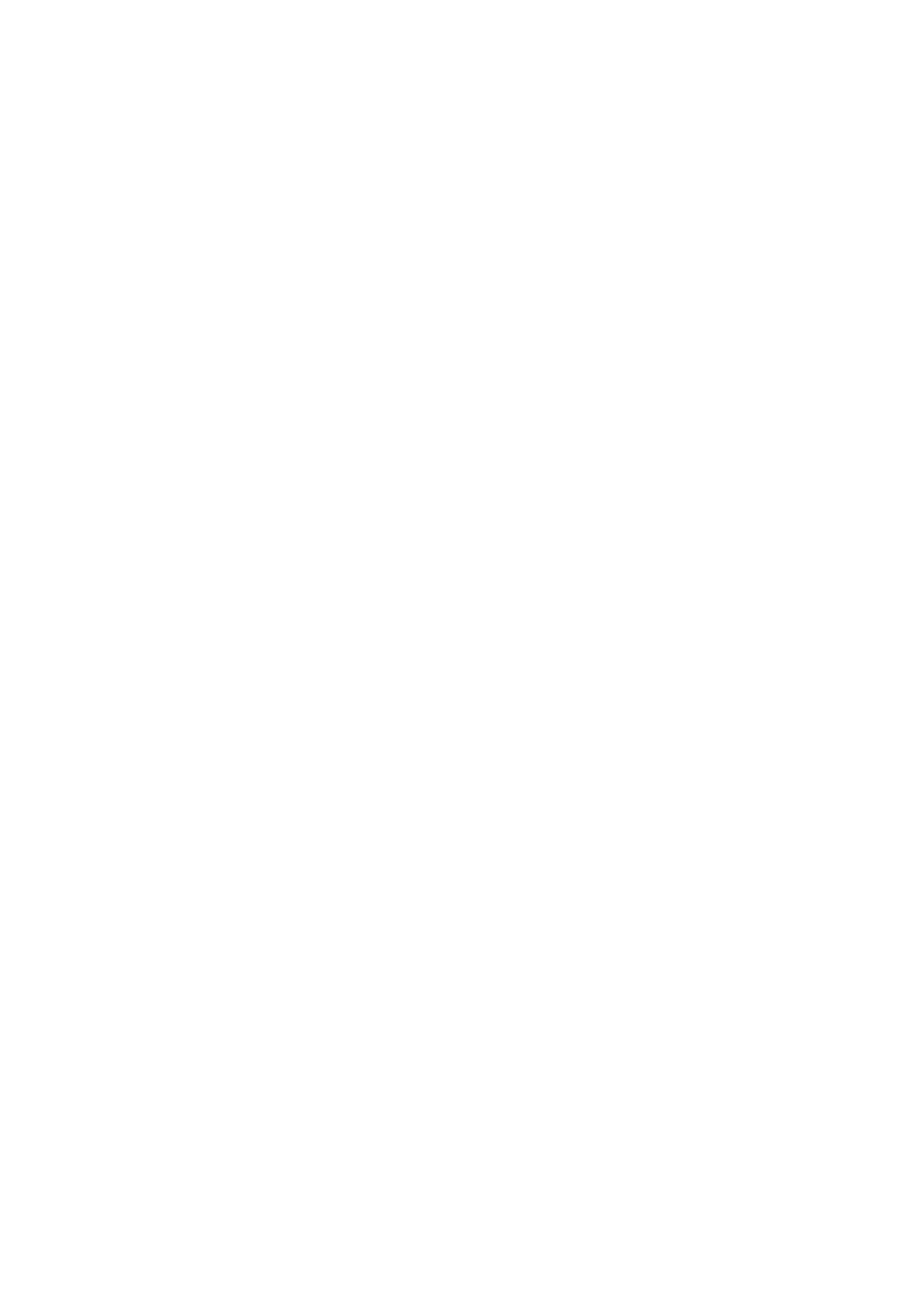# **CONTENTS**

| 1<br>$\overline{2}$<br>6<br>6                                                                            |
|----------------------------------------------------------------------------------------------------------|
| 7                                                                                                        |
| 8<br>8<br>8<br>9<br>$\overline{Q}$<br>10<br>16                                                           |
| 17<br>17<br>17<br>18<br>19<br>19<br>20<br>20<br>20<br>21<br>21<br>22<br>22<br>23<br>26<br>27<br>27<br>27 |
| 28<br>28                                                                                                 |
| 28<br>28<br>5.2 Assessments of impacts on affected populations<br>30<br>30<br>31<br>33<br>33             |
| 34<br>34<br>35                                                                                           |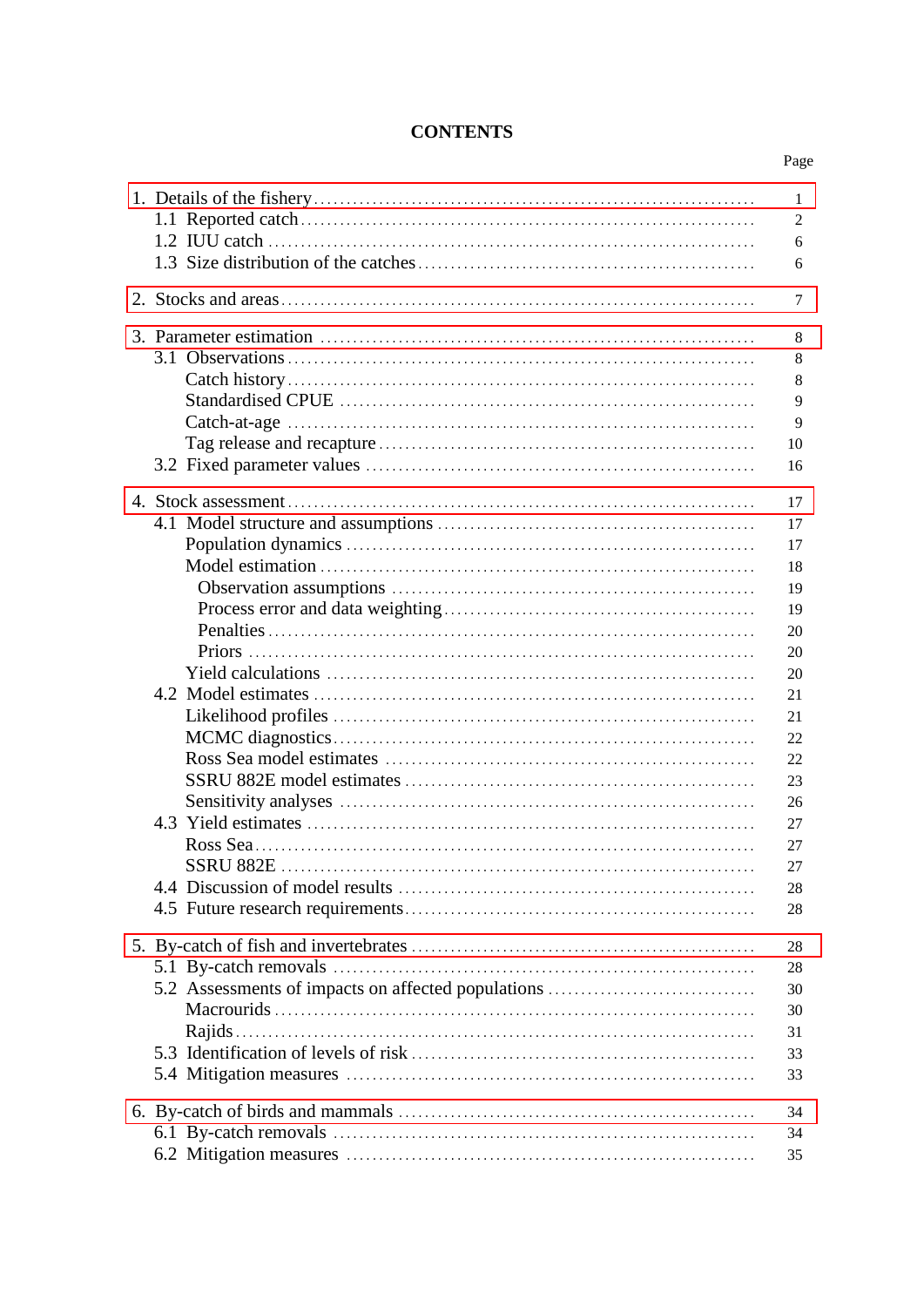| 37<br>-38 |
|-----------|
|           |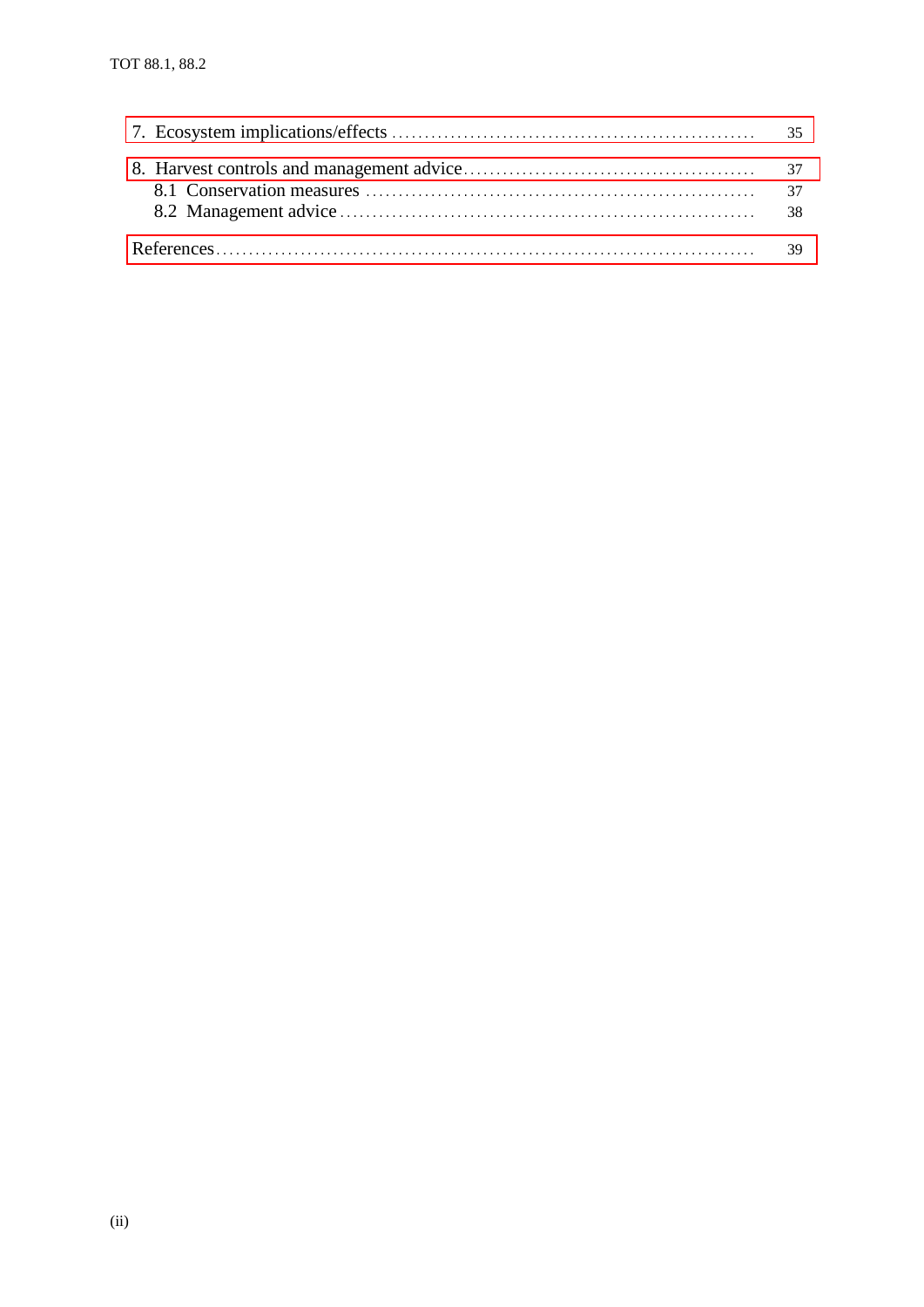### **FISHERY REPORT: EXPLORATORY FISHERY FOR**  *DISSOSTICHUS* **SPP. IN SUBAREAS 88.1 AND 88.2**

<span id="page-4-0"></span>

Figure 1: Ross Sea (Subarea 88.1 and SSRUs 882A–B) and SSRU 882E (bounded regions). Depth contours plotted at 500, 1 000, 2 000 and 3 000 m.

#### **1. Details of the fishery**

In 2005 the Working Group recommended that Subareas 88.1 and 88.2 be split into two areas for the purposes of stock assessment: (i) the Ross Sea (Subarea 88.1 and SSRUs 882A–B) (WG-FSA-05/4), and (ii) SSRU 882E.

2. The catch limits for the Subarea 88.1 and 88.2 SSRUs in the Ross Sea were changed as part of a three-year experiment starting in 2005/06 (SC-CAMLR-XXIV, paragraphs 4.163 to 4.166). The SSRUs between 150°E and 170°E (881A, D, E, F) and between 170°W and 150°W (882A–B) were closed to fishing to ensure that effort was retained in the area of the experiment. To assist administration of the SSRUs, the catch limits for SSRUs 881B, C and G were amalgamated into a 'north' region and those for SSRUs 881H, I and K were amalgamated into a 'slope' region. Within Subarea 88.2, SSRU 882E was treated as a separate SSRU with its own catch limit, whilst SSRUs 882C, D, F and G were amalgamated with a single catch limit. However, in each of the closed SSRUs and prior to 2008/09, a nominal catch of up to 10 tonnes of *Dissostichus* spp. remained permissible under the research fishing exemption; these fishing research catch limits were removed in 2008. SSRU J was subdivided into two SSRUs (SSRU J and SSRU M) in 2008 (Figure 1), and the catch limits for SSRUs 881J and L were amalgamated to assist administration. Environmental protection in these fisheries is regulated by CMs 22-06, 22-07, 22-08 and 26-01.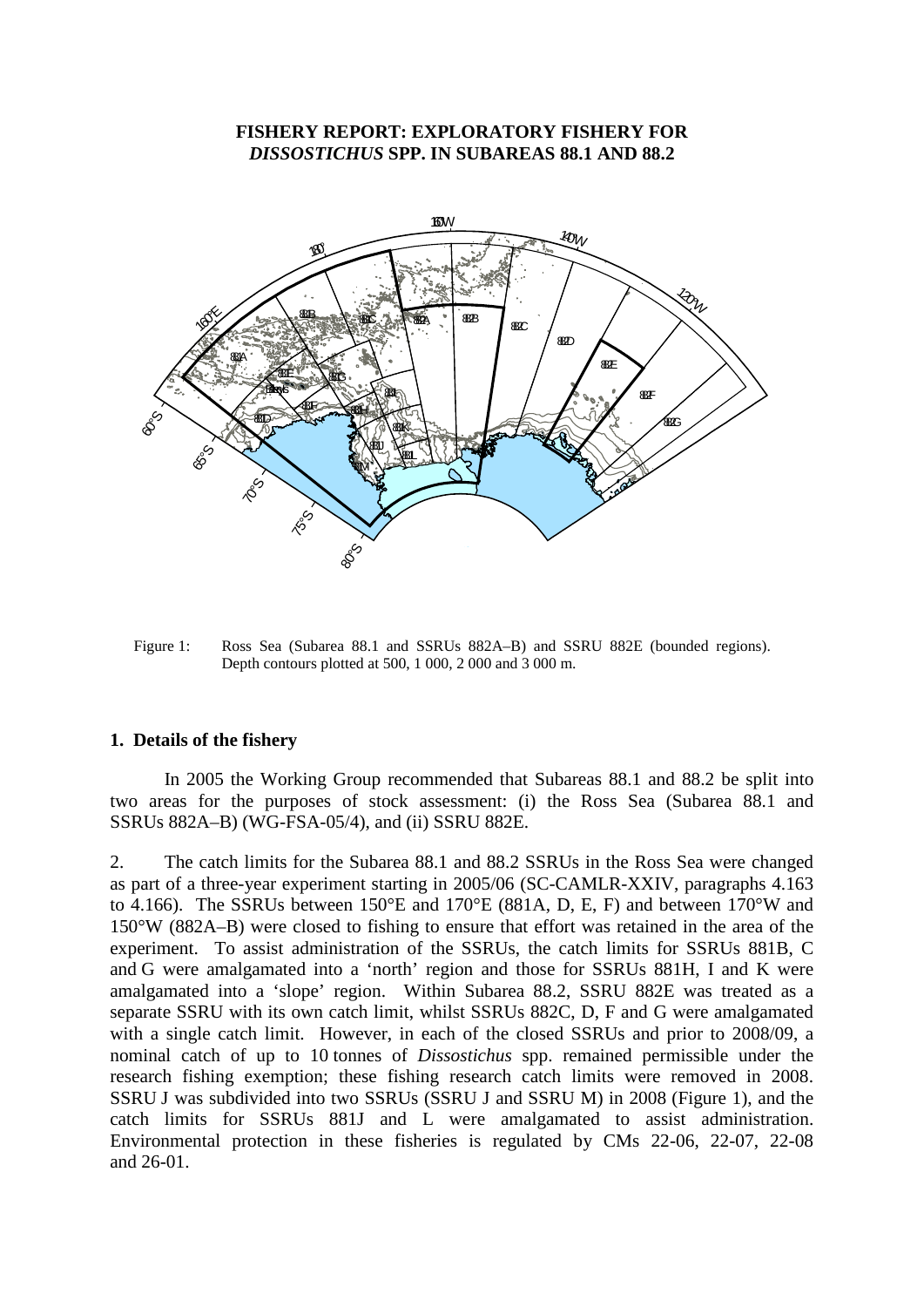3. In 2010/11, the exploratory fishery for *Dissostichus* spp. in Subarea 88.1 was limited to Japanese, Korean, New Zealand, Russian, Spanish, UK and Uruguayan vessels using longlines only (CM 41-09). The precautionary catch limit for *Dissostichus* spp. was 2 850 tonnes applied as follows: 372 tonnes total could be taken in SSRUs B, C and G; 2 104 tonnes total in SSRUs H, I and K; 374 tonnes in SSRUs J and M (Figure 1). Five SSRUs (A, D, E, F and M) were closed to fishing. The catch limits for by-catch species were defined in CMs 33-03 and 41-09. The fishing season was from 1 December 2010 to 31 August 2011.

4. In Subarea 88.2, the exploratory fishery for *Dissostichus* spp. was limited to Korean, New Zealand, Russian, Spanish, UK and Uruguayan vessels using longlines only (CM 41-10). The precautionary catch limit for *Dissostichus* spp. was 575 tonnes south of 65°S, applied as follows: 214 tonnes total could be taken in SSRUs C, D and F; and 361 tonnes in SSRU E (Figure 1). Two SSRUs (A and B) were closed to fishing. The catch limits for by-catch species were defined in CMs 33-03 and 41-10. The fishing season was from 1 December 2010 to 31 August 2011.

5. Details of notifications of intentions to fish in 2011/12 are summarised in CCAMLR-XXX/11 Rev. 1. For Subarea 88.1, notifications were submitted by seven Members with a total of 20 vessels. For Subarea 88.2, notifications were submitted by six Members with a total of 19 vessels.

# **1.1 Reported catch**

6. In 2010/11, five Members and 16 vessels fished in the exploratory fishery in Subarea 88.1 between December 2010 and January 2011 (Table 1). The fishery was closed on 14 January 2011 and the total reported catch of *Dissostichus* spp. was 2 882 tonnes (101% of the limit) (CCAMLR-XXX/BG/8, Table 2). The following SSRUs were closed during the course of fishing:

- SSRUs B, C and G closed on 10 December 2010, triggered by the catch of *Dissostichus* spp. (total catch 349 tonnes; 94% of the catch limit)
- SSRUs J and L closed on 9 January 2011, triggered by the catch of *Dissostichus* spp. (total catch 428 tonnes; 114% of the catch limit)
- SSRUs H, I and K closed on 14 January 2011, triggered by the catch of *Dissostichus* spp. (total catch 2105 tonnes; 100% of the catch limit).

7. Five Members and 12 vessels fished in the exploratory fishery in Subarea 88.2 between December 2010 and February 2011 (Table 2). The fishery closed on 8 February 2011 and the total reported catch of *Dissostichus* spp. was 576 tonnes, including 10 tonnes taken during research fishing in SSRU A (100% of the limit) (CCAMLR-XXX/BG/8, Table 2). The following SSRUs were closed during the course of fishing:

• SSRUs C, D, F and G closed on 8 February 2011, triggered by the catch of *Dissostichus* spp. (total catch 216 tonnes; 101% of the catch limit)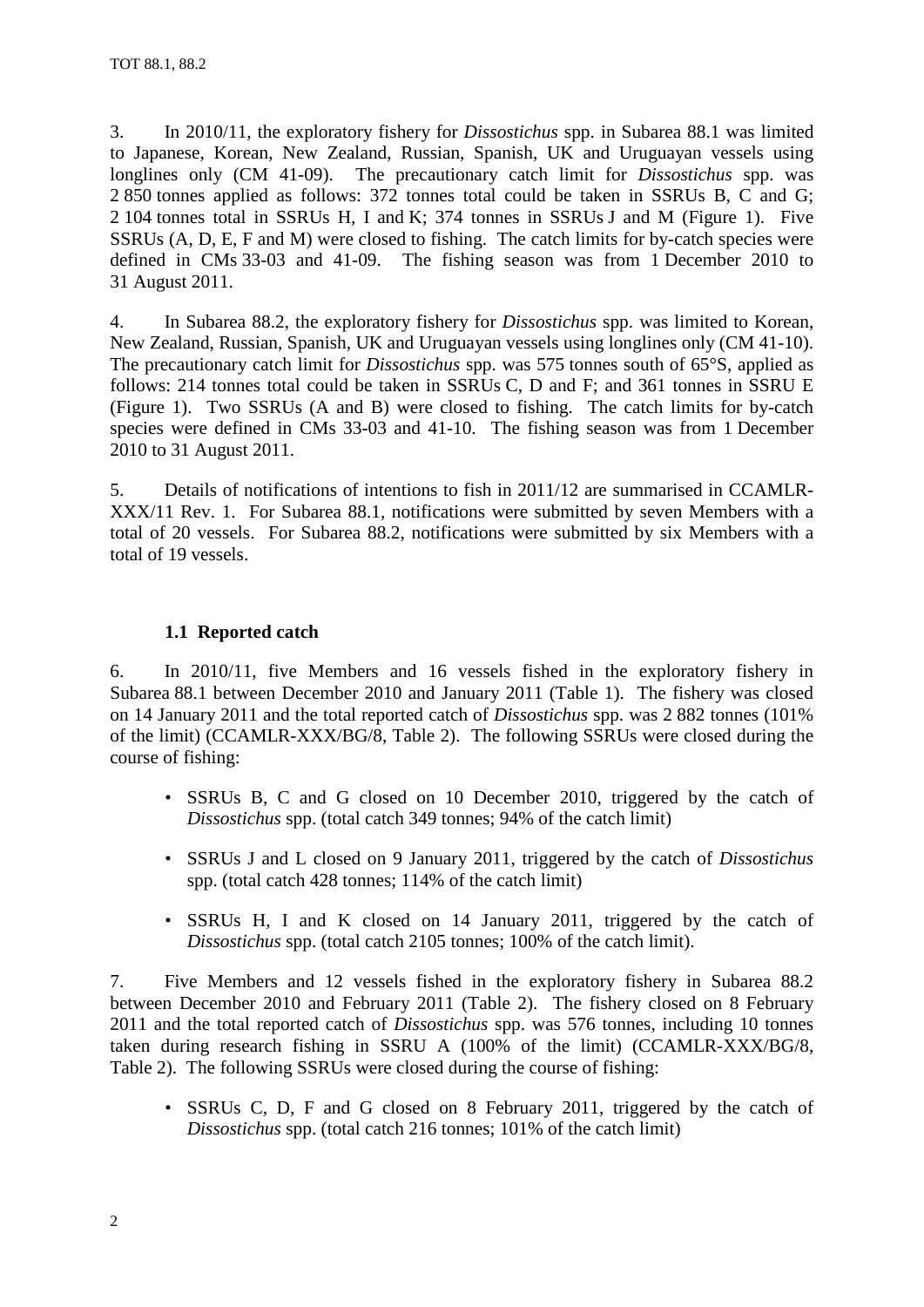• SSRU E closed on 8 February 2011, triggered by the catch of *Dissostichus* spp. (total catch 350 tonnes; 97% of the catch limit).

8. The number of vessels fishing and the catch of *Dissostichus* spp. in Subareas 88.1 and 88.2 in 2010/11 are shown in Tables 1 and 2 respectively.

| <b>Flag State</b>  | Vessels authorised | Number of vessels | Reported catch (tonnes) |                              |       |  |  |  |
|--------------------|--------------------|-------------------|-------------------------|------------------------------|-------|--|--|--|
|                    | in CM $41-09$      | that fished       |                         | D. eleginoides<br>D. mawsoni | Total |  |  |  |
| Japan              |                    |                   |                         |                              |       |  |  |  |
| Korea, Republic of | 6                  |                   | 721                     |                              | 722   |  |  |  |
| New Zealand        | 4                  |                   | 889                     | $<$ 1                        | 889   |  |  |  |
| Russia             | 4                  |                   | 318                     |                              | 319   |  |  |  |
| Spain              |                    |                   | 427                     | $<$ l                        | 427   |  |  |  |
| UK.                |                    |                   | 525                     |                              | 525   |  |  |  |
| Uruguay            |                    |                   |                         |                              |       |  |  |  |
| Total              | 19                 | 16                | 2880                    |                              | 2882  |  |  |  |

Table 1: Number of vessels authorised in CM 41-09, number of vessels that fished, and the catch of *Dissostichus* spp. in Subarea 88.1 in 2010/11 (source: catch and effort reports).

Table 2: Number of vessels authorised in CM 41-10, number of vessels that fished, and the catch of *Dissostichus* spp. in Subarea 88.2 in 2010/11 (source: catch and effort reports).

| <b>Flag State</b>  | Vessels authorised | Number of vessels | Reported catch (tonnes) |                |        |  |  |  |
|--------------------|--------------------|-------------------|-------------------------|----------------|--------|--|--|--|
|                    | in $CM$ 41-10      | that fished       | D. mawsoni              | D. eleginoides | Total  |  |  |  |
| Korea, Republic of | 6                  |                   | 77                      |                | 77     |  |  |  |
| New Zealand        | 4                  |                   | 244                     |                | 244    |  |  |  |
| Russia             |                    |                   | 122                     |                | $122*$ |  |  |  |
| Spain              |                    | 0                 |                         |                |        |  |  |  |
| UK.                |                    |                   | 120                     |                | 120    |  |  |  |
| Uruguay            |                    |                   | 13                      |                | 13     |  |  |  |
| Total              |                    | 12                | 576                     |                | 576*   |  |  |  |

Includes 10 tonnes taken during research fishing in SSRU A.

9. The Ross Sea fishery saw a steady expansion of effort (number of sets) from 1997/98 to 2000/01, a slight drop in 2001/02, followed by an increase in 2002/03, and an almost threefold increase in 2003/04. Since 2004/05 effort has been slightly more stable ranging from 1 000–1 500 sets per year. Although most SSRUs in Subareas 88.1 and 88.2 have been fished over time, the proportion of effort in each SSRU has varied considerably each year in relation to the catch limits of the target and by-catch species and ice conditions. Fishing in 2006/07 and 2007/08 saw a high level of catch and effort in SSRU 881H, whilst in 2008/09, effort reduced in SSRU H but increased in SSRU K. In 2009/10, fishing was concentrated in SSRUs 881H and 881I on the slope, 881C in the north and 881J on the shelf.

10. The length of the fishing season in the Ross Sea fishery has contracted over time. In the first few years the fishery was mainly carried out from January to March, and between 2001 and 2003 extended into April and May. More recently, fishing has started in early December (ice permitting) and has usually finished by early February. In recent years, fishing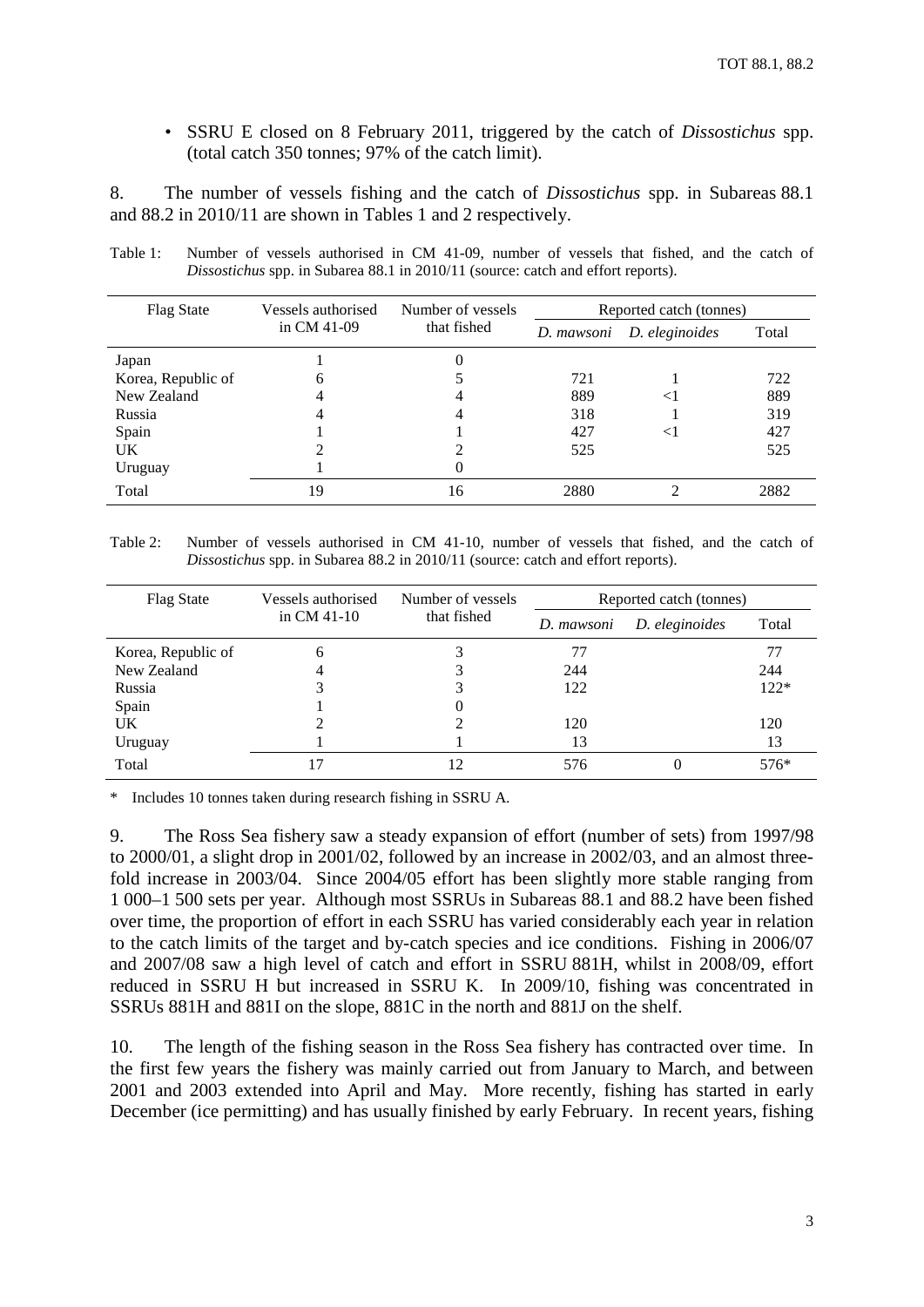has finished in January or February. Fishing in SSRU 882E and, to a lesser extent SSRUs 882C, D, F and G, has shown a similar pattern with a trend towards starting and finishing earlier over the course of the fishery.

11. Catches of *D. eleginoides* have mainly come from the northwest of the Ross Sea region in SSRUs 881A, 881B, and 881C (WG-FSA-10/23). Catches were quite high in the early part of the fishery, particularly in 2001, but have been relatively low since then. The catch rates for *D. eleginoides* have been much higher in SSRU 881A than the other SSRUs.

12. The catch of *Dissostichus* spp. has shown a steadier increasing trend over the same period, peaking at 3 105 tonnes in Subarea 88.1 for the 2004/05 season, declining to 2 259 tonnes in 2007/08, and increasing to 2 882 in 2010/11 reflecting the annual changes in catch limits.

13. Catches and catch limits for *Dissostichus* spp. and by-catch species by SSRU and SSRU groups reported from Subareas 88.1 and 88.2 in 2010/11 are summarised in Table 3 (see CCAMLR-XXX/BG/8).

| Table 3: Catches and catch limits for <i>Dissostichus</i> spp. and by-catch species (macrourids, rajids and |
|-------------------------------------------------------------------------------------------------------------|
| other species) by SSRU and SSRU groups reported from Subareas 88.1 and 88.2 in 2010/11                      |
| (source: catch and effort reports).                                                                         |

| <b>SSRU</b><br>Groups |         | Dissostichus spp.<br>catch (tonnes) |          | <b>Macrourids</b><br>catch (tonnes) |          | Rajids<br>catch (tonnes) |          | Other species<br>catch (tonnes) |  |
|-----------------------|---------|-------------------------------------|----------|-------------------------------------|----------|--------------------------|----------|---------------------------------|--|
|                       | Limit   | Catch                               | Limit    | Catch                               | Limit    | $\text{Catch}^*$         | Limit    | Catch                           |  |
| 881A                  | 0       | 0                                   | $\Omega$ | $\Omega$                            | $\Omega$ | $\Omega$                 | $\Omega$ |                                 |  |
| 881BCG                | 372     | 349                                 | 40       |                                     | 50       |                          | 60       |                                 |  |
| 881D                  |         |                                     | $\theta$ |                                     | $\theta$ |                          |          |                                 |  |
| 881E                  |         | $\Omega$                            | 0        | 0                                   | 0        |                          |          |                                 |  |
| 881F                  |         |                                     |          |                                     | 0        |                          |          |                                 |  |
| 881HIK                | 2 1 0 4 | 2 1 0 5                             | 320      | 186                                 | 105      |                          | 60       | 8                               |  |
| 881JL                 | 374     | 428                                 | 70       | $\Omega$                            | 50       | $\Omega$                 | 40       |                                 |  |
| 882A                  | 0       | $*10$                               | $\Omega$ | 0                                   | $\Omega$ |                          |          |                                 |  |
| 882B                  |         | 0                                   | 0        |                                     | 0        |                          |          |                                 |  |
| 882CDFG               | 214     | 216                                 | 34       | 20                                  | 50       |                          | 80       | っ                               |  |
| 882E                  | 361     | 350                                 | 58       | 30                                  | 50       |                          | 20       | 11                              |  |

\* Note: Includes skates landed, and excludes skates cut-off at surface or tagged and released.

\*\* Research fishing in accordance with CM 24-01.

14. The historical catches of *Dissostichus* spp. caught in Subareas 88.1 and 88.2 are given in Tables 4 and 5 respectively.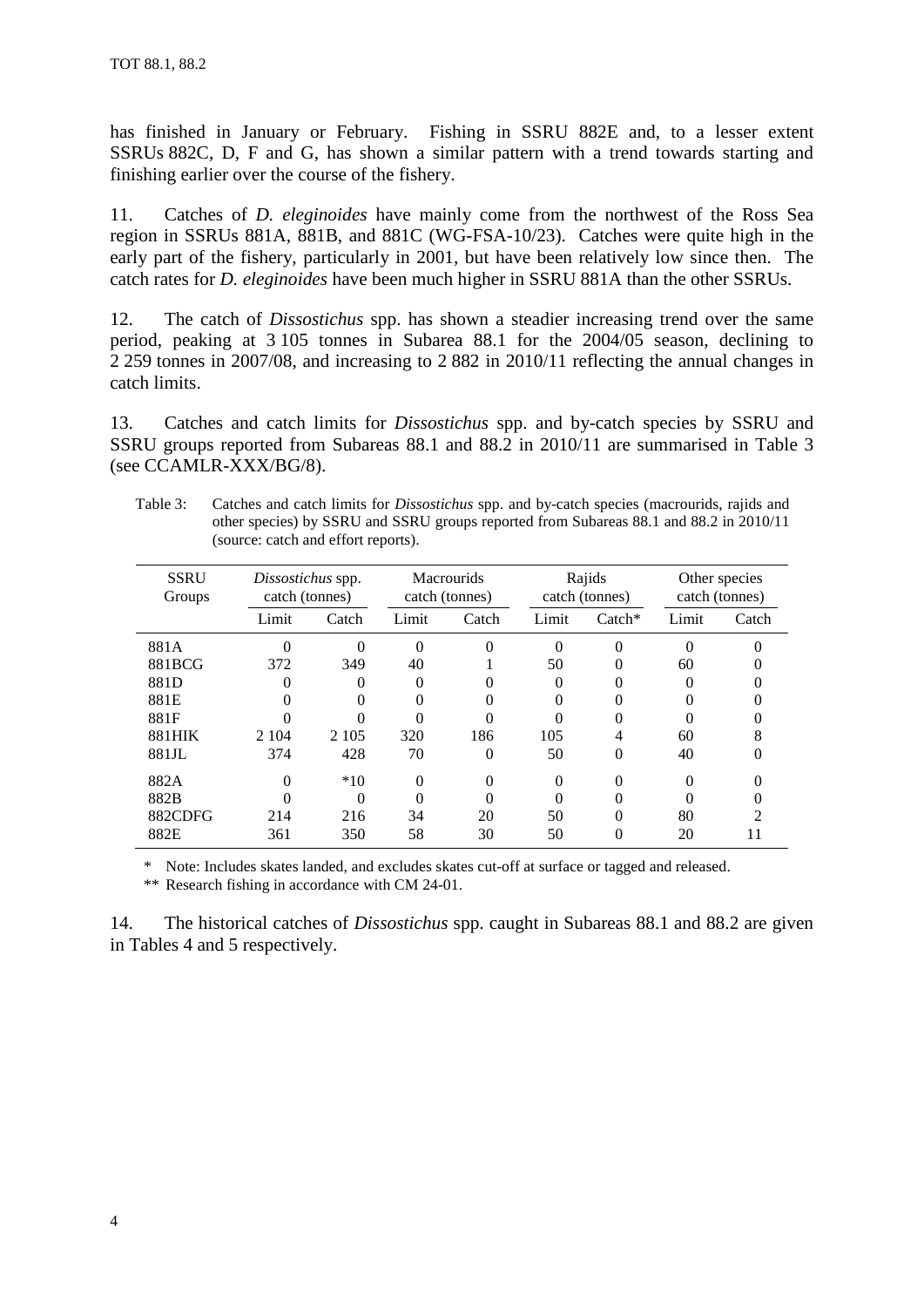| Season  |                | Estimated           | Total       |                   |                         |          |                  |          |
|---------|----------------|---------------------|-------------|-------------------|-------------------------|----------|------------------|----------|
|         |                | Effort              |             | Dissostichus spp. |                         |          | <b>IUU</b> catch | removals |
|         |                | (number of vessels) | Catch limit |                   | Reported catch (tonnes) |          | (tonnes)         | (tonnes) |
|         | Limit          | Reported            | (tonnes)    | D. eleginoides    | D. mawsoni              | Total    |                  |          |
| 1996/97 |                |                     | 1980        | $\theta$          | $\Omega$                | $\Omega$ | $\theta$         | $\theta$ |
| 1997/98 |                |                     | 1510        |                   | 41                      | 42       | $\theta$         | 42       |
| 1998/99 | $\overline{2}$ | 2                   | 2281        |                   | 296                     | 297      | $\theta$         | 297      |
| 1999/00 |                | 3                   | 2090        | 0                 | 751                     | 751      | 0                | 751      |
| 2000/01 | 6              | 10                  | 2064        | 34                | 626                     | 660      | $\theta$         | 660      |
| 2001/02 | 10             | 3                   | 2508        | 12                | 1313                    | 1325     | 92               | 1417     |
| 2002/03 | 13             | 10                  | 3760        | 26                | 1805                    | 1831     | $\theta$         | 1831     |
| 2003/04 | 26             | 21                  | 3250        | 13                | 2184                    | 2197     | 240              | 2437     |
| 2004/05 | 21             | 10                  | 3250        | $\overline{7}$    | 3098                    | 3105     | 28               | 3133     |
| 2005/06 | 21             | 13                  | 2964        |                   | 2968                    | 2969     | $\theta$         | 2969     |
| 2006/07 | 21             | 15                  | $3072*$     | 12                | 3079                    | 3091     | $\Omega$         | 3091     |
| 2007/08 | 21             | 15                  | 2700        | 9                 | 2251                    | 2259     | 272              | 2531     |
| 2008/09 | 21             | 13                  | 2700        | 17                | 2432                    | 2448     | $\theta$         | 2448     |
| 2009/10 | 15             | 12                  | 2850        | $<$ 1             | 2868                    | 2869     | $\theta$         | 2869     |
| 2010/11 | 19             | 16                  | 2850        | 3                 | 2879                    | 2882     | $***$            | 2882     |

Table 4: Catch history for *Dissostichus* spp. in Subarea 88.1. Reported catch includes catch from research fishing. (Source: STATLANT data for past seasons, and catch and effort reports for current season, WG-FSA-11/10 and past reports for IUU catch.)

\* Includes 40 tonnes for research fishing (CCAMLR-XXV, paragraph 12.56). \*\* Not estimated

Table 5: Catch history for *Dissostichus* spp. in Subarea 88.2. Reported catch includes catch from research fishing. (Source: STATLANT data for past seasons, and catch and effort reports for current season, WG-FSA-11/10 and past reports for IUU catch.)

| Season  |       |                     | Estimated   | Total                     |                         |          |                  |          |
|---------|-------|---------------------|-------------|---------------------------|-------------------------|----------|------------------|----------|
|         |       | Effort              |             | Dissostichus spp.         |                         |          | <b>IUU</b> catch | removals |
|         |       | (number of vessels) | Catch limit |                           | Reported catch (tonnes) |          | (tonnes)         | (tonnes) |
|         | Limit | Reported            | (tonnes)    | D. eleginoides D. mawsoni |                         | Total    |                  |          |
| 1996/97 |       | 0                   | 1980        | 0                         | 0                       | $\Omega$ |                  |          |
| 1997/98 |       |                     | 63          |                           | 0                       | 0        |                  |          |
| 1998/99 |       |                     | $\theta$    |                           |                         |          |                  |          |
| 1999/00 |       |                     | 250         |                           | 0                       | $\theta$ |                  |          |
| 2000/01 | 2     |                     | 250         |                           | 0                       | $\theta$ |                  |          |
| 2001/02 |       |                     | 250         |                           | 41                      | 41       | 0                | 41       |
| 2002/03 | 9     |                     | 375         |                           | 106                     | 106      | 0                | 106      |
| 2003/04 | 18    | 3                   | 375         |                           | 374                     | 375      | 0                | 375      |
| 2004/05 | 10    | 4                   | 375         | 0                         | 411                     | 411      | 0                | 411      |
| 2005/06 | 17    |                     | 487         | $\Omega$                  | 514                     | 514      | 15               | 529      |
| 2006/07 | 16    |                     | $567*$      | 0                         | 347                     | 347      | 0                | 347      |
| 2007/08 | 15    |                     | 567         | $<$ 1                     | 416                     | 416      | 0                | 416      |
| 2008/09 | 19    | 10                  | 567         | $<$ 1                     | 484                     | 484      | 0                | 484      |
| 2009/10 | 15    | 5                   | 575         | $\theta$                  | 314<br>314              |          | 0                | 314      |
| 2010/11 | 17    | 11                  | 575         | $\Omega$                  | 576                     | 576      | **               | 576      |

\* Includes 20 tonnes for research fishing (CCAMLR-XXV, paragraph 12.60). \*\* Not estimated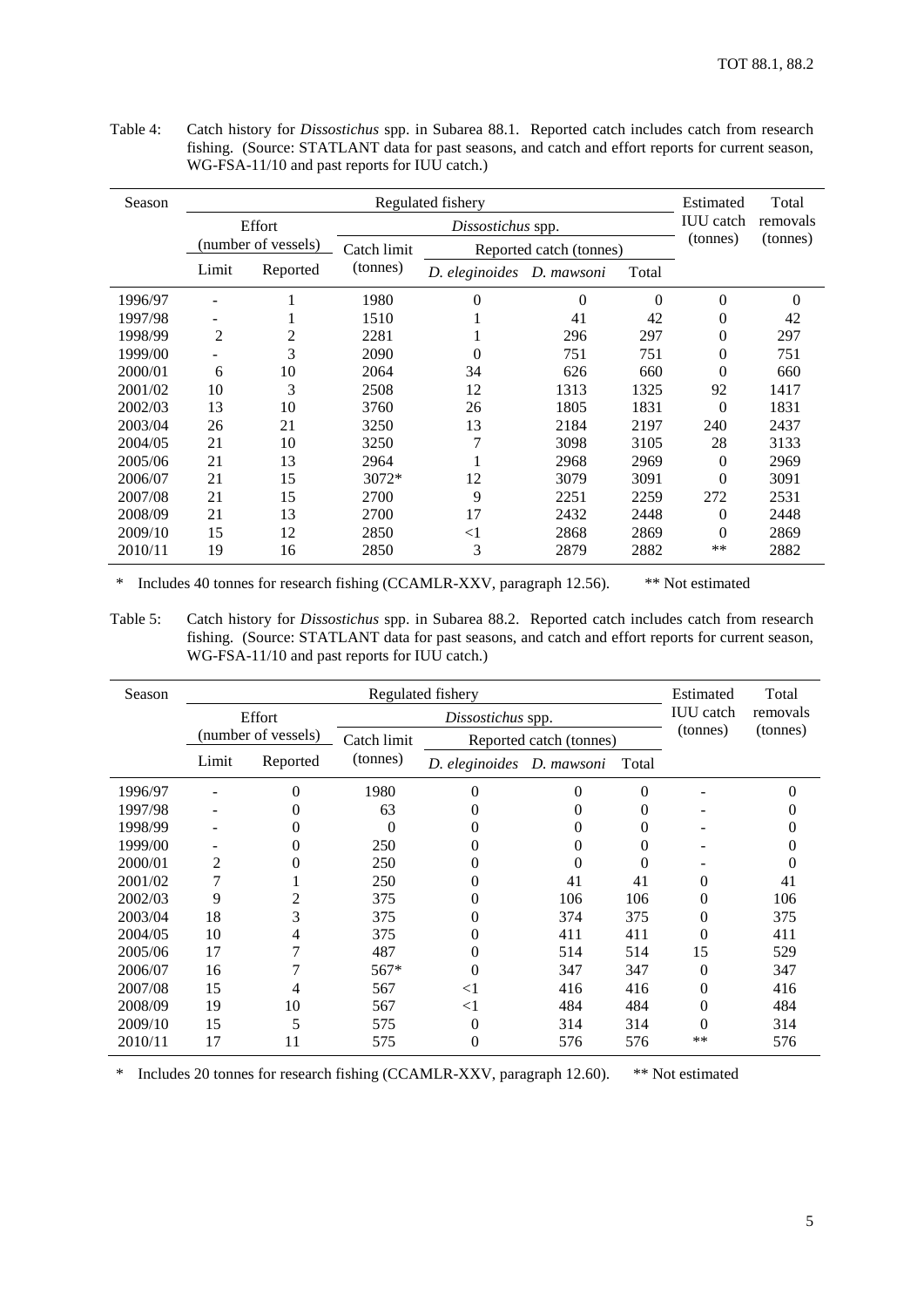# **1.2 IUU catch**

15. The estimated IUU catch in Subarea 88.1 was 92 tonnes in 2001/02, 240 tonnes in 2003/04, 28 tonnes in 2004/05 and 272 tonnes in 2007/08 (Table 4). There was no evidence of IUU fishing in Subarea 88.1 in 2009/10 (WG-FSA-10/6 Rev. 1).

16. There was an estimated 15 tonnes of IUU catch in Subarea 88.2 (SSRU 882A) in 2005/06 (Table 5). This was the only observed occurrence of IUU fishing in Subarea 88.2, and there was no further evidence of IUU fishing in Subarea 88.2 in 2009/10 (WG-FSA-10/6 Rev. 1).

17. The IUU catch of *Dissostichus* spp. in 2010/11 was not estimated (SC-CAMLR-XXIX, paragraph 6.5).

# **1.3 Size distribution of the catches**

18. *Dissostichus mawsoni* ranged from 50 to 180 cm (Figures 2 and 3). In all seasons, there was a broad mode of adult fish at about 120–170 cm. In 2005/06 there was a strong mode at about 60 cm in Subarea 88.2. These fish were predominantly caught at the edge of the continental shelf in SSRUs 882F and G. This mode was again apparent in 2008/09 and 2010/11 when fishing occurred on the shelf and slope in SSRUs 882D, E and F.



Weighted Frequency (proportion of the catch)

Figure 2: Catch-weighted length frequencies for *Dissostichus mawsoni* in Subarea 88.1 (source: observer and fine-scale data).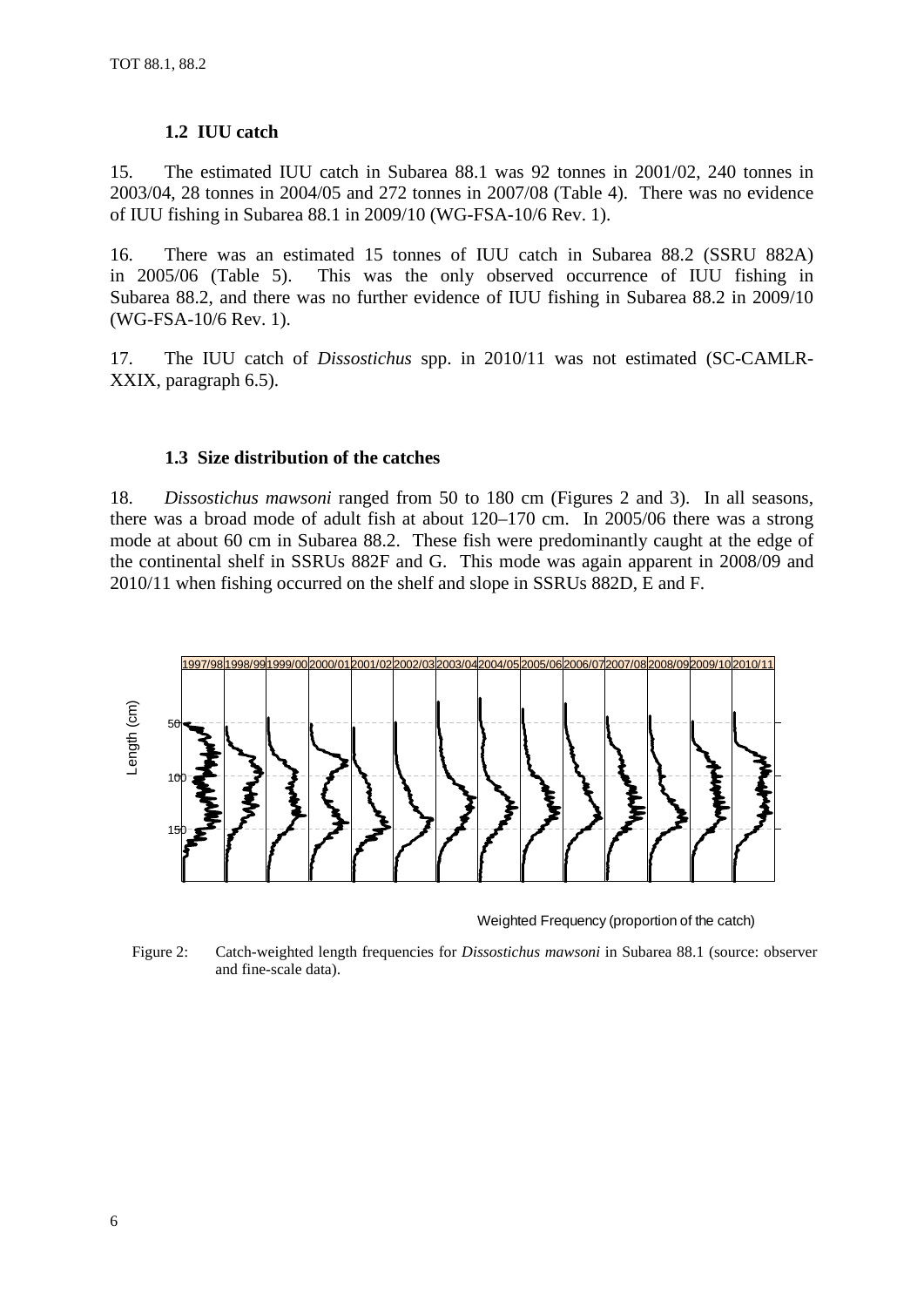<span id="page-10-0"></span>

Weighted Frequency (proportion of the catch)

Figure 3: Catch-weighted length frequencies for *Dissostichus mawsoni* in Subarea 88.2 (source: observer and fine-scale data).

19. The length-frequency data from the Ross Sea *D. mawsoni* fishery have been very consistent over recent seasons. There was no evidence of any truncation of the overall lengthfrequency distribution, and no evidence for a reduction in fish length in any SSRU over time (WG-FSA-09/36). Although moderate numbers of small fish are caught in some years (e.g. on the shelf in 1999 and 2001), these year classes are not seen in large numbers in later years in the fishery, and there was no evidence for recent strong variation in year-class strength in the fishery (WG-FSA-09/36). It should be noted that the scaled length frequencies only represent the landed part of the *D. mawsoni* catch, and do not include the (often smaller) fish that were selected for tagging before the catch was sampled by observers (WG-FSA-09/39).

20. *Dissostichus eleginoides* length-frequency data for all years was presented in WG-FSA-10/23. While the data were sparse in some years with very few fish caught and/or measured, the length-frequency distributions for most years were remarkably consistent (see WG-FSA-10/23, Table 9, Figure 13). Lengths typically ranged from 50 to 150 cm, with a modal length at about 100 cm, and females typically outnumbered males by a factor of at least 3:1. The notable exception was 2009 where the modal length was much larger at about 130 cm and males outnumbered females by about 4:1. In that year, the majority of the data came from a single vessel fishing in SSRU 881B and it was possible that the fish measured were misidentified *D. mawsoni.*

# **2. Stocks and areas**

21. Analysis of the genetic diversity for *D. mawsoni* from Subareas 48.1 and 88.1 and Division 58.4.2 found weak genetic variation between the three areas (Smith and Gaffney, 2005). This differentiation is supported by oceanic gyres, which may act as juvenile retention systems, and by limited movement of adult tagged fish.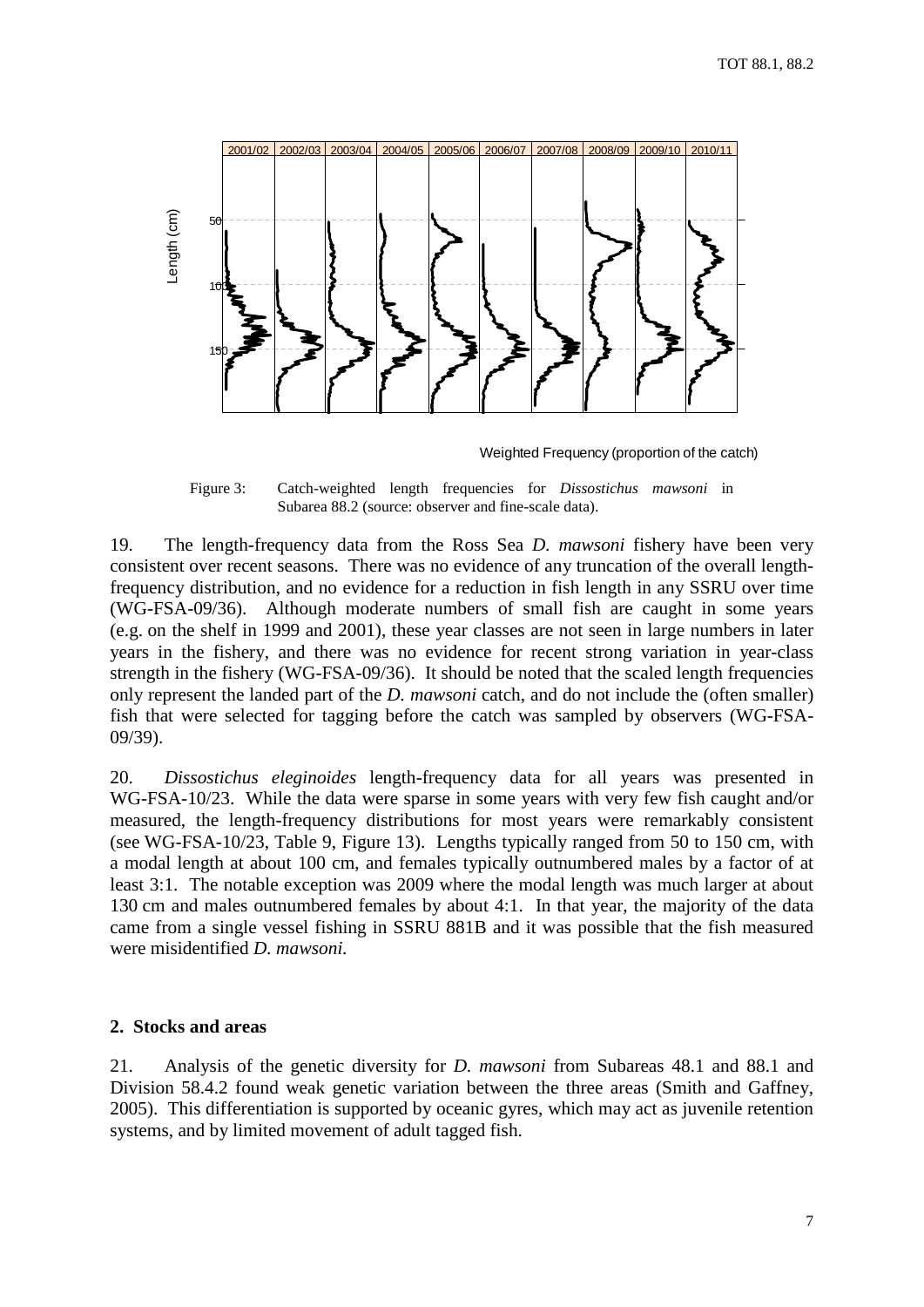<span id="page-11-0"></span>22. Previous research has found that length modal distribution, sex ratio, fish body condition factor and reproductive development of *D. mawsoni* differ between the northern and southern SSRUs in Subarea 88.1, with sampling from the northern SSRUs suggesting that there was a significant higher ratio of males to females that were in poorer condition, and were more advanced in reproductive development (Fenaughty, 2006). Spawning is suspected to occur on isolated geographic features north of the main Antarctic shelf areas, north of 70°S (WG-FSA-06/26).

23. However, considerable uncertainty remains over spawning dynamics and early life history of *D. mawsoni*. The present hypothesis is that *D. mawsoni* in Subareas 88.1 and 88.2 spawn to the north of the Antarctic continental slope, mainly on the ridges and banks of the Pacific-Antarctic Ridge (Hanchet et al., 2008). The spawning appears to take place during winter and spring, and may extend over a period of several months. Depending on the exact location of spawning, eggs and larvae become entrained by the Ross Sea gyres (a small clockwise rotating western gyre located around the Balleny Islands and a larger clockwise rotating eastern gyre covering the rest of Subareas 88.1 and 88.2), and may either move west settling out around the Balleny Islands and adjacent Antarctic continental shelf, south onto the Ross Sea shelf, or eastwards with the eastern Ross Sea gyre settling out along the continental slope and shelf to the east of the Ross Sea in Subarea 88.2. As the juveniles grow in size, they move west back towards the Ross Sea shelf and then move out into deeper water (>600 m). The fish gradually move northwards as they mature, feeding in the slope region in depths of 1 000–1 500 m, where they gain condition before moving north onto the Pacific-Antarctic ridge to start the cycle again. Spawning fish may remain in the northern area for up to two or three years. They then move southwards back onto the shelf and slope where productivity is higher and food is more plentiful and where they regain condition before spawning.

24. *Dissostichus eleginoides* in Subarea 88.1 are clearly at the southern edge of their range, only extending into the northwest corner of Subarea 88.1 in significant numbers. The fishery catches very few fish <50 cm, therefore the origin of *D. eleginoides* in this area is unclear. It is possible that these fish may be related to *D. eleginoides* around Macquarie Island as one *D. eleginoides* tagged at Macquarie Island was caught in SSRU 881B in 2007.

# **3. Parameter estimation**

# **3.1 Observations**

# Catch history

25. The catch history of *D. mawsoni*, used in the Ross Sea and SSRU 882E assessment models is given in Table 6.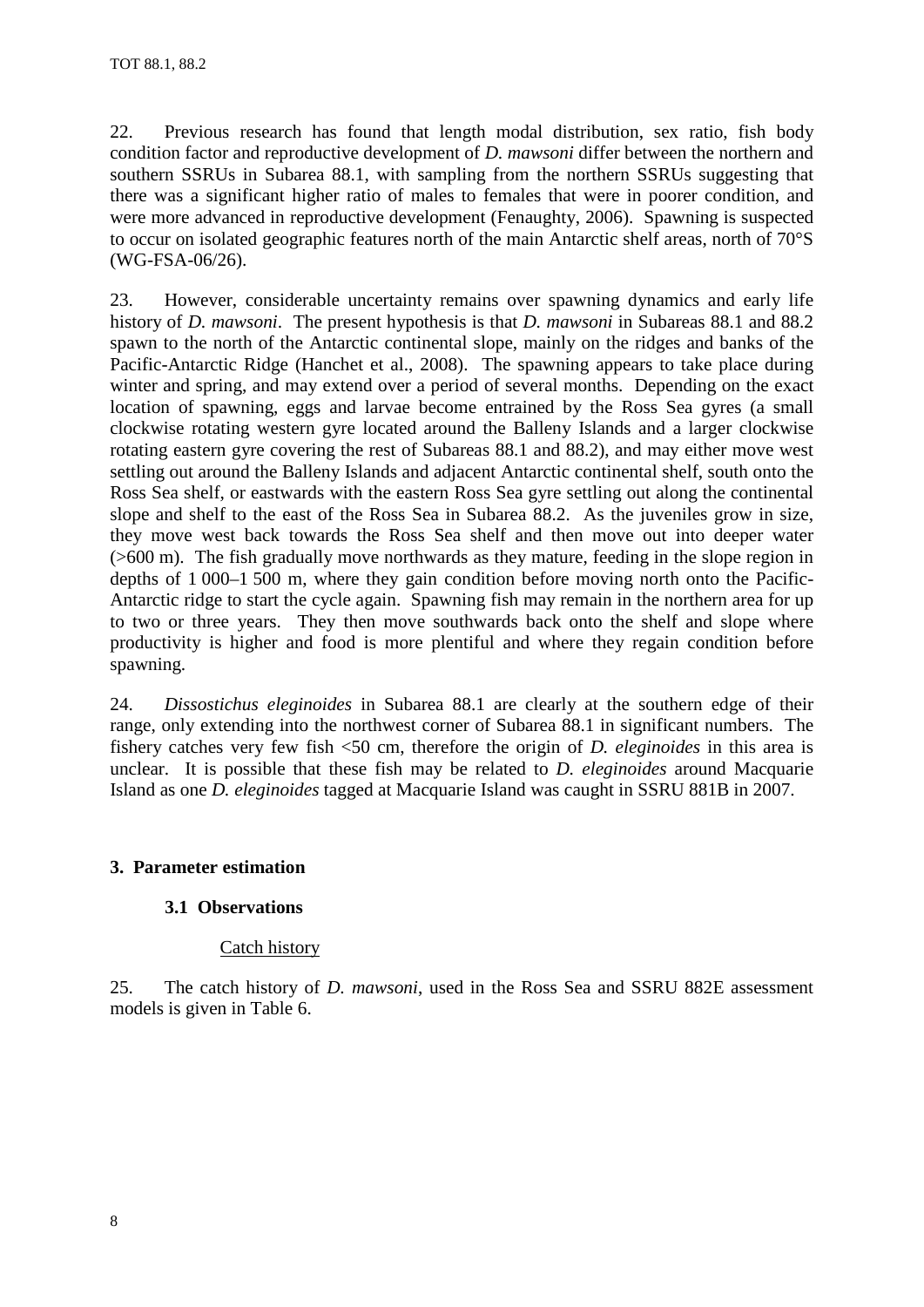| Season  |                | 882E    |       |         |       |
|---------|----------------|---------|-------|---------|-------|
|         | Shelf          | Slope   | North | Total   | Total |
| 1996/97 | 0              | 0       | 0     | 0       |       |
| 1997/98 | 8              | 29      | 4     | 41      |       |
| 1998/99 | 14             | 282     | 0     | 296     |       |
| 1999/00 | 64             | 688     | 0     | 752     |       |
| 2000/01 | 113            | 347     | 132   | 592     |       |
| 2001/02 | 10             | 933     | 412   | 1 355   |       |
| 2002/03 | $\mathfrak{D}$ | 609     | 1 158 | 1 769   | 106   |
| 2003/04 | 141            | 1667    | 371   | 2 1 7 8 | 362   |
| 2004/05 | 393            | 2 2 5 7 | 551   | 3 201   | 270   |
| 2005/06 | 251            | 2 3 7 3 | 343   | 2967    | 318   |
| 2006/07 | 68             | 2438    | 573   | 3079    | 325   |
| 2007/08 | 61             | 1939    | 251   | 2 2 5 0 | 333   |
| 2008/09 | 135            | 1904    | 393   | 2432    | 323   |
| Total   | 1 0 6 6        | 11 638  | 3558  | 16 260  | 2037  |

Table 6: Total *Dissostichus mawsoni* catch (tonnes) for the Ross Sea and SSRU 882E for the seasons 1996/97 to 2008/09 (source: C2 data). (The Ross Sea shelf, slope and north fisheries are defined in WG-FSA-SAM-05/8.)

### Standardised CPUE

26. Raw CPUE indices have shown no clear trend over time for any area (WG-FSA-09/36). Standardised CPUE analyses of *D. mawsoni* in the Ross Sea or SSRU 882E were not updated for 2008/09 or used within the assessment models, as the Working Group considered that CPUE indices are not indexing abundance at the current time.

#### Catch-at-age

27. Strata for the *D. mawsoni* length- and age-frequency data for the Ross Sea were determined using a tree-based regression (a post-stratification method) (WG-FSA-SAM-05/8). The analysis used the median length of fish in each longline set, and the explanatory variables SSRU and depth.

28. On average, about 800 *D. mawsoni* otoliths collected by observers were selected for ageing each year, and used to construct annual area-specific ALKs. Age data were available for the 1998/99 to 2007/08 seasons, but were not yet available for the 2008/09 season. In the Ross Sea, ALKs for each sex were applied to the shelf/slope fisheries, and the north fishery separately. The ALKs were applied to the scaled length-frequency distributions for each year to produce catch-at-age distributions (WG-FSA-09/36). In SSRU 882E, otoliths were only available from the New Zealand fleet, who did not fish SSRU 882E every year. Therefore, for SSRU 882E, a single ALK for each sex using otolith ages from all available years was used to construct annual age frequencies.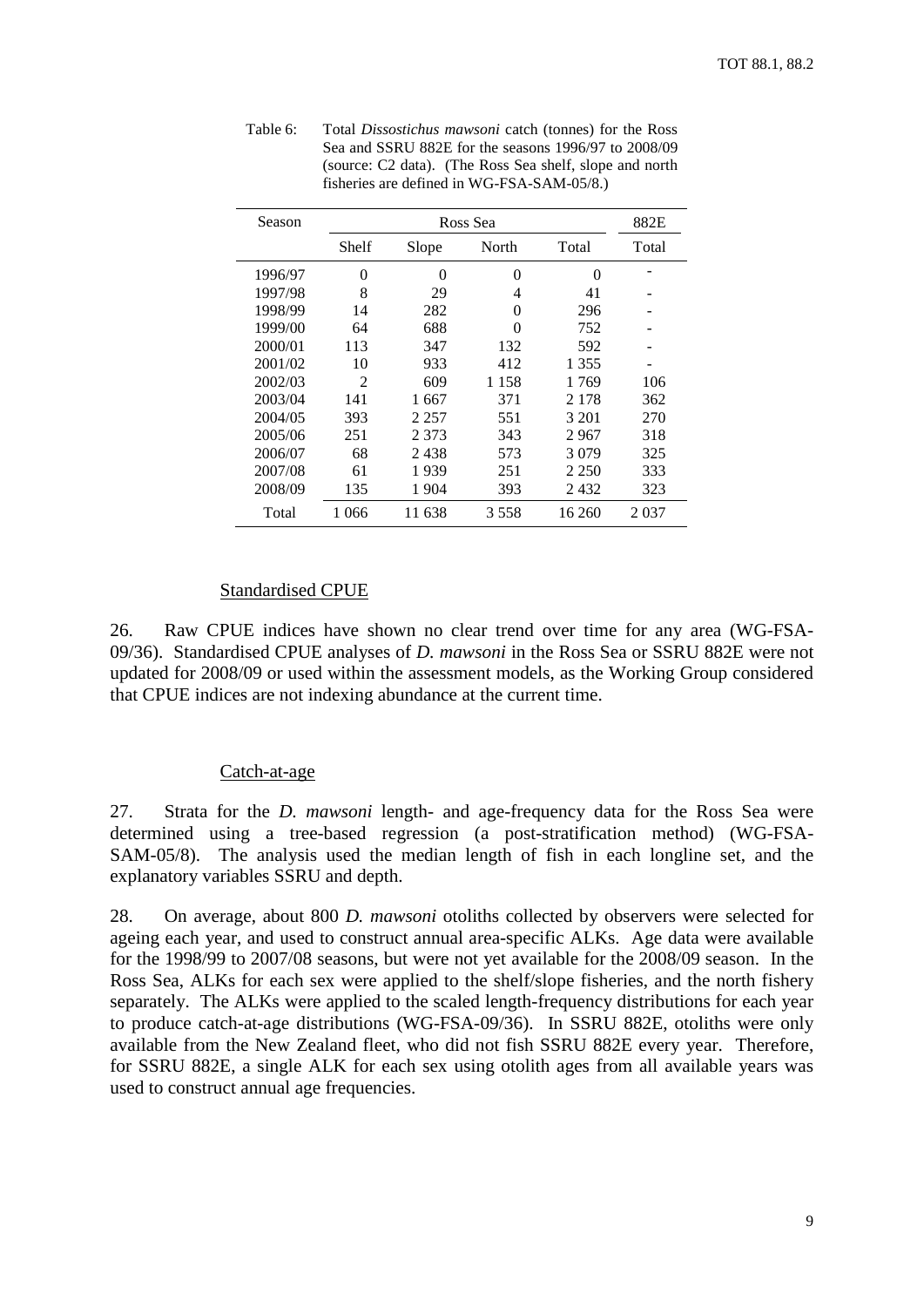# Tag release and recapture

29. Under CM 41-01, each longline vessel fishing in exploratory fisheries for *Dissostichus*  spp. is required to tag and release *Dissostichus* spp. at the rate of one toothfish per tonne of green weight caught throughout the season. A limit of 500 fish tagged per vessel applied until the end of 2006/07.

30. Tagging rates, by vessel and Flag State since 2006/07, are given in Table 7 for Subarea 88.1 and Table 8 for Subarea 88.2. The tagging rates were determined from tagging data and catch and effort reports submitted to the Secretariat.

31. In 2010, the Commission required each vessel catching more than 2 tonnes of *Dissostichus* spp. in an exploratory fishery to achieve a minimum tag overlap statistic of 50% in 2010/11 and of 60% from 2011/12 onwards (Annex 41-01/C). All vessels fishing in Subareas 88.1 and 88.2 in 2010/11 achieved a tag overlap statistic greater than 50% (range 50 to 96%, Table 9).

(a) Number of individuals of *Dissostichus* spp. tagged and released. The number of *D. eleginoides* is indicated in brackets. NT – no tagging reported.

| <b>Flag State</b>  | Vessel name         |             |             |             |            |          |
|--------------------|---------------------|-------------|-------------|-------------|------------|----------|
|                    |                     | 2006/07     | 2007/08     | 2008/09     | 2009/10    | 2010/11  |
| Argentina          | Antartic II         | 228<br>(0)  |             |             |            |          |
|                    | Antartic III        |             | <b>NT</b>   |             |            |          |
|                    | Argenova XXI        |             |             |             | 33<br>(0)  |          |
| Chile              | Isla Eden           |             |             | 139<br>(0)  |            |          |
| Korea, Republic of | Hong Jin No. 707    |             | 255<br>(0)  | 237<br>(84) | 368<br>(0) | 252 (34) |
|                    | Insung No. 1        |             |             | 158 (15)    | 313<br>(0) | $\ast$   |
|                    | Insung No. 2        |             | 13<br>(8)   |             |            |          |
|                    | Insung No. 7        |             |             |             |            | 46(0)    |
|                    | Insung No. 22       | 352 (20)    |             |             |            |          |
|                    | Jung Woo No. 2      | 198 (19)    | 212(11)     | 242<br>(0)  | 268<br>(0) | 285(0)   |
|                    | Jung Woo No. 3      |             |             | 164<br>(0)  | 185<br>(0) | 157(0)   |
| New Zealand        | Antarctic Chieftain |             |             | 185<br>(0)  | 164<br>(0) | 238 (0)  |
|                    | Avro Chieftain      | 289<br>(0)  | 50<br>(0)   |             |            |          |
|                    | Janas               | 184<br>(0)  | 179<br>(0)  | 166<br>(0)  | 415<br>(0) | 172(0)   |
|                    | San Aotea II        | 385<br>(10) | 196<br>(3)  | 186<br>(0)  | 288<br>(0) | 323(2)   |
|                    | San Aspiring        | 463<br>(1)  | 370<br>(0)  | 271<br>(1)  | 515<br>(2) | 202(3)   |
| Norway             | Froyanes            | 168<br>(0)  |             |             |            |          |
| Russia             | Chio Maru No. 3     |             |             |             |            | 196(0)   |
|                    | Gold Gate           |             |             |             |            | 99(1)    |
|                    | Ostrovka            |             |             |             |            | 18(0)    |
|                    | Sparta              |             |             |             |            | 110(0)   |
|                    | Volna               | 103<br>(0)  |             |             |            |          |
|                    | Yantar              | 375<br>(0)  | 283<br>(0)  |             |            |          |
| South Africa       | Ross Mar            | 51<br>(0)   | 128<br>(3)  |             |            |          |
| Spain              | Tronio              |             | 46<br>(38)  | 507 (13)    | 308<br>(0) | 430(1)   |
| UK                 | Argos Froyanes      |             | 370<br>(0)  | 307<br>(1)  | 158<br>(0) | 332(0)   |
|                    | Argos Georgia       | 249<br>(20) | 196<br>(14) |             | 51<br>(0)  | 213(0)   |
|                    | Argos Helena        | 270<br>(3)  | 181<br>(1)  | 338<br>(1)  |            |          |
| Uruguay            | Ross Star           | 152<br>(2)  | 95<br>(1)   | 54<br>(0)   |            |          |
|                    | Viking Sur          | 141<br>(0)  |             |             |            |          |

\* Vessel sank

Table 7: Number of individuals of *Dissostichus* spp. tagged and released (a) and the tagging rate (b) reported by vessels operating in the exploratory fishery for *Dissostichus* spp. in Subarea 88.1 since 2006/07 (source: observer data and catch and effort reports).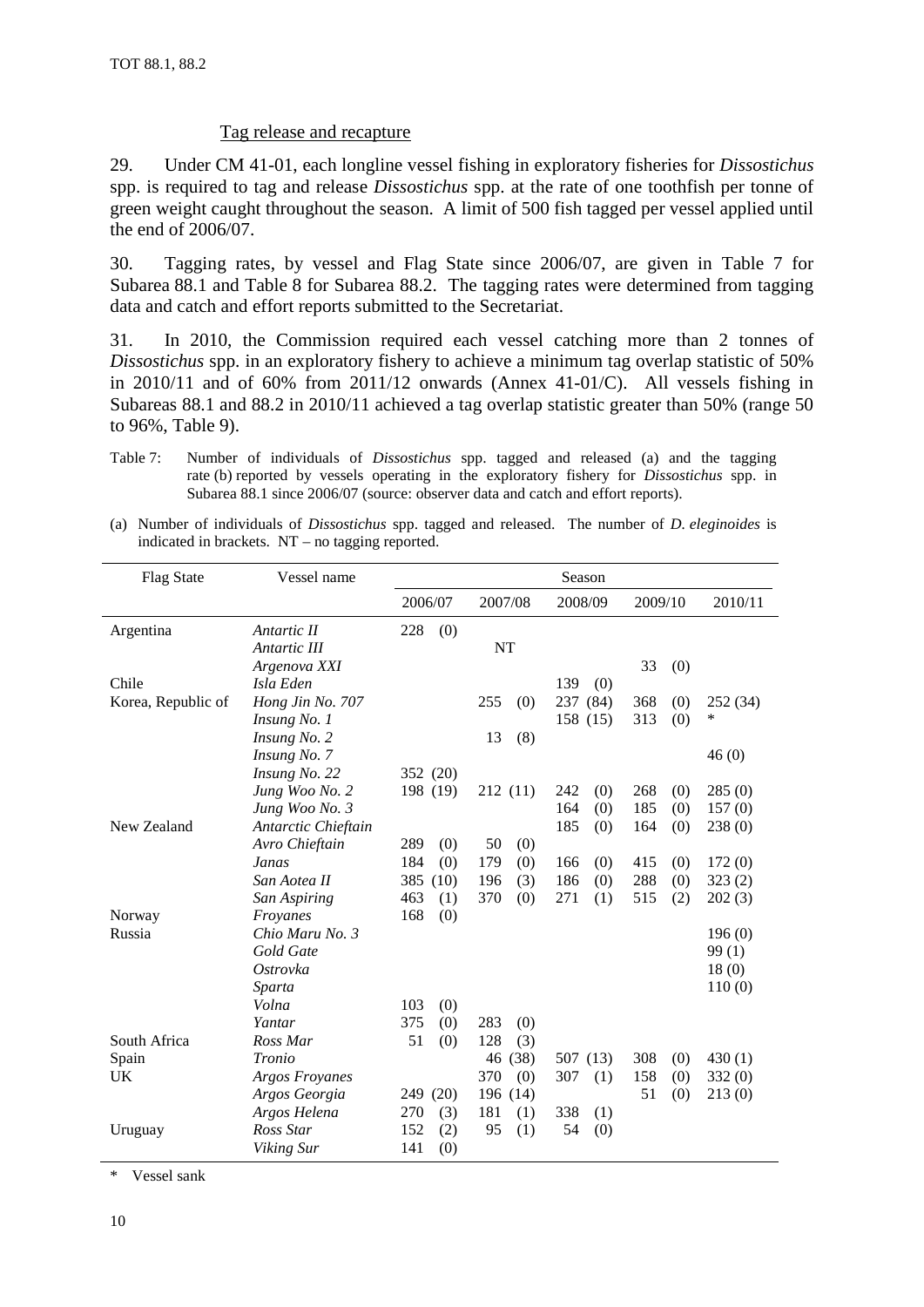| <b>Flag State</b>  | Vessel name         |         |              | Season       |              |              |
|--------------------|---------------------|---------|--------------|--------------|--------------|--------------|
|                    |                     | 2006/07 | 2007/08      | 2008/09      | 2009/10      | 2010/11      |
| Argentina          | Antartic II         | 1.5     |              |              |              |              |
|                    | Antartic III        |         | NT           |              |              |              |
|                    | Argenova XXI        |         |              |              | 1.1          |              |
| Chile              | Isla Eden           |         |              | 1.4          |              |              |
| Korea, Republic of | Hong Jin No. 707    |         | 1.2          | 1.2          | 1.1          | 1.1          |
|                    | Insung No. 1        |         |              | 1.3          | 1.1          | *            |
|                    | Insung No. 2        |         | 1.2          |              |              |              |
|                    | Insung No. 7        |         |              |              |              | 1.0          |
|                    | Insung No. 22       | 1.2     |              |              |              |              |
|                    | Jung Woo No. 2      | 1.2     | 1.0          | 1.1          | 1.2          | 1.1          |
|                    | Jung Woo No. 3      |         |              | 1.5          | 1.1          | 1.0          |
| New Zealand        | Antarctic Chieftain |         |              | 1.1          | 1.0          | 1.0          |
|                    | Avro Chieftain      | 1.1     | 1.2          |              |              |              |
|                    | Janas               | 1.1     | 1.0          | 1.1          | 1.0          | 1.0          |
|                    | San Aotea II        | 1.2     | 1.2          | 1.1          | 1.1          | 1.1          |
|                    | San Aspiring        | 1.1     | 1.1          | 1.1          | 1.1          | 1.1          |
| Norway             | Froyanes            | 1.1     |              |              |              |              |
| Russia             | Chio Maru No. 3     |         |              |              |              | 1.4          |
|                    | Gold Gate           |         |              |              |              | 1.3          |
|                    | Ostrovka            |         |              |              |              | 1.0          |
|                    | Sparta              |         |              |              |              | 1.2          |
|                    | Volna               | 1.0     |              |              |              |              |
|                    | Yantar              | 1.1     | 1.1          |              |              |              |
| South Africa       | Ross Mar            | 1.0     | 1.1          |              |              |              |
| Spain              | Tronio              |         | 1.0          | 1.4          | 1.0          | 1.0          |
| UK                 | Argos Froyanes      |         | 1.1          | 1.1          | 1.0          | 1.1          |
|                    | Argos Georgia       | 1.0     | 1.3          |              | 1.1          | 1.0          |
|                    | Argos Helena        | 1.4     | 1.3          | 1.3          |              |              |
| Uruguay            | Ross Star           | 1.1     | 1.6          | 1.1          |              |              |
|                    | Viking Sur          | 1.3     |              |              |              |              |
| Required rate      |                     | $1**$   | $\mathbf{1}$ | $\mathbf{1}$ | $\mathbf{1}$ | $\mathbf{1}$ |

(b) Tagging rate (number of fish tagged per tonne of green weight caught) of *Dissostichus* spp. NT – no tagging reported.

\* Vessel sank \*\* Limit of 500 fish per vessel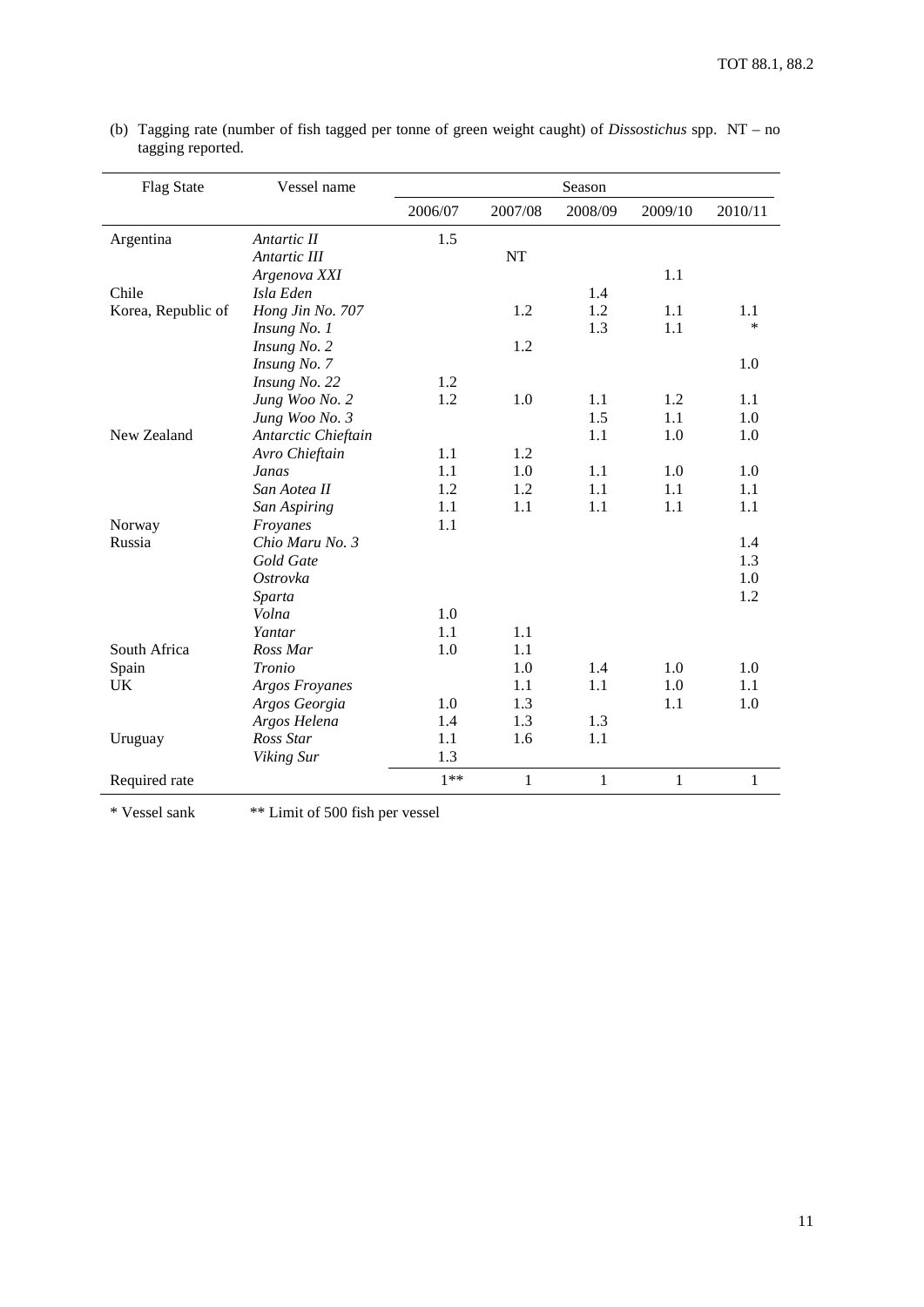- Table 8: Number of individuals of *Dissostichus* spp. tagged and released (a) and the tagging rate (b) reported by vessels operating in the exploratory fishery for *Dissostichus* spp. in Subarea 88.2 since 2006/07 (source: observer data and catch and effort reports).
- (a) Number of individuals of *Dissostichus* spp. tagged and released. The number of *D. eleginoides* is indicated in brackets. NT – no tagging reported.

| <b>Flag State</b>  | Vessel name           |         | Season |                |     |         |     |         |     |         |
|--------------------|-----------------------|---------|--------|----------------|-----|---------|-----|---------|-----|---------|
|                    |                       | 2006/07 |        | 2007/08        |     | 2008/09 |     | 2009/10 |     | 2010/11 |
| Argentina          | Antartic II           | 2       | (0)    |                |     |         |     |         |     |         |
|                    | Argenova XXI          |         |        |                |     |         |     | 8       | (0) |         |
| Chile              | Isla Eden             |         |        |                |     | 5       | (0) |         |     |         |
| Korea, Republic of | Hong Jin No. 707      |         |        |                |     | 17      | (0) |         |     | 40(0)   |
|                    | Jung Woo No. 3        |         |        |                |     |         |     | 6       | (0) | 35(0)   |
| New Zealand        | Antarctic Chieftain   |         |        |                |     | 78      | (0) |         |     | 46(0)   |
|                    | Avro Chieftain        |         |        | 349            | (0) |         |     |         |     |         |
|                    | Janas                 |         |        |                |     | 58      | (0) |         |     | 30(0)   |
|                    | San Aspiring          |         |        |                |     |         |     |         |     | 190(0)  |
| Norway             | Froyanes              | 97      | (0)    |                |     |         |     |         |     |         |
| Russia             | Chio Maru No. 3       |         |        |                |     |         |     |         |     | 90(0)   |
|                    | Gold Gate             |         |        |                |     |         |     |         |     | 44(0)   |
|                    | Sparta                |         |        |                |     |         |     |         |     | 50(0)   |
|                    | Volna                 | 55      | (0)    |                |     |         |     |         |     |         |
|                    | Yantar                | 100     | (0)    | NT             |     |         |     |         |     |         |
| South Africa       | Ross Mar              |         |        |                |     | 120     | (0) |         |     |         |
| Spain              | Tronio                |         |        |                |     | 15      | (0) | 52      | (0) |         |
| UK                 | <b>Argos Froyanes</b> |         |        | 38             | (0) | 54      | (0) | 250     | (0) | 68(0)   |
|                    | Argos Georgia         | NT      |        |                |     | 182     | (0) | 9       | (0) | 58 (0)  |
|                    | Argos Helena          | 14      | (0)    |                |     | 24      | (0) |         |     |         |
| Uruguay            | Ross Star             |         |        | $\overline{2}$ | (0) | 52      | (0) |         |     | 16(0)   |
|                    | Viking Sur            | 10      | (0)    |                |     |         |     |         |     |         |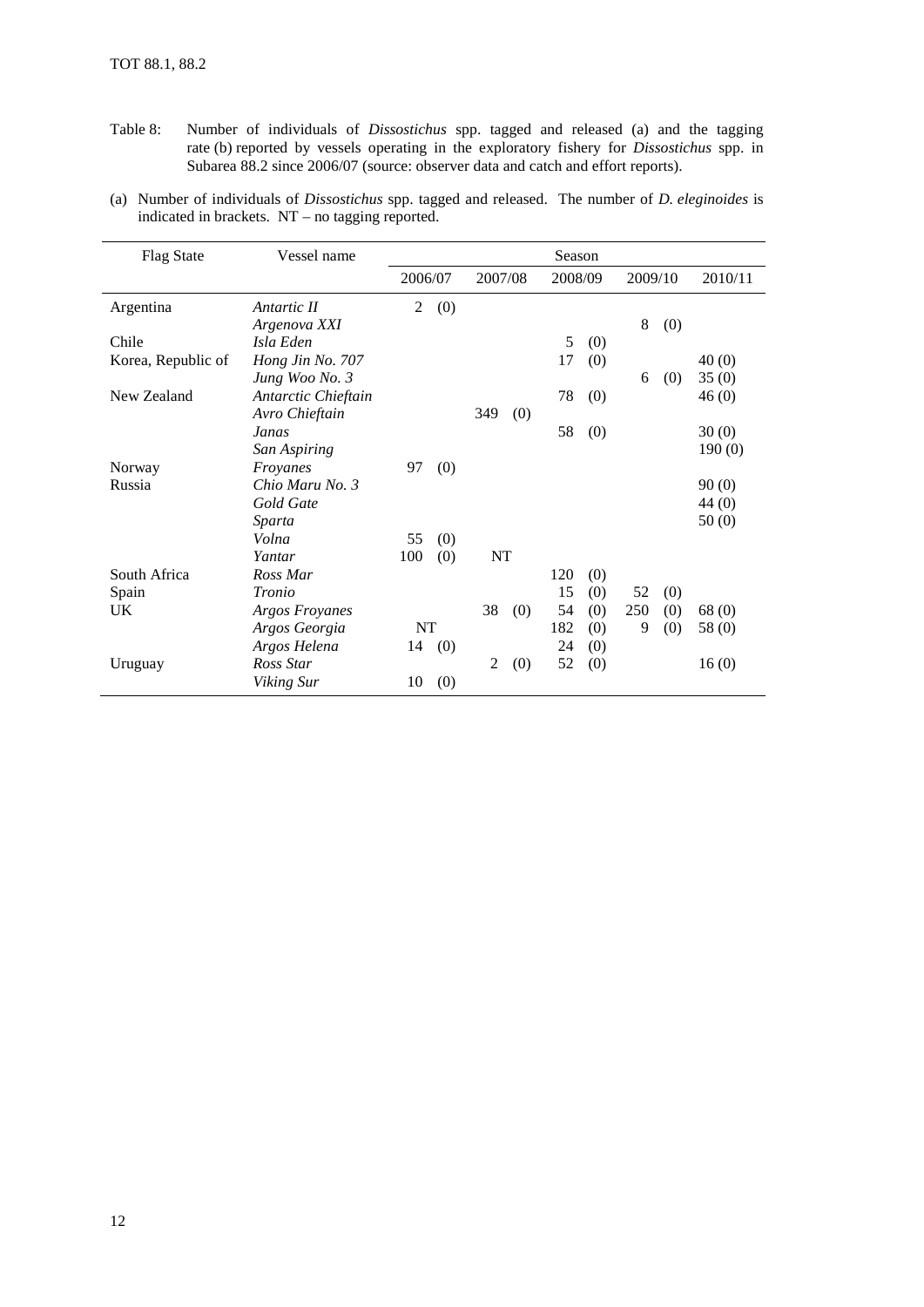| <b>Flag State</b>  | Vessel name           |         |              | Season  |         |         |
|--------------------|-----------------------|---------|--------------|---------|---------|---------|
|                    |                       | 2006/07 | 2007/08      | 2008/09 | 2009/10 | 2010/11 |
| Argentina          | Antartic II           | 0.1     |              |         |         |         |
|                    | Argenova XXI          |         |              |         | 1.0     |         |
| Chile              | Isla Eden             |         |              | 1.2     |         |         |
| Korea, Republic of | Hong Jin No. 707      |         |              | 1.3     |         | 0.9     |
|                    | Jung Woo No. 3        |         |              |         | 1.1     | 1.1     |
| New Zealand        | Antarctic Chieftain   |         |              | 1.8     |         | 1.0     |
|                    | Avro Chieftain        |         | 1.0          |         |         |         |
|                    | Janas                 |         |              | 1.2     |         | 1.1     |
|                    | San Aspiring          |         |              |         |         | 1.1     |
| Norway             | Froyanes              | 0.9     |              |         |         |         |
| Russia             | Chio Maru No. 3       |         |              |         |         | 2.2     |
|                    | Gold Gate             |         |              |         |         | 1.1     |
|                    | Sparta                |         |              |         |         | 1.2     |
|                    | Volna                 | 1.0     |              |         |         |         |
|                    | Yantar                | 1.0     | NT           |         |         |         |
| South Africa       | Ross Mar              |         |              | 1.0     |         |         |
| Spain              | Tronio                |         |              | 1.2     | 1.2     |         |
| UK                 | <b>Argos Froyanes</b> |         | 1.1          | 2.2     | 1.0     | 1.0     |
|                    | Argos Georgia         | NT      |              | 1.1     | 1.1     | 1.1     |
|                    | Argos Helena          | 0.5     |              | 1.9     |         |         |
| Uruguay            | Ross Star             |         | 0.2          | 1.4     |         | 1.2     |
|                    | Viking Sur            | 1.1     |              |         |         |         |
| Required rate      |                       | $1*$    | $\mathbf{1}$ | 1       | 1       |         |

(b) Tagging rate (number of fish tagged per tonne of green weight caught) of *Dissostichus* spp. NT – no tagging reported.

\* Limit of 500 fish per vessel.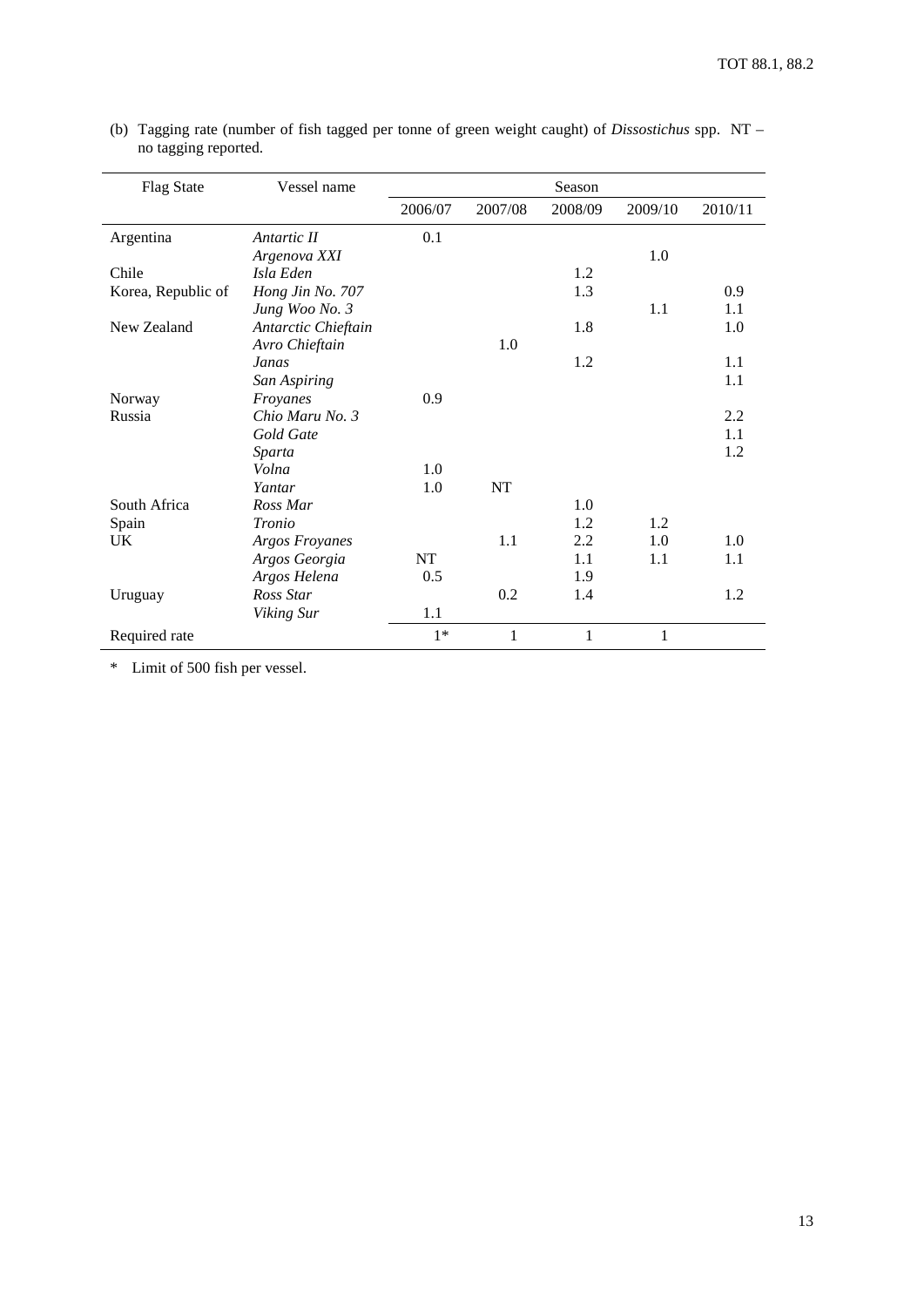Table 9: Time series of the tag overlap statistic (CM 41-01) for *Dissostichus mawsoni* and *D. eleginoides* tagged in Subareas 88.1 (a) and 88.2 (b). The statistic was implemented in 2010/11, and comparative values were calculated for previous seasons. Values were not calculated for total catches of less than 2 tonnes (\*) and length data were aggregated by 10 cm length intervals.

(a) Time series of the tag overlap statistic in Subarea 88.1

| Species        | <b>Flag State</b>  | Vessel name           | 2006/07 | 2007/08 | 2008/09 | 2009/10 | 2010/11 |
|----------------|--------------------|-----------------------|---------|---------|---------|---------|---------|
| D. mawsoni     | Korea, Republic of | Hong Jin No. 707      |         | 18      | 25      | 50      | 63      |
|                | Korea, Republic of | Insung No. 7          |         |         |         |         | 66      |
|                | Korea, Republic of | Jung Woo No. 2        | 29      | 25      | 19      | 26      | 93      |
|                | Korea, Republic of | Jung Woo No. 3        |         |         | 21      | 42      | 88      |
|                | New Zealand        | Antarctic Chieftain   |         |         | 57      | 61      | 96      |
|                | New Zealand        | Janas                 | 69      | 80      | 43      | 79      | 85      |
|                | New Zealand        | San Aotea II          | 52      | 69      | 77      | 79      | 88      |
|                | New Zealand        | San Aspiring          | 76      | 74      | 81      | 88      | 90      |
|                | Russia             | Chio Maru No. 3       |         |         |         |         | 78      |
|                | Russia             | Gold Gate             |         |         |         |         | 88      |
|                | Russia             | Ostrovka              |         |         |         |         | 65      |
|                | Russia             | Sparta                |         |         |         |         | 63      |
|                | Spain              | Tronio                |         | 22      | 19      | 69      | 69      |
|                | <b>UK</b>          | <b>Argos Froyanes</b> |         | 46      | 43      | 53      | 75      |
|                | <b>UK</b>          | Argos Georgia         | 55      | 65      |         | 47      | 69      |
|                | Uruguay            | Ross Star             | 19      | 21      | 48      |         |         |
| D. eleginoides | Korea, Republic of | Hong Jin No. 707      |         |         | 21      | $\ast$  | $\ast$  |
|                | Korea, Republic of | Insung No. 7          |         |         |         |         | $\ast$  |
|                | Korea, Republic of | Jung Woo No. 2        | 56      | 42      |         |         |         |
|                | New Zealand        | Antarctic Chieftain   |         |         |         |         | *       |
|                | New Zealand        | Janas                 | $\ast$  | $\ast$  | $\ast$  |         | $\ast$  |
|                | New Zealand        | San Aotea II          | $\ast$  | $\ast$  | $\ast$  | $\ast$  | $\ast$  |
|                | New Zealand        | San Aspiring          | $\ast$  | $\ast$  | $\ast$  | $\ast$  | $\ast$  |
|                | Russia             | Chio Maru No. 3       |         |         |         |         | $\ast$  |
|                | Russia             | Gold Gate             |         |         |         |         | $\ast$  |
|                | Russia             | Ostrovka              |         |         |         |         | $\ast$  |
|                | Russia             | Sparta                |         |         |         |         | *       |
|                | Spain              | Tronio                |         | 76      | ∗       | $\ast$  | $\ast$  |
|                | UK                 | <b>Argos Froyanes</b> |         |         | *       |         |         |
|                | <b>UK</b>          | Argos Georgia         | $\ast$  | $\ast$  |         |         | $\ast$  |
|                | Uruguay            | Ross Star             | $\ast$  | $\ast$  |         |         |         |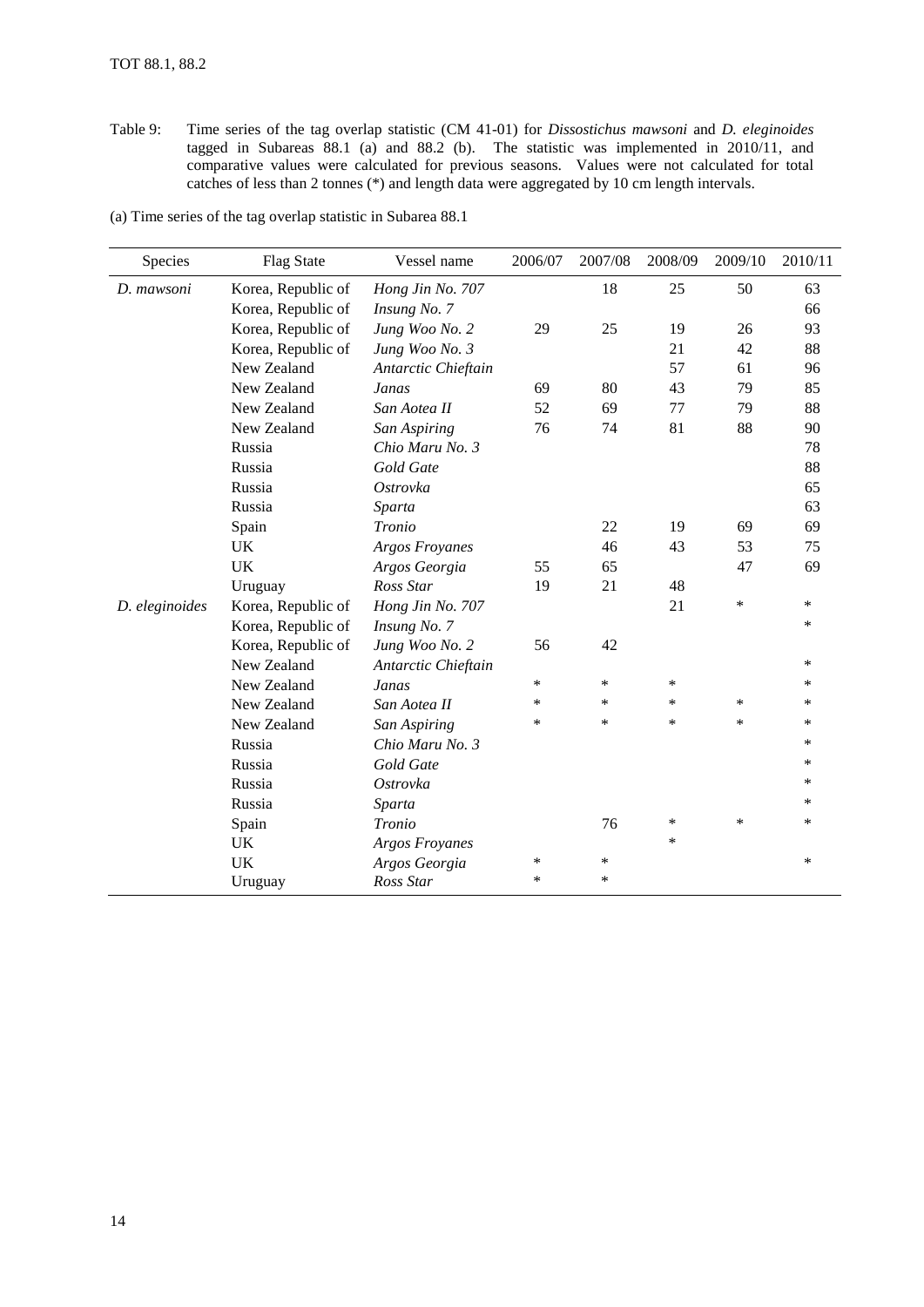| Species        | <b>Flag State</b>  | Vessel name           |  | 2007/08 | 2008/09 | 2009/10 | 2010/11 |
|----------------|--------------------|-----------------------|--|---------|---------|---------|---------|
| D. mawsoni     | Korea, Republic of | Hong Jin No. 707      |  |         | 36      |         | 73      |
|                | Korea, Republic of | Jung Woo No. 3        |  |         |         | 15      | 84      |
|                | New Zealand        | Antarctic Chieftain   |  |         | 61      |         | 92      |
|                | New Zealand        | Janas                 |  |         | 73      |         | 82      |
|                | New Zealand        | San Aspiring          |  |         |         |         | 77      |
|                | Russia             | Chio Maru No. 3       |  |         |         |         | 54      |
|                | Russia             | Gold Gate             |  |         |         |         | 76      |
|                | Russia             | Sparta                |  |         |         |         | 78      |
|                | Spain              | Tronio                |  |         | 17      | 49      |         |
|                | UK                 | <b>Argos Froyanes</b> |  | 31      | 54      | 54      | 75      |
|                | UK                 | Argos Georgia         |  |         | 56      | ∗       | 50      |
|                | Uruguay            | Ross Star             |  | 10      | 64      |         | 68      |
| D. eleginoides | Russia             | Sparta                |  |         |         |         | $\ast$  |
|                | Spain              | Tronio                |  |         |         | *       |         |
|                | UK                 | Argos Froyanes        |  |         |         | *       |         |

(b) Time series of the tag overlap statistic in Subarea 88.2

32. A quality tag dataset for the assessment of *D. mawsoni* was selected on the basis of data quality metrics for individual trips (WG-FSA-09/35). The method first selected an initial informative dataset comprising trips with (i) high (above median) rates of recovery of previously released tags, and (ii) where tags released on the trip were subsequently recaptured at a high rate. The method then used these trips to define the upper and lower bounds of data quality metrics that were informative with respect to tagging data. Other trips with data quality metric values within these ranges were then added to the initial informative dataset.

33. The method for selecting trips with high data quality was recommended by WG-SAM-2009 (SC-CAMLR-XXVIII, Annex 6), except that the method was modified to include only trips that meet criteria (i) and (ii) in paragraph 27 rather than (i) or (ii). The Working Group noted that the choice of (i)-and-(ii) condition resulted in a smaller and more conservative dataset than that for (i)-or-(ii) condition, and had achieved the aim of the Scientific Committee in including a larger proportion of vessel trips, whilst maintaining an objective data quality criteria.

34. Since 2000/01, more than 22 000 *Dissostichus* spp. have been tagged in Subareas 88.1 and 88.2, with almost 19 000 and 2 000 *D. mawsoni* in the Ross Sea and SSRU 882E respectively. The number of released and recaptured *D. mawsoni* from selected data quality trips used in the Ross Sea and SSRU 882E assessments are given in Tables 10(a) and 10(b) respectively.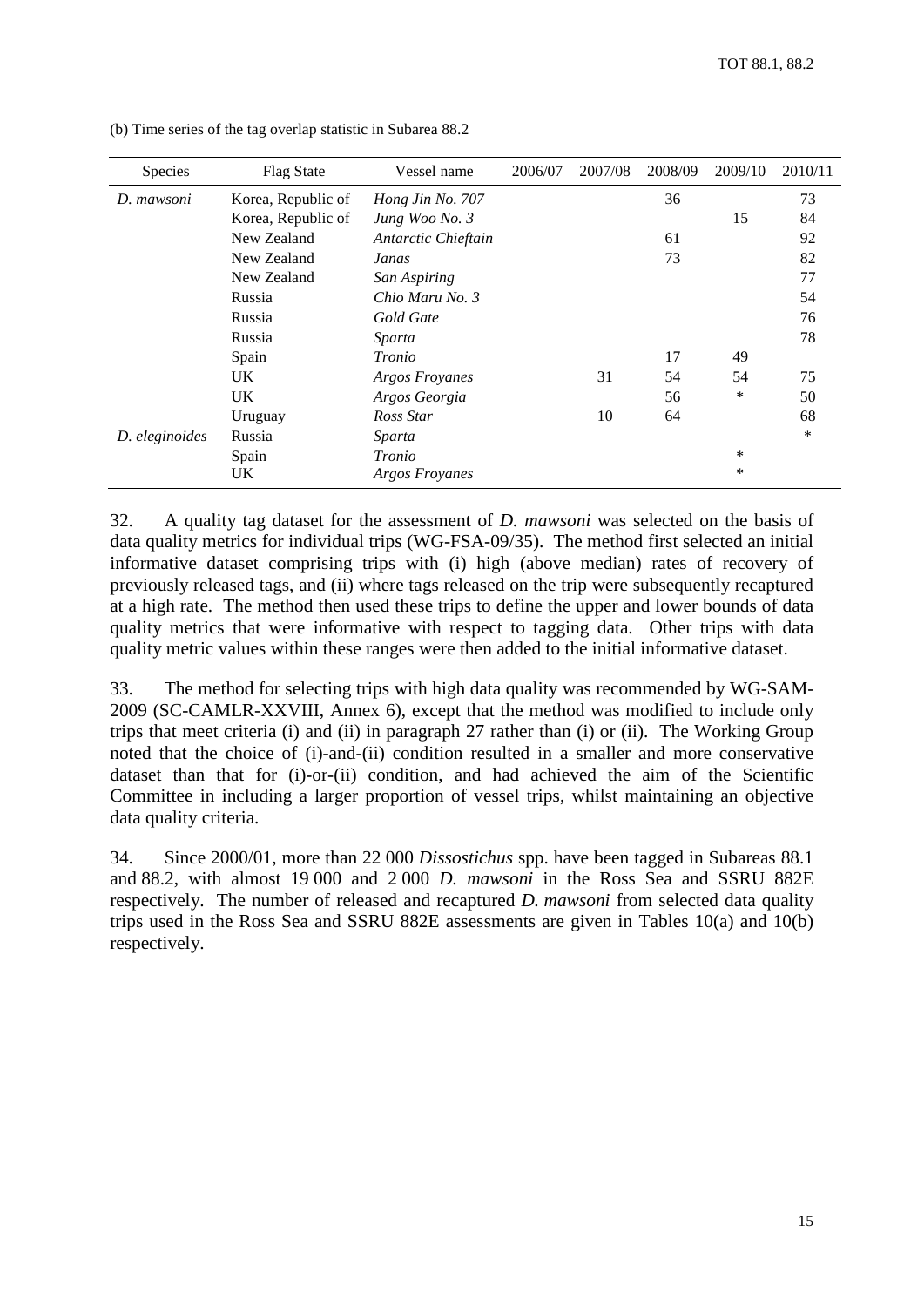|       | Tagged fish released | Tagged fish recaptured |      |      |          |          |      |      |      |       |
|-------|----------------------|------------------------|------|------|----------|----------|------|------|------|-------|
| Year  | Number               | 2002                   | 2003 | 2004 | 2005     | 2006     | 2007 | 2008 | 2009 | Total |
| 2001  | 127                  |                        |      | 0    | $\Omega$ | $\theta$ |      | 0    |      | 4     |
| 2002  | 684                  |                        | 9    | 3    | 5        | 7        | 13   |      | 4    | 46    |
| 2003  | 808                  |                        |      |      | 6        | 2        | 9    | ↑    | 2    | 28    |
| 2004  | 1811                 |                        |      |      | 21       | 19       | 30   | 22   | 8    | 100   |
| 2005  | 2 8 0 8              |                        |      |      | ۰        | 25       | 25   | 18   | 8    | 76    |
| 2006  | 2443                 |                        |      |      |          |          | 84   | 51   | 14   | 149   |
| 2007  | 2871                 |                        |      |      |          |          |      | 42   | 17   | 59    |
| 2008  | 1756                 |                        |      |      |          |          |      | -    | 12   | 12    |
| Total | 13 308               |                        | 10   | 10   | 32       | 53       | 162  | 140  | 66   | 474   |

Table 10(a): Numbers of *D. mawsoni* with tags released for the years 2001–2008 for selected data quality trips, and the number recaptured in 2002–2009, ignoring within-season recaptures (WG-FSA-09/40 Rev. 1).

Table 10(b): Numbers of *D. mawsoni* with tags released for the years 2003–2008 for selected data quality trips, and the number recaptured in 2004–2009, ignoring within-season recaptures (WG-FSA-09/41).

|       | Tagged fish released |      | Tagged fish recaptured |                             |      |      |               |       |  |
|-------|----------------------|------|------------------------|-----------------------------|------|------|---------------|-------|--|
| Year  | Number               | 2004 | 2005                   | 2006                        | 2007 | 2008 | 2009          | Total |  |
| 2003  | 94                   | 0    |                        | $\mathcal{D}_{\mathcal{L}}$ | 0    | 0    | 0             |       |  |
| 2004  | 159                  |      |                        | 5                           | 2    |      | 0             | 8     |  |
| 2005  | 0                    |      |                        |                             |      |      |               |       |  |
| 2006  | 251                  |      |                        |                             | 18   | 3    | $\mathcal{L}$ | 23    |  |
| 2007  | 100                  |      |                        |                             |      | 4    | 3             |       |  |
| 2008  | 343                  |      |                        |                             |      |      |               |       |  |
| Total | 947                  | 0    |                        |                             | 20   | 8    | 12            |       |  |

# **3.2 Fixed parameter values**

35. Natural mortality, length–mass, growth and maturity parameters for *D. mawsoni* in Subareas 88.1 and 88.2 are given in Table 11.

36. The Working Group adopted the revised estimates of the length- and age-at-maturity for male and female *D. mawsoni* presented in WG-FSA-09/37. Revised estimates for the mean age- and length-at-50%-spawning for females on the Ross Sea slope region were 16.6 years and 133.2 cm and for the mean age- and length-at-50%-maturity for males were 12.8 years and 120.4 cm. The Working Group noted that the female estimates were based on the slope, which included fish which were skip spawning, and that estimates including fish from the north would lead to a slightly smaller age- and length-at-50%-spawning.

37. A total of 10 of the 668 *D. mawsoni* tags (1.5%) from Subareas 88.1 and 88.2 were not able to be linked to a release event. To account for these unlinked tags, a tag-detection rate of 98.5% was assumed in the assessment models.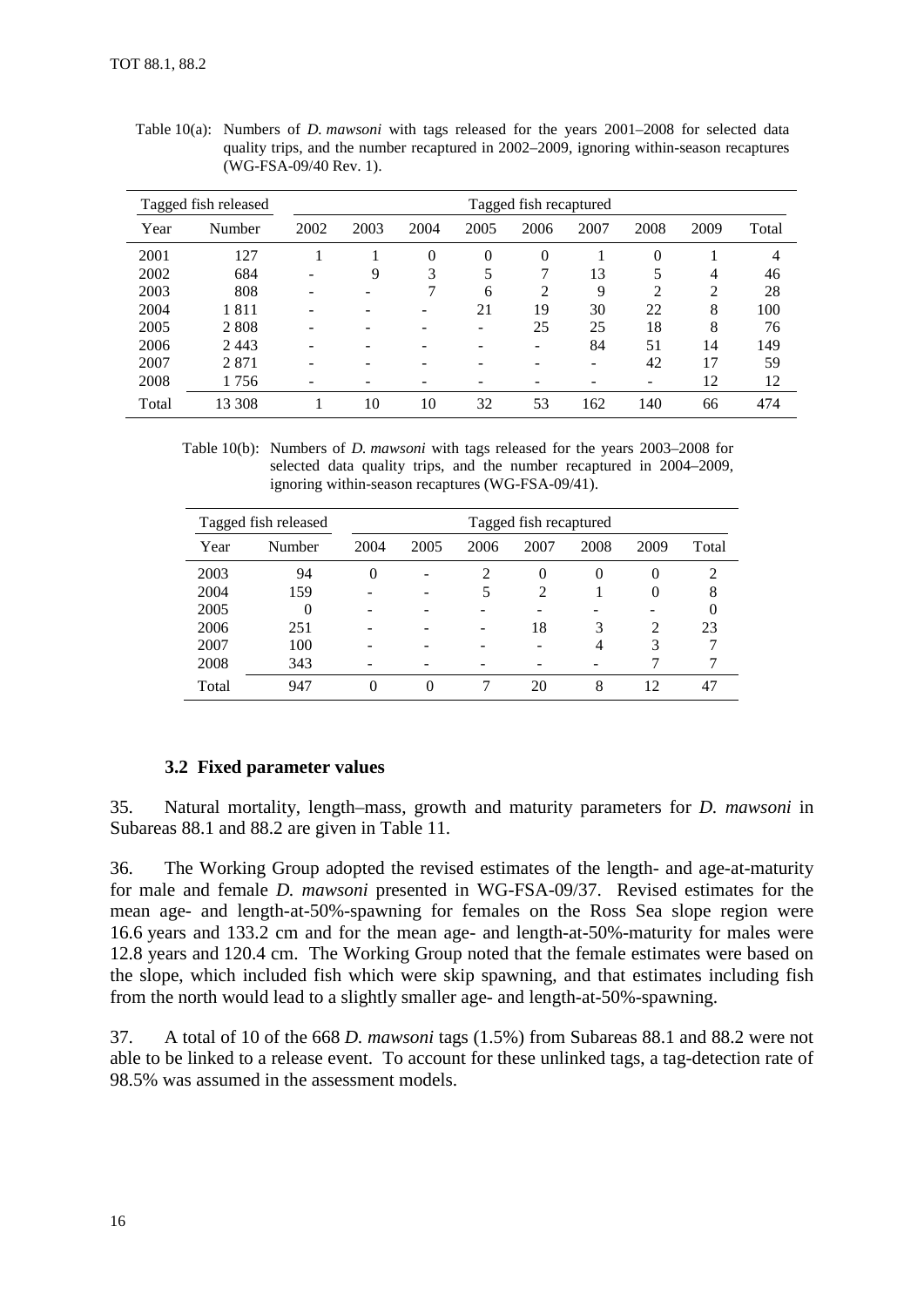| Component                                   | Parameter        |              | Value        |       |                   |
|---------------------------------------------|------------------|--------------|--------------|-------|-------------------|
|                                             |                  | Male         | Female       | All   |                   |
| Natural mortality                           | $\overline{M}$   | 0.13         | 0.13         |       | $\mathbf{y}^{-1}$ |
| <b>VBGF</b>                                 | K                | 0.093        | 0.090        |       | $y^{-1}$          |
| <b>VBGF</b>                                 | $t_0$            | $-0.256$     | 0.021        |       | y                 |
| <b>VBGF</b>                                 | $L_{\infty}$     | 169.07       | 180.20       |       | cm                |
| Length-to-mass                              | $\alpha$         | 0.00001387   | 0.00000715   |       | cm, kg            |
| Length-to-mass                              | $\cdot_b$        | 2.965        | 3.108        |       |                   |
| Length-to-mass variability $(CV)$           |                  |              |              | 0.1   |                   |
| Maturity                                    | $L_{m50}$        | 12.8         | 16.6         |       | у                 |
| Range: 5 to 95% maturity                    |                  | $9.3 - 16.3$ | $9.3 - 23.9$ |       | y                 |
| Recruitment variability                     | $\sigma_R$       |              |              | 0.6   |                   |
| Stock recruit steepness (Beverton-Holt)     | $\boldsymbol{h}$ |              |              | 0.75  |                   |
| Ageing error (CV)                           |                  |              |              | 0.1   |                   |
| Initial tagging mortality                   |                  |              |              | 10%   |                   |
| Instantaneous tag loss rate (single tagged) |                  |              |              | 0.062 | $y^{-}$           |
| Instantaneous tag loss rate (double tagged) |                  |              |              | 0.004 | $y^{-1}$          |
| Tag detection rate                          |                  |              |              | 98.5% |                   |
| Tagging-related growth retardation (TRGR)   |                  |              |              | 0.5   | y                 |

<span id="page-20-0"></span>Table 11: Parameter values for *Dissostichus mawsoni* in Subareas 88.1 and 88.2.

#### **4. Stock assessment**

#### **4.1 Model structure and assumptions**

#### Population dynamics

38. The Ross Sea (Subarea 88.1 and SSRUs 882A–B) and SSRU 882E were assessed using CASAL integrated stock assessment models.

39. The CASAL stock models were sex- and age-structured, with ages from 1–50 and the last age group was a plus group (i.e. an aggregate of all fish aged 50 and older). The annual cycle is given in Table 12. Various model structures were investigated, and the base-case model and sensitivity models for the Ross Sea and SSRU 882E are described below (WG-FSA-09/40 Rev. 1 and 09/41). A complete description of the CASAL modelling software was given in WG-FSA-05/P3.

Table 12: Annual cycle of the stock model, showing the processes taking place at each time step, their sequence within each time step, and the available observations. Fishing and natural mortality that occur within a time step occur after all other processes, with half of the natural mortality for that time step occurring before and half after the fishing mortality.

| Step | Period         | Processes                            | M   | Age <sup>2</sup> | <b>Observations</b>                       |                      |
|------|----------------|--------------------------------------|-----|------------------|-------------------------------------------|----------------------|
|      |                |                                      |     |                  | Description                               | $\overline{M}^{\,3}$ |
|      | November-April | Recruitment and<br>fishing mortality | 0.5 | 0.0              | Tag-recapture<br>Catch-at-age proportions | 0.5<br>0.5           |
|      | May–November   | Spawning                             | 0.5 | 0.0              |                                           |                      |
|      |                | Increment age                        | 0.0 | 1.0              |                                           |                      |

<sup>1</sup> *M* is the proportion of natural mortality that was assumed to have occurred in that time step.<br><sup>2</sup> Age is the age fraction, used for determining length-at-age, that was assumed to occur in that time step.<br><sup>3</sup> *M* is the time each observation was made.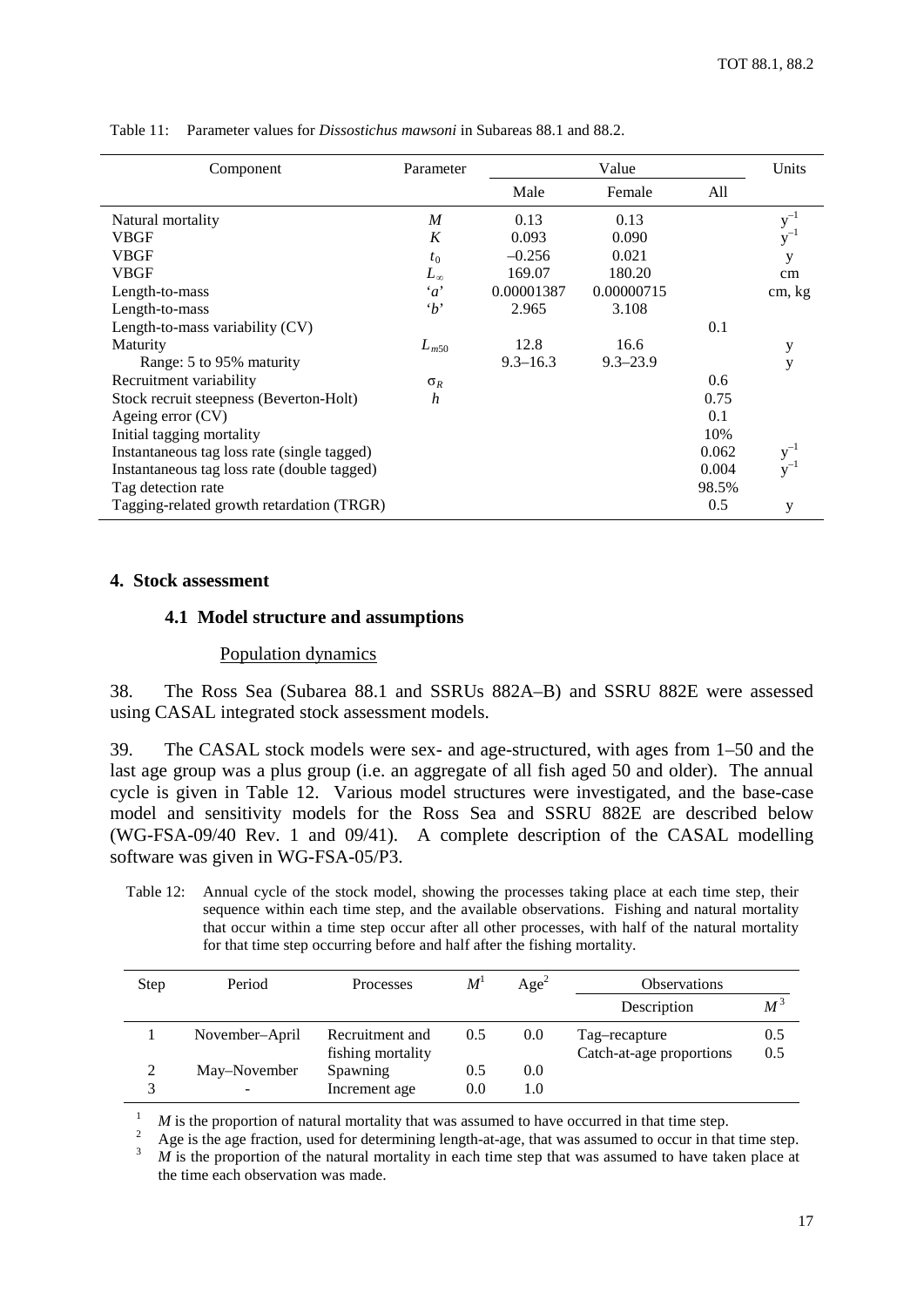40. The Secretariat undertook a validation of the CASAL parameter files, maximum of the posterior density (MPD) outputs, and yield calculations used for the Ross Sea and SSRU 882E models.

41. The models were run from 1995 to 2009 (Ross Sea) or 2002–2009 (SSRU 882E), and were initialised assuming an equilibrium age structure at an unfished equilibrium biomass, i.e. a constant recruitment assumption. Recruitment was assumed to occur at the beginning of the first (summer) time step. Recruitment was assumed to be 50:50 male to female.

42. The Ross Sea base-case model was implemented as a single-area, three-fishery model. A single area was defined with the catch removed using three concurrent fisheries (slope, shelf and north). Each fishery was parameterised by a sex-based double-normal selectivity ogive (i.e. domed selectivity) and allowed for annual selectivity shifts that shifted left or right (shelf fishery) with changes in the mean depth of the fishery (slope and north fisheries in the Ross Sea). The double-normal selectivity was parameterised using four estimable parameters and allowed for differences in maximum selectivity by sex – the maximum selectivity was fixed at one for males, but estimated for females. The double-normal selectivity ogive was employed as it allowed the estimation of a declining right-hand limb in the selectivity curve. SSRU 882E was implemented as a single-area, single-fishery model, with selectivity assumed to be double-normal.

43. Fishing mortality was applied only in the first (summer) time step. The process was to remove half of the natural mortality occurring in that time step, then apply the mortality from the fisheries instantaneously, then to remove the remaining half of the natural mortality.

44. The population model structure includes tag-release and tag-recapture events. Here, the model replicated the basic age-sex structure described above for each tag-release event. The age and sex structure of the tag component was seeded by a tag-release event. Tagging was applied to a 'cohort' of fish simultaneously (i.e. the 'cohort' of fish that were tagged in a given year and time step). Tagging from each year was applied as a single tagging event. The usual population processes (natural mortality, fishing mortality etc.) were then applied over the tagged and untagged components of the model simultaneously. Tagged fish were assumed to suffer a retardation of growth from the effect of tagging (TRGR), equal to 0.5 of a year.

# Model estimation

45. The model parameters were estimated using a Bayesian analysis, first by maximising<sup>[1](#page-21-0)</sup> an objective function (MPD), which is the combination of the likelihoods from the data, prior expectations of the values of those parameters and penalties that constrain the parameterisations; and second, by estimating the Bayesian posterior distributions<sup>[2](#page-21-1)</sup> using MCMCs.

<span id="page-21-1"></span><span id="page-21-0"></span>Technically, this is done by minimising the negative log objective function.<br>The analysis produces point estimates of parameters, but this ignores uncertainty in their values. Other combinations of parameters may also be likely, though not necessarily as likely as the point estimates. Bayesian posterior distributions describe the likely distribution of the parameters, given the uncertainty in the observations and model. One way of finding these distributions is to search within the parameter space of all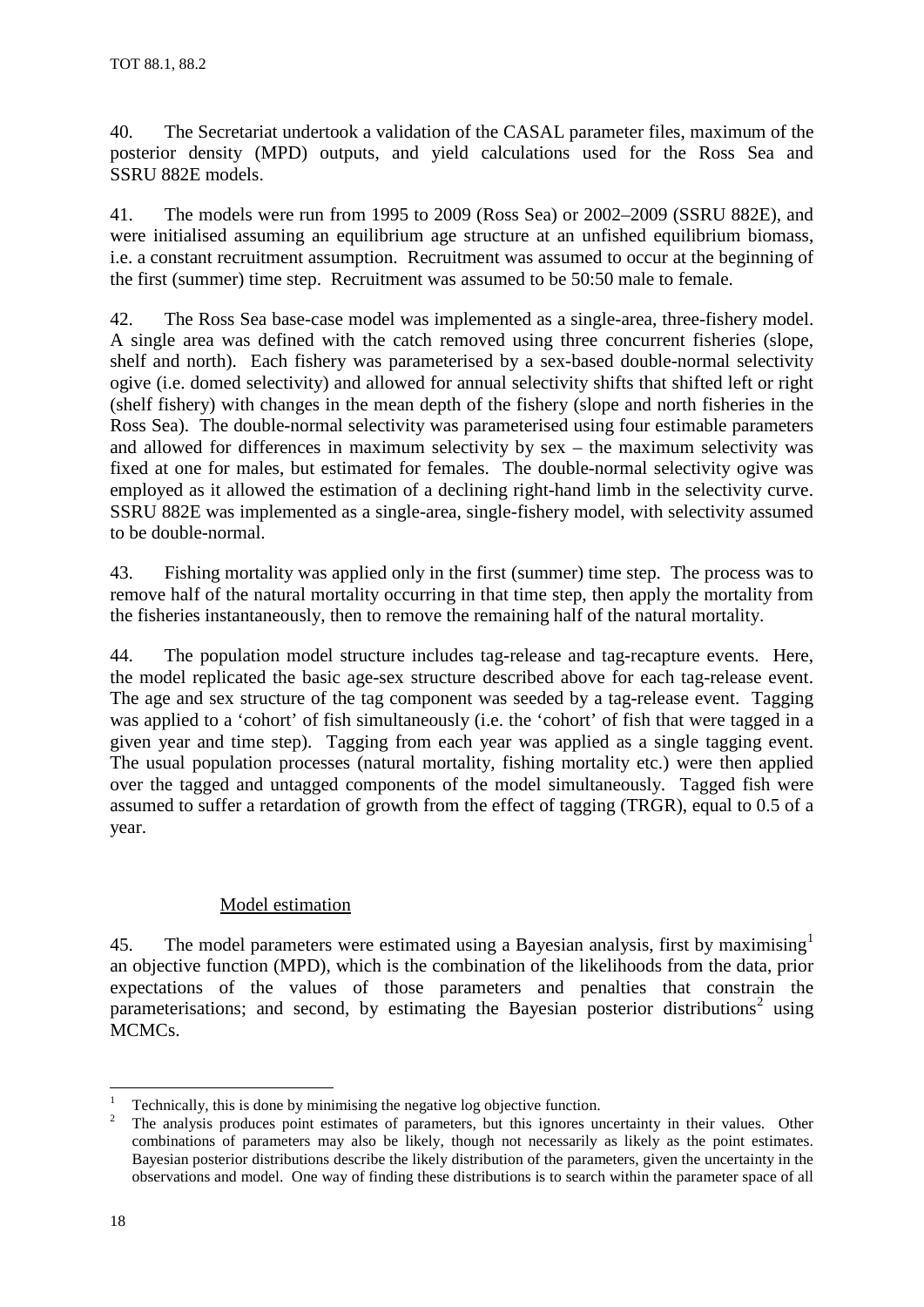46. Initial model fits were evaluated at the MPD by investigating model fits and residuals.

47. Parameter uncertainty was estimated using MCMCs. These were estimated using a burn-in length of either 4 x  $10^5$  (Ross Sea) or 5 x  $10^5$  (SSRU 882E) iterations, with every 1 000th sample taken from the next 1 x  $10<sup>6</sup>$  iterations (i.e. a final sample of length 1 000 was taken).

# *Observation assumptions*

48. The catch proportions-at-age data for the 1997/98–2007/08 (Ross Sea) or 2003/04– 2007/08 (SSRU 882E) seasons were fitted to the modelled proportions-at-age composition using a multinomial likelihood.

49. Tag-release events were defined for the 2000/01–2007/08 (Ross Sea) or 2003/04– 2007/08 (SSRU 882E) seasons. Within-season recaptures were ignored. Tag-release events were assumed to have occurred at the end of the first (summer) time step, following all (summer) natural and fishing mortality.

50. The estimated number of scanned fish (i.e. those fish that were caught and inspected for a possible tag) was derived from the sum of the scaled length frequencies from the selected trips' quality observer records (for the base case), plus the numbers of fish tagged and released. Tag-recapture events were assumed to occur at the end of the first (summer) time step, and were assumed to have a detection probability of 98.5% to account for unlinked tags.

51. For each year, the recovered tags-at-length for each release event were fitted, in 10 cm length classes (range 40–230 cm), using a binomial likelihood.

# *Process error and data weighting*

52. Additional variance, assumed to arise from differences between model simplifications and real-world variation, was added to the sampling variance for all observations. Adding such additional errors to each observation type has two main effects: (i) it alters the relative weighting of each of the datasets (observations) used in the model, and (ii) it typically increases the overall uncertainty of the model, leading to wider credible bounds on the estimated and derived parameters.

53. The additional variance, termed process error, was estimated for the base-case MPD run, and the total error assumed for each observation was calculated by adding process error and observation error. A single process error was estimated for each of the observation types (i.e. one for the age data and one for the tag data).

parameters, using a technique called Monte Carlo Markov Chains (MCMC). A useful analogy is a landscape in which the lowest point (the point estimate) is found by juggling a ball around the landscape (the parameter space). Then look around the landscape and find all the other places that, given the uncertainty about the measurements, might also be low. In a Bayesian analysis, the resulting distribution is referred to as a Bayesian posterior distribution.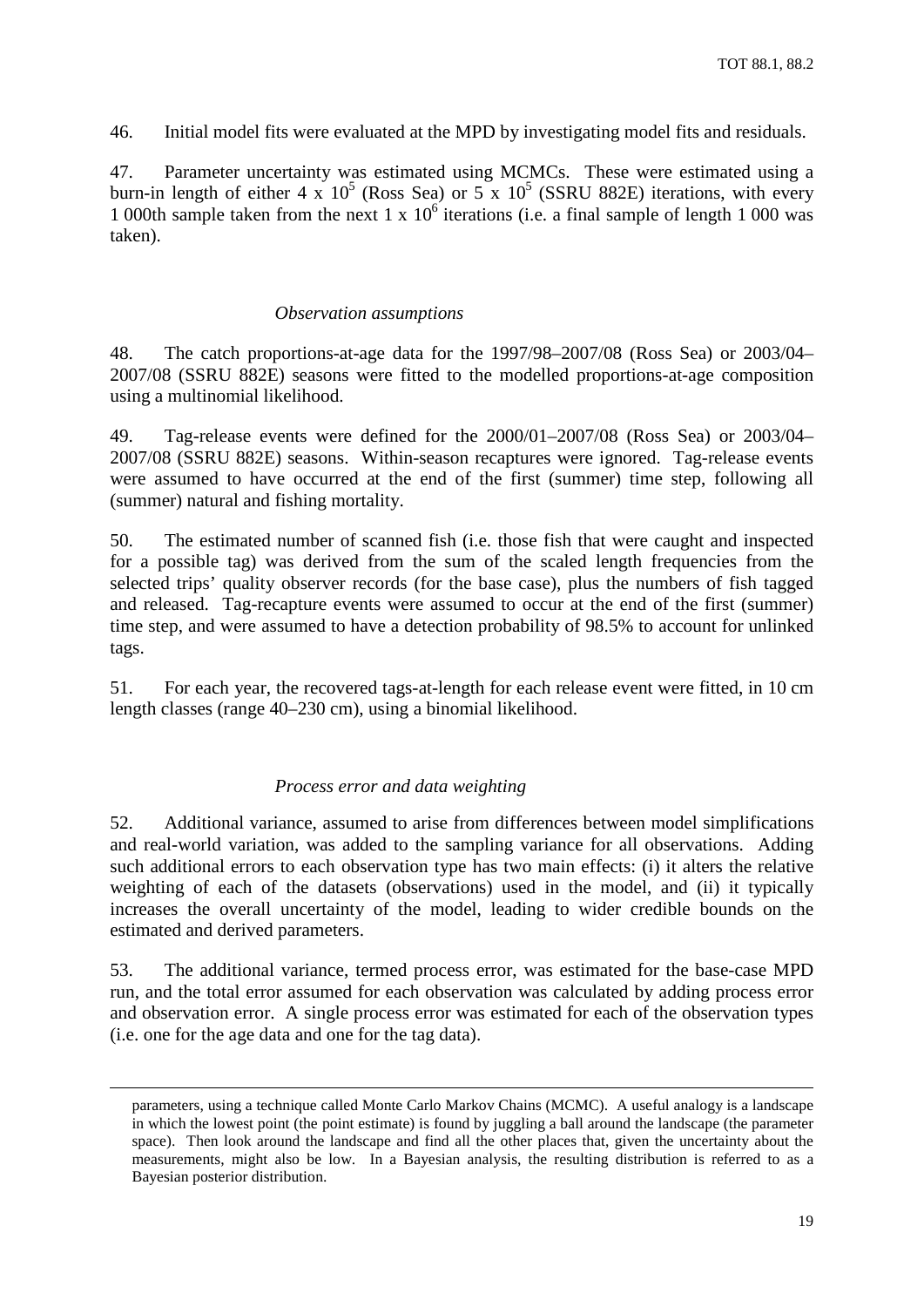### *Penalties*

54. Two types of penalties were included within the model. First, the penalty on the catch constrained the model from returning parameter estimates where the population biomass was such that the catch from an individual year would exceed the maximum exploitation rate (here, set equal to 0.999). Second, a tagging penalty discouraged population estimates that were too low to allow the correct number of fish to be tagged.

#### *Priors*

55. The parameters estimated by the models, their priors, starting values for the minimisation, and their bounds are given in Table 13. In models presented here, priors were chosen that were relatively non-informative but also that encouraged conservative estimates of  $B_0$ .

Table 13: Number (*N*), start values, priors and bounds for the free parameters (when estimated) for the base-case and sensitivity models.

| Parameter                             |           | N  | Start value | Prior       |          | <b>Bounds</b> |
|---------------------------------------|-----------|----|-------------|-------------|----------|---------------|
|                                       |           |    |             |             | Lower    | Upper         |
| $B_0$                                 |           |    | 150 000     | Uniform-log | $1x10^4$ | $1x10^6$      |
| Male fishing selectivities            | $a_1$     |    | 8.0         | Uniform     | 1.0      | 50.0          |
|                                       | $s_L$     |    | 4.0         | Uniform     | 1.0      | 50.0          |
|                                       | $S_R$     | 9  | 10.0        | Uniform     | 1.0      | 500.0         |
| Female fishing selectivities          | $a_{max}$ |    | 1.0         | Uniform     | 0.01     | 10.0          |
|                                       | $a_1$     |    | 8.0         | Uniform     | 1.0      | 50.0          |
|                                       | $s_L$     |    | 4.0         | Uniform     | 1.0      | 50.0          |
|                                       | $S_R$     | 12 | 10.0        | Uniform     | 1.0      | 500.0         |
| Selectivity shift $(yr\cdot km^{-1})$ | E         | 2  | 0.0         | Uniform     | 0.0      | 50.0          |
| Annual selectivity shift (shelf)      | $E_f$     | 12 | Mean depth  | Uniform     | $-10.0$  | 10.0          |

# Yield calculations

56. Yield estimates were calculated by projecting the estimated current status for each model under a constant catch assumption, using the rules:

- 1. Choose a yield,  $\gamma_1$ , so that the probability of the spawning biomass dropping below 20% of its median pre-exploitation level over a 35-year harvesting period is 10% (depletion probability).
- 2. Choose a yield,  $\gamma_2$ , so that the median escapement at the end of a 35-year period is 50% of the median pre-exploitation level.
- 3. Select the lower of  $\gamma_1$  and  $\gamma_2$  as the yield.

57. The depletion probability was calculated as the proportion of samples from the Bayesian posterior where the predicted future spawning stock biomass (SSB) was below 20% of  $B_0$  in any one year, for each year over a 35-year projected period.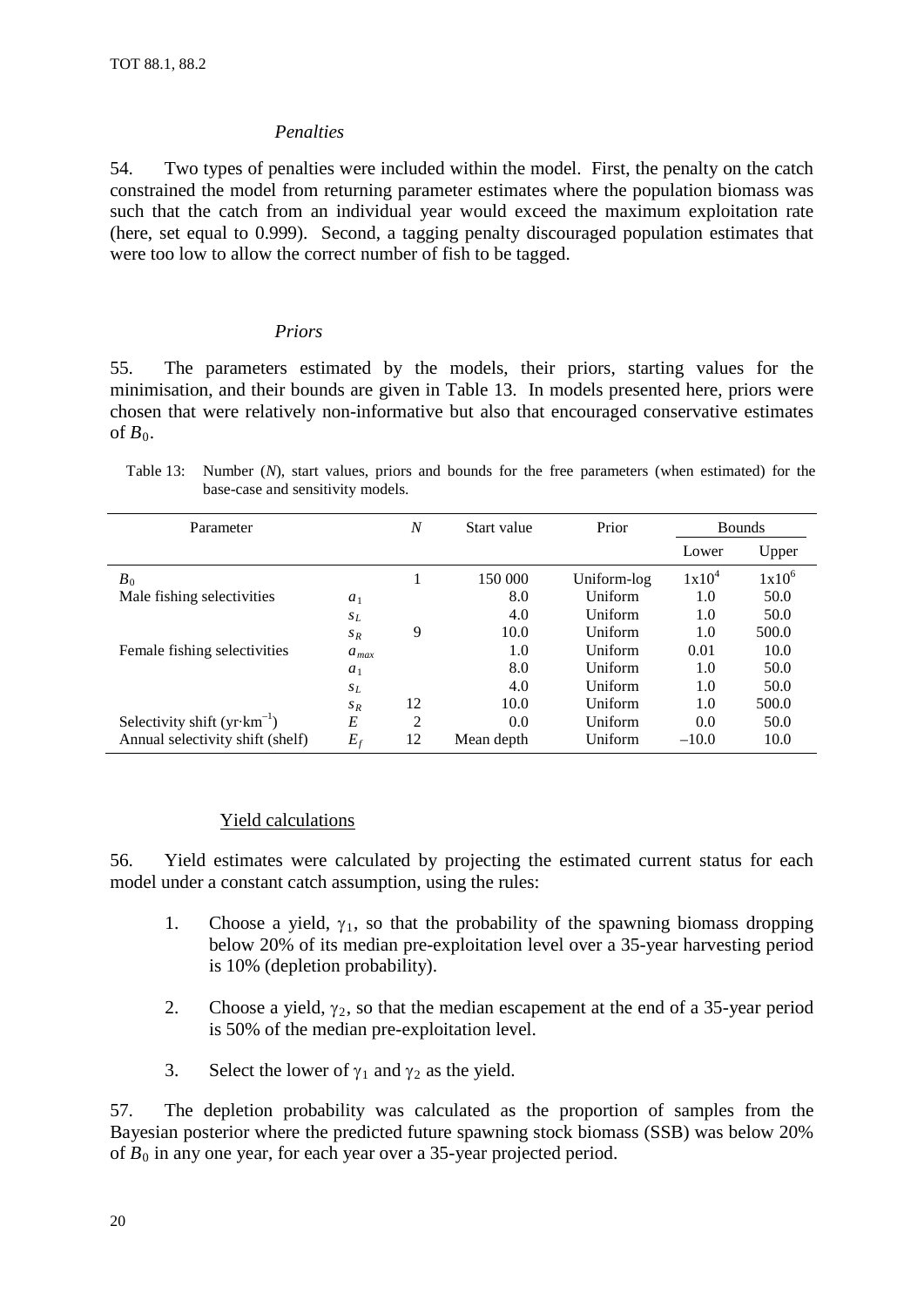58. The level of escapement was calculated as the proportion of samples from the Bayesian posterior where the predicted future status of the SSB was below 50% of  $B_0$  at the end of a 35-year projected period.

59. Note that in applying the CCAMLR decision rules using CASAL, the pre-exploitation median SSB was replaced with the estimate of  $B_0$  in each sample. This will result in a small downwards bias of the status of the stock in each trial and a small upwards bias in the probability of depletion. The effect of these biases will be a small downwards bias in the estimate of yield. The probability of depletion and the level of escapement were calculated by projecting forward for a period of 35 years, under a scenario of a constant annual catch (i.e. for the period 2010–2044), for each sample from the posterior distribution.

60. Recruitment from 2003–2043 was assumed to be lognormally distributed with a standard deviation of 0.6 with a Beverton-Holt stock-recruitment steepness  $h = 0.75$ .

61. For the Ross Sea, future catch was assumed to follow the same split between fisheries as that in the most recent four seasons (i.e. based on the distribution of the 2007–2009 catch, 3.5%, 81.2% and 15.3% of the total future catch was allocated to the shelf, slope and north fisheries respectively). The selectivity shift was assumed to be the average of shifts estimated for the years 1998–2008.

62. For SSRU 882E, future catch was assumed to have a selectivity equal to the estimated selectivity from the catch history.

63. Note that historically, the catch limit has not always been fully taken due to adverse ice conditions. Possible ice-cover restrictions on future catch are ignored, and the yields were calculated assuming that for each future season the total available catch would be taken, subject to the maximum exploitation rate constraint (here, set equal to 0.999).

# **4.2 Model estimates**

# Likelihood profiles

64. The likelihood profiles for the Ross Sea base-case model are given in Figure 4. The likelihood profiles were carried out by fixing  $B_0$  at values across a range of plausible values (i.e. 30 000–130 000 tonnes), while estimating the remaining model parameters. The catchat-age data and tag-recaptures from 2003 and 2005 suggested that very low biomass levels were less likely, whilst tag-recaptures from 2006 and 2004 suggest very high biomass estimates were less likely. As with the 2007 assessment model, the 2006 release data were the most dominant of the tag data series.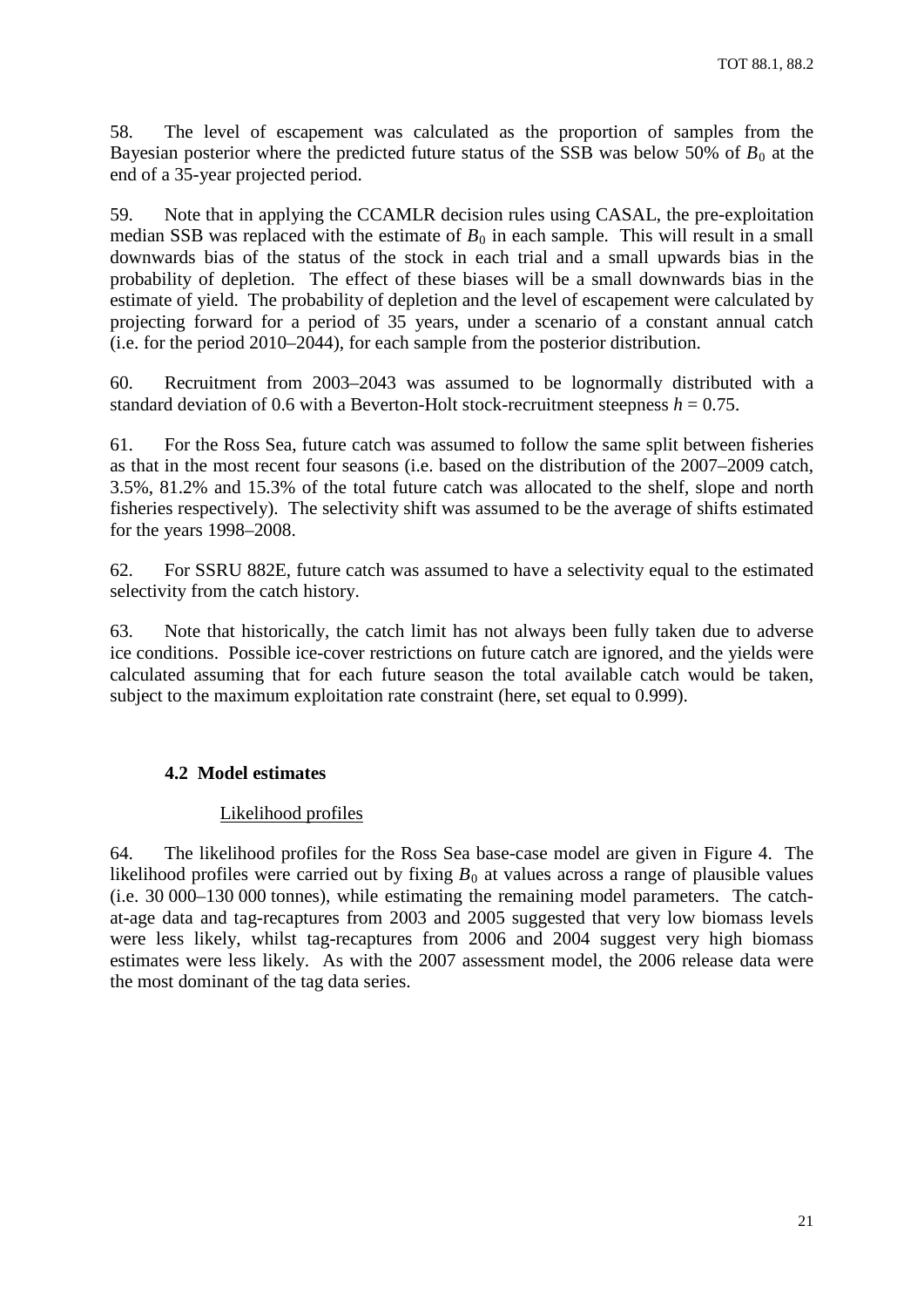

Figure 4: Likelihood profiles for the base-case model for values of  $B_0$ . Negative log likelihood values were rescaled to have minimum 0 for each dataset. The dashed vertical line indicates the MPD.

#### **MCMC** diagnostics

65. For the base-case model run, 1 000 MCMC posterior samples were taken from 000 000 iterations, after a burn-in of 400 000 (Ross Sea) or 500 000 (SSRU 882E) iterations. MCMC diagnostics suggested no evidence of poor convergence in the key biomass parameters and between-sample autocorrelations were low.

#### Ross Sea model estimates

66. Key output parameters for the Ross Sea base-case assessment model are summarised in Table 14. MCMC estimates of initial (equilibrium) spawning stock abundance  $(B_0)$  were 62 080 tonnes (95% credible interval (CI) 56 020–70 090 tonnes), and current ( $B_{2009}$ ) biomass was estimated as 80%  $B_0$  (95% CI 78–82%). The projected biomass trajectory assuming a future constant catch of 2 850 tonnes is shown in Figure 5.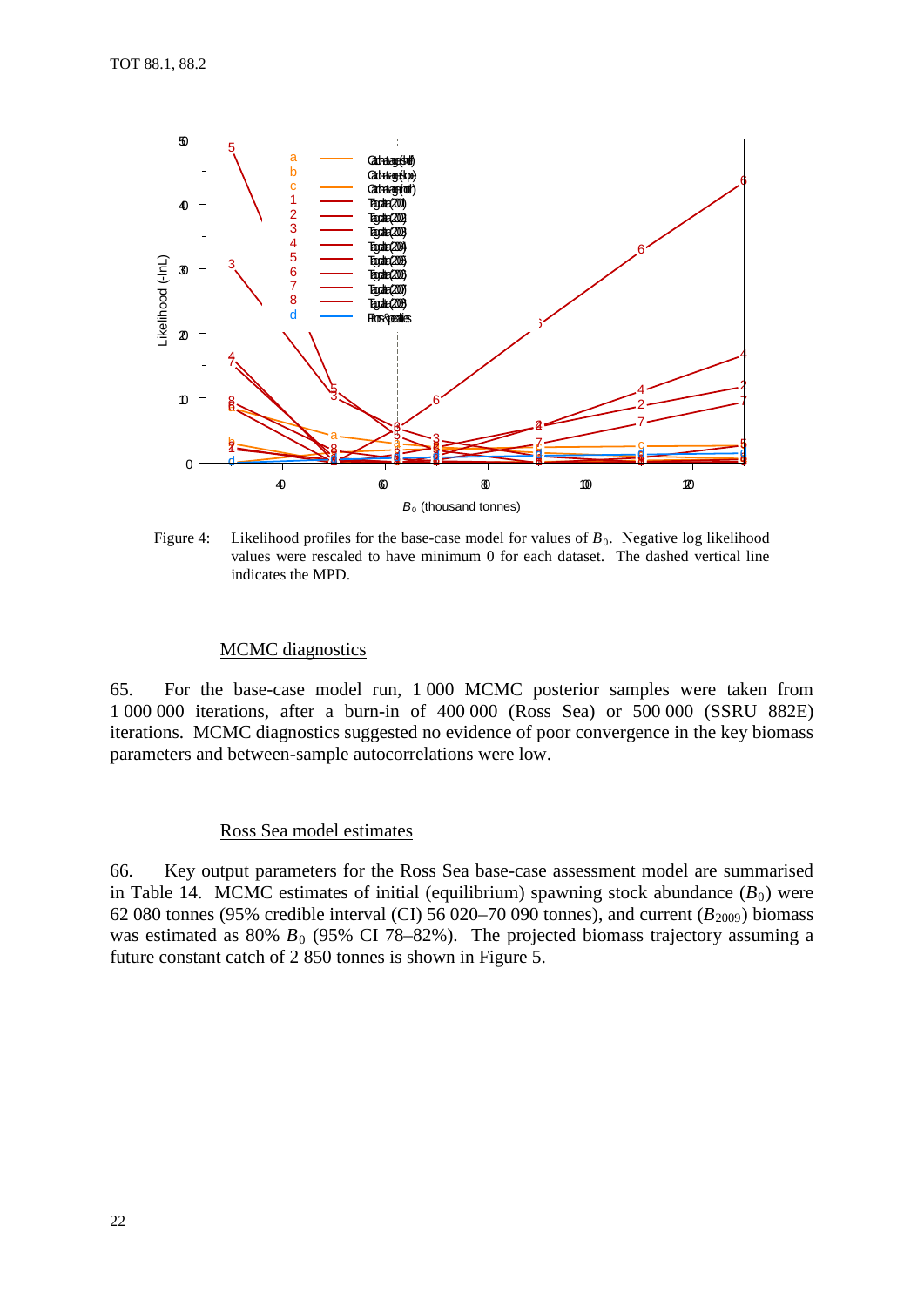

Figure 5: Estimated spawning stock biomass median (solid line) and 95% CI (dashed lines) for the base-case Ross Sea model.

#### SSRU 882E model estimates

67. Key output parameters for the SSRU 882E base-case assessment model are summarised in Table 14. MCMC estimates of initial (equilibrium) spawning stock abundance ( $B_0$ ) were 7 540 tonnes (95% CI 5 870–10 020 tonnes), and current ( $B_{2009}$ ) biomass was estimated as  $81\%$  *B*<sub>0</sub> (95% CI 75–86%). The projected biomass trajectory assuming a future constant catch of 361 tonnes is shown in Figure 6.

Table 14: Median MCMC estimates (and 95% CI) of  $B_0$ ,  $B_{2009}$  and  $B_{2009}$  as % $B_0$  for the Ross Sea and SSRU 882E base-case models, and the Ross Sea 2007 base-case model, and the SSRU 882E 2006 base-case model.

| Model                                                                                  | $B_0$                                                                                                            | $B_{2009}$                                                                                | $B_{2009}$ (% $B_0$ )                                                  |
|----------------------------------------------------------------------------------------|------------------------------------------------------------------------------------------------------------------|-------------------------------------------------------------------------------------------|------------------------------------------------------------------------|
| 2007 Ross Sea base case<br>Ross Sea base case<br>2006 882E base case<br>882E base case | 71 200 (59 570-87 900)<br>62 080 (56 020 - 70 090)<br>$10\,300$ $(5\,340 - 25\,210)$<br>$7,540$ $(5,870-10,020)$ | $\overline{\phantom{0}}$<br>49 580 (43 530-57 670)<br>-<br>$(4\,420 - 8\,560)$<br>6 0 9 0 | $\overline{\phantom{0}}$<br>79.9 (77.7–82.2)<br>-<br>$80.7(75.3-85.5)$ |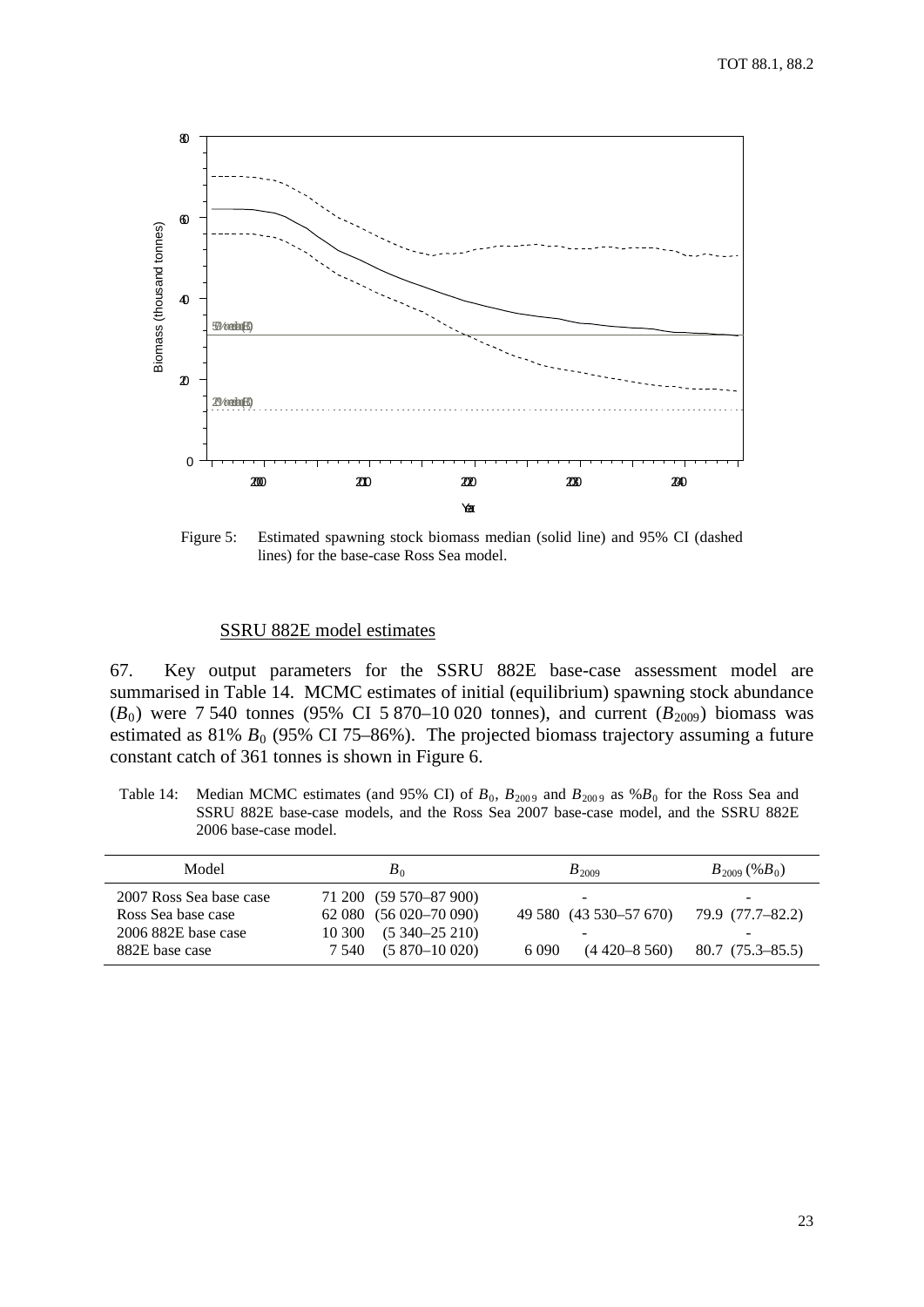

Figure 6: Estimated spawning stock biomass median (solid line) and 95% CI (dashed lines) for the base-case SSRU 882E model.

68. Plots of the observed proportions-at-age of the catch versus expected values showed little evidence of inadequate model fit for either the Ross Sea or SSRU 882E assessment models. Estimated selectivity curves for the Ross Sea base-case model (Figure 7) and SSRU 882E base-case model (Figure 8) appeared reasonable, with strong evidence of domeshaped selectivity in the three fisheries. Fits to the tag data appeared adequate, and posterior densities of the observed and expected number of tags at length, by release event and recapture year, are given in Figure 9.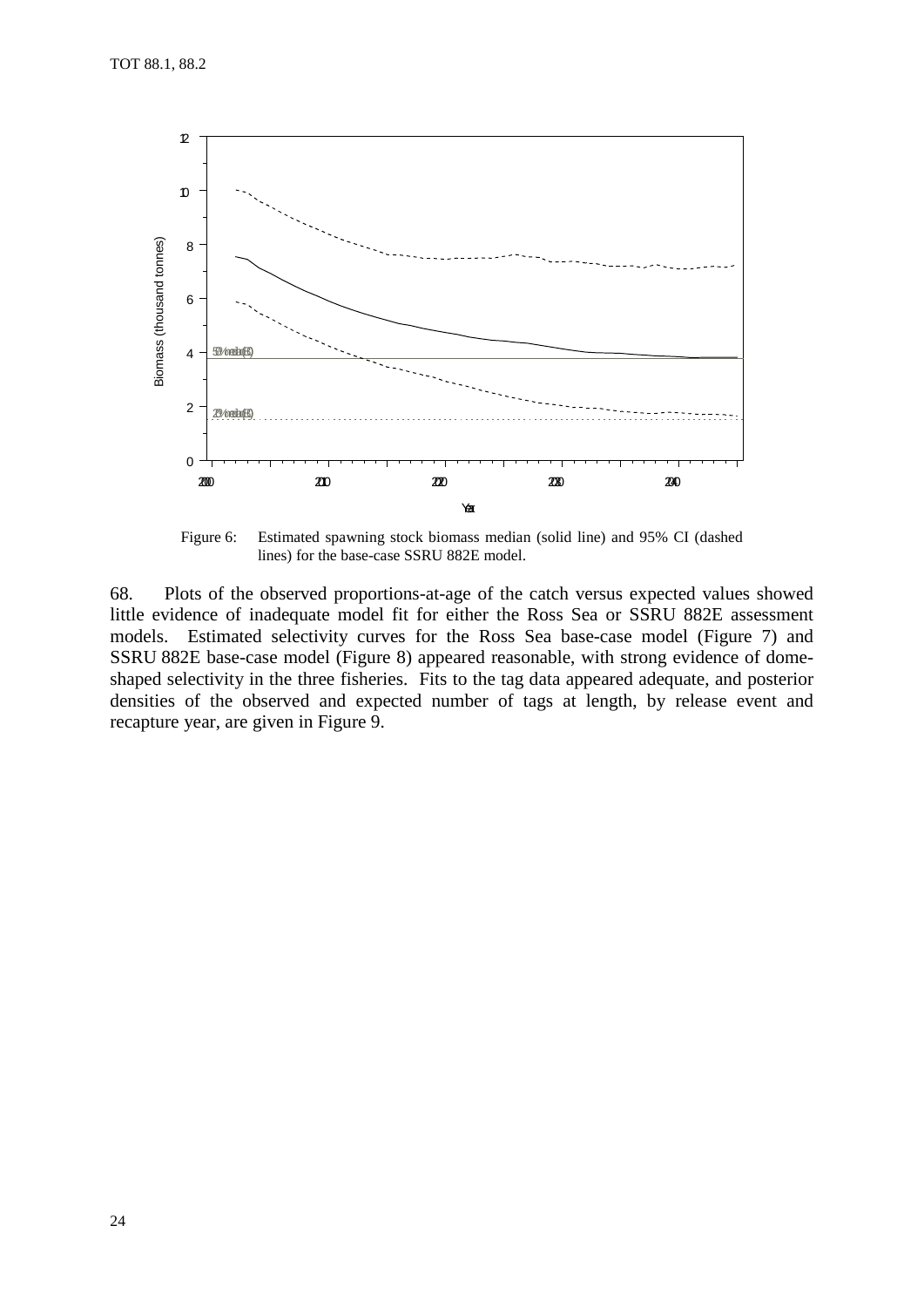

Figure 7: Estimated male and female selectivity ogives for the shelf, slope and north fisheries for the Ross Sea base-case model (solid lines indicate the median, and dashed lines indicate the marginal 95% CI).



Figure 8: Estimated male and female selectivity ogives for the SSRU 882E base-case model (solid lines indicate the median, and dashed lines indicate the marginal 95% CI).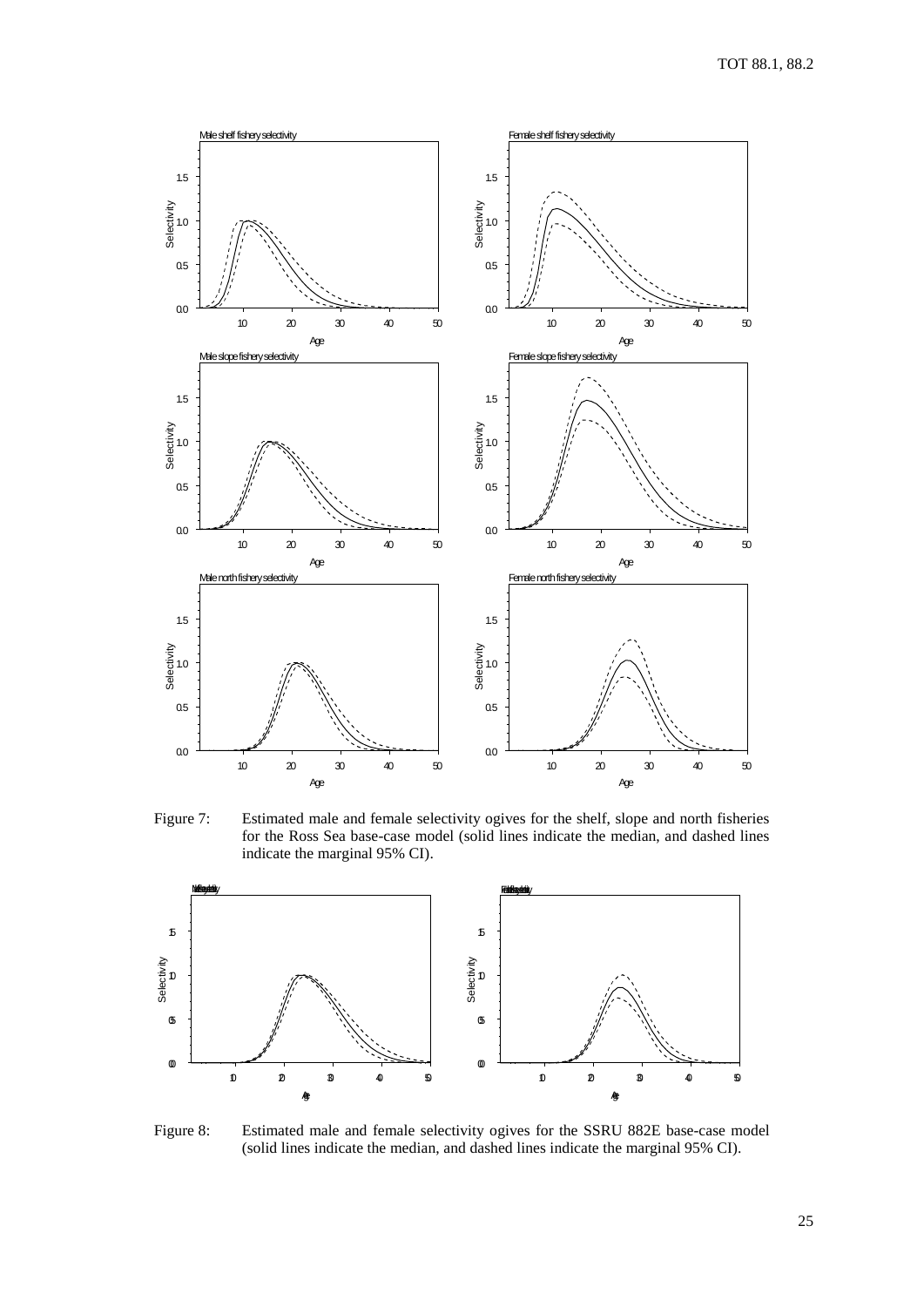

Figure 9: Observed (points) and posterior estimates (lines, MCMC median and 95% CI) of the number of tags recaptured (y-axis) by length class (x-axis), year of release (columns) and year of recapture (rows) for the Ross Sea base-case model.

#### Sensitivity analyses

69. Model sensitivity runs for the Ross Sea are described in Table 15(a). The base-case models included tag-release and recapture data from selected data quality trips. Sensitivity runs were determined as modifications to the base-case runs, and were chosen to investigate the effect of alternative assumption of maturity or data within the model.

70. Model sensitivity runs for SSRU 882E are described in Table 15(b). The base-case models included tag-release and recapture data from selected data quality trips. Sensitivity runs were determined as modifications to the base-case runs, and were chosen to investigate the effect of alternative assumption of maturity or data within the model.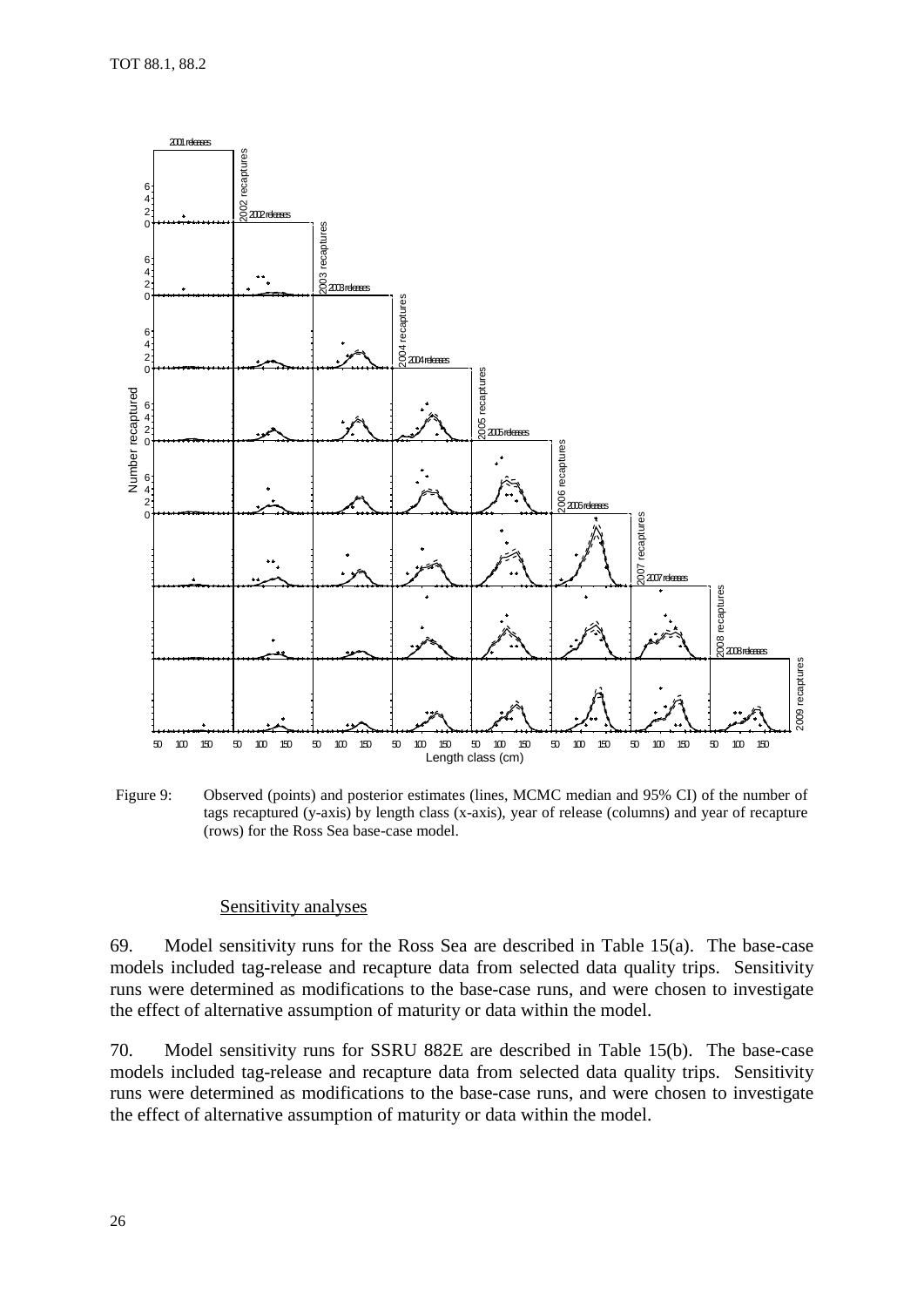|                | Model run                          | Description                                                                |
|----------------|------------------------------------|----------------------------------------------------------------------------|
| R1             | Base                               | Base-case run (i.e. 2009 reference case reported in WG-FSA-09/40 Rev. 1).  |
| R <sub>2</sub> | New Zealand tag data               | The base-case run, but using New Zealand vessel tag data only and with the |
|                |                                    | 2007 assumption of maturity.                                               |
| R <sub>3</sub> | Selected trips $+2007$<br>maturity | The base-case run, but with the 2007 assumption of maturity.               |

Table 15(a): Labels and description of the Ross Sea assessment model sensitivity runs.

Table 15(b): Labels and description of the SSRU 882E assessment model sensitivity runs.

|                      | Model run                          | Description                                                                                                                                                                      |
|----------------------|------------------------------------|----------------------------------------------------------------------------------------------------------------------------------------------------------------------------------|
| R1<br>R <sub>2</sub> | Base<br>New Zealand tag data       | Base-case run (i.e. 2009 reference case reported in WG-FSA-09/41).<br>The base-case run, but using New Zealand vessel tag data only and with the<br>2007 assumption of maturity. |
| R <sub>3</sub>       | Selected trips $+2007$<br>maturity | The base-case run, but with the 2007 assumption of maturity.                                                                                                                     |

71. For the Ross Sea assessment models, the selected trips' model runs (R1 and R3) indicated a higher biomass than that indicated by the use of tag data from New Zealand vessels. In model R1, the revised maturity ogive indicated that the spawning stock biomass was a lower proportion of the vulnerable biomass than was assumed in models R2 and R3. In all sensitivity cases, current biomass was estimated to be at  $76-83\% B_0$ .

72. For the SSRU 882E assessment models, the selected trips' model runs (R1 and R3) indicated a lower biomass than that indicated by the use of tag data from New Zealand vessels. In model R1, the revised maturity ogive indicated that the spawning stock biomass was a lower proportion of the vulnerable biomass than was assumed in models R2 and R3. In all sensitivity cases, current biomass was estimated to be at  $71-94\% B_0$ .

# **4.3 Yield estimates**

# Ross Sea

73. The constant catch for which there was median escapement of 50% of the median pre-exploitation spawning biomass level at the end of the 35-year projection period was 2 850 tonnes. At this yield there is less than a 10% chance of spawning biomass dropping to less than 20% of the initial biomass. Following the third CCAMLR decision rule, the yield of 2 850 tonnes is recommended.

# SSRU 882E

74. The constant catch for which there was median escapement of 50% of the median pre-exploitation spawning biomass level at the end of the 35-year projection period was 361 tonnes. At this yield there is less than a 10% chance of spawning biomass dropping to less than 20% of the initial biomass. Following the third CCAMLR decision rule, the yield of 361 tonnes is recommended.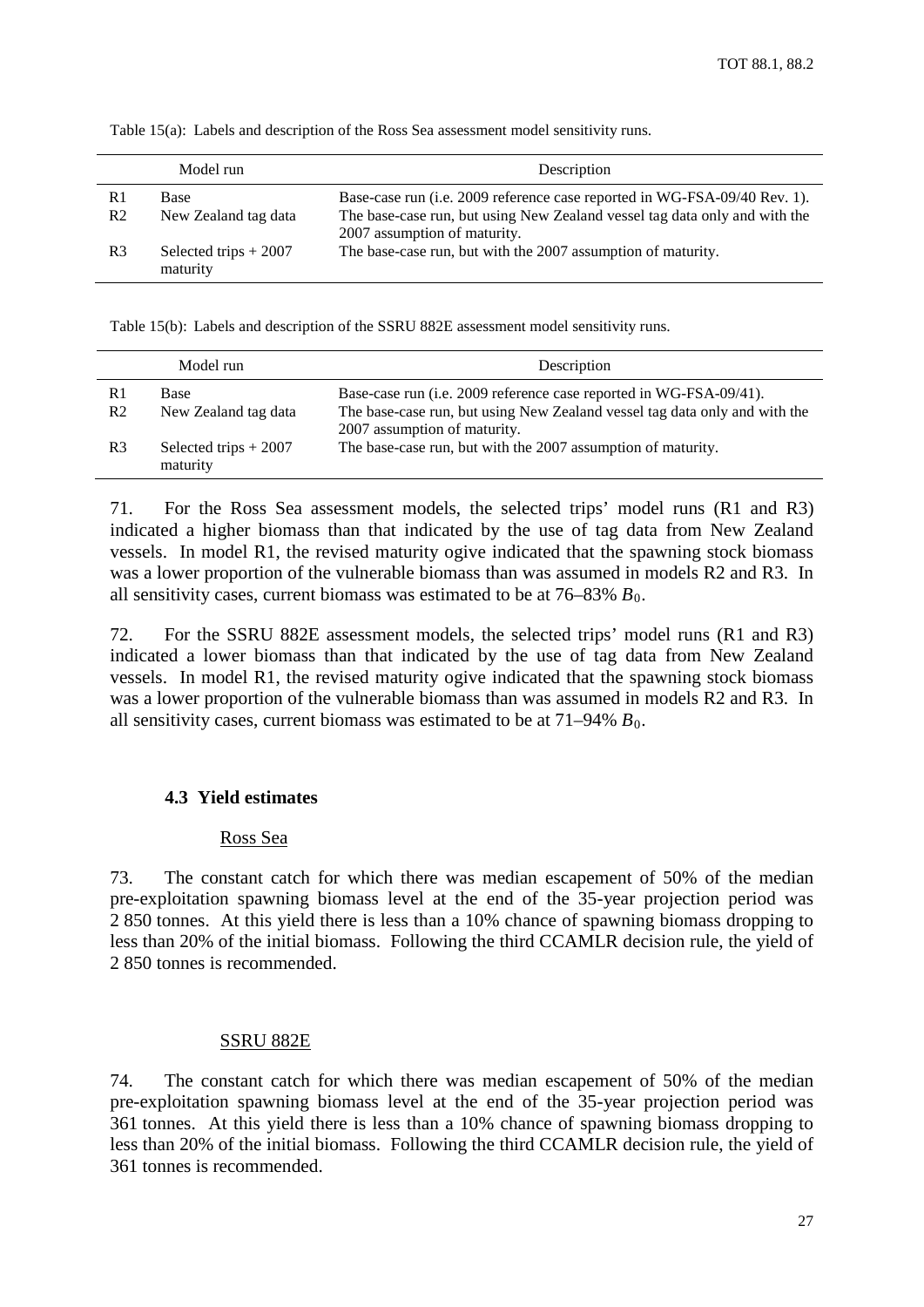# **4.4 Discussion of model results**

75. The Working Group recommended that the model described as the 2009 reference case in WG-FSA-09/40 Rev. 1 be the base-case assessment model for the Ross Sea, and that the model described as the 2009 reference case in WG-FSA-09/41 be the base-case assessment model for SSRU 882E.

76. The Working Group also noted that the inclusion of the larger number of tag-releases and recaptures from the high-quality tag dataset led to wider spatial and temporal coverage of the tag program. Within the Ross Sea, the high-quality tag dataset resulted in a higher estimate of initial biomass than models that used only the New Zealand tag data. However, in the SSRU 882E assessment, the quality tag dataset resulted in a lower estimate of initial biomass than models that used only the New Zealand tag data.

# **4.5 Future research requirements**

77. The Working Group welcomed the updated assessment models of the Ross Sea and SSRU 882E, and thanked New Zealand for the work that had gone into these.

78. The Working Group noted that the method for selecting high-quality tag datasets still needs to be refined, and that potential biases caused by vessel preferences for localised fishing grounds are likely to require further investigation using the SPM.

79. The Working Group recommended that, in order to distinguish between different methods for providing advice on harvest strategies, the robustness of different assessment methods for achieving the objectives of the Commission be evaluated using simulation evaluation methods.

# **5. By-catch of fish and invertebrates**

# **5.1 By-catch removals**

80. Catches of by-catch species groups (macrourids, rajids and other species) reported in fine-scale data, their respective catch limits, and number of rajids cut from lines and released alive are summarised for Subareas 88.1 and 88.2 in Tables 16 and 17 respectively.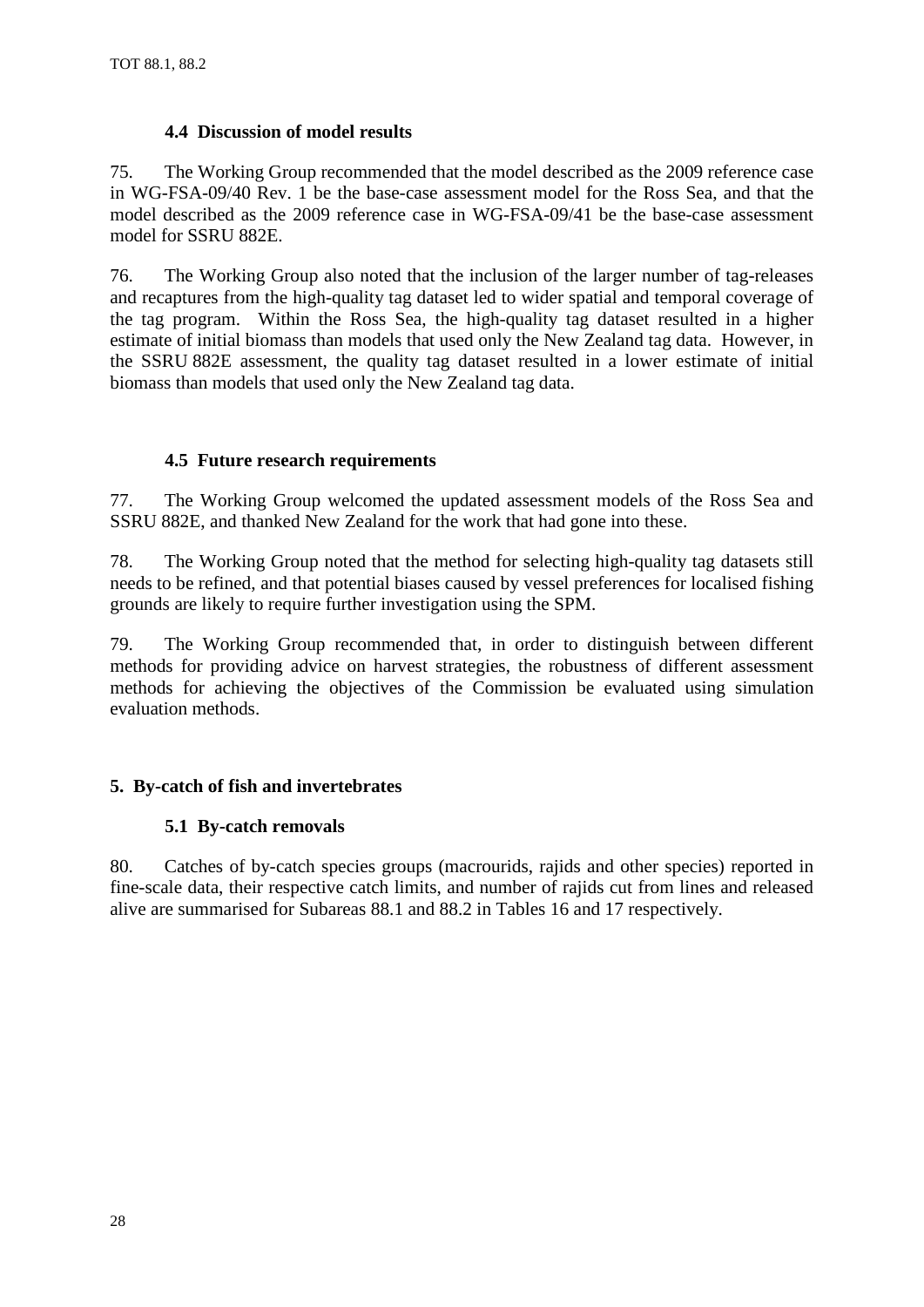| Season  |                            | <b>Macrourids</b>             |                            | Rajids                        |                    |                            | Other species                 |  |  |
|---------|----------------------------|-------------------------------|----------------------------|-------------------------------|--------------------|----------------------------|-------------------------------|--|--|
|         | Catch<br>limit<br>(tonnes) | Reported<br>catch<br>(tonnes) | Catch<br>limit<br>(tonnes) | Reported<br>catch<br>(tonnes) | Number<br>released | Catch<br>limit<br>(tonnes) | Reported<br>catch<br>(tonnes) |  |  |
| 1996/97 |                            | $\Omega$                      |                            | $\theta$                      |                    |                            | $\Omega$                      |  |  |
| 1997/98 | $\qquad \qquad$            | 9                             | -                          | 5                             |                    | 50                         |                               |  |  |
| 1998/99 |                            | 22                            |                            | 39                            |                    | 50                         | 5                             |  |  |
| 1999/00 |                            | 74                            |                            | 41                            |                    | 50                         | 7                             |  |  |
| 2000/01 |                            | 61                            |                            | 9                             |                    | 50                         | 14                            |  |  |
| 2001/02 | 100                        | 154                           |                            | 25                            |                    | 50                         | 10                            |  |  |
| 2002/03 | 610                        | 65                            | 250                        | 11                            | 966                | 100                        | 12                            |  |  |
| 2003/04 | 520                        | 319                           | 163                        | 23                            | 1745               | 180                        | 23                            |  |  |
| 2004/05 | 520                        | 462                           | 163                        | 69                            | 5 0 5 7            | 180                        | 24                            |  |  |
| 2005/06 | 474                        | 258                           | 148                        | 5                             | 14 640             | 160                        | 18                            |  |  |
| 2006/07 | 485                        | 153                           | 152                        | 38                            | 7 3 3 6            | 160                        | 43                            |  |  |
| 2007/08 | 426                        | 112                           | 133                        | 4                             | 7 1 9 0            | 160                        | 20                            |  |  |
| 2008/09 | 430                        | 183                           | 135                        | 7                             | 7088               | 160                        | 16                            |  |  |
| 2009/10 | 430                        | 119                           | 142                        | 8                             | 6796               | 160                        | 15                            |  |  |
| 2010/11 | 430                        | 189                           | 142                        | 4                             | 5409               | 160                        | 8                             |  |  |

<span id="page-32-0"></span>Table 16: Catch history for by-catch species (macrourids, rajids and other species), catch limits and number of rajids released alive in Subarea 88.1. Catch limits are for the whole fishery (see CM 33-03 for details). (Source: fine-scale data)

Table 17: Catch history for by-catch species (macrourids, rajids and other species), catch limits and number of rajids released alive in Subarea 88.2. Catch limits are for the whole fishery (see CM 33-03 for details). (Source: fine-scale data)

| Season  |                            | <b>Macrourids</b>             |                            | Rajids                        |                    | Other species              |                               |
|---------|----------------------------|-------------------------------|----------------------------|-------------------------------|--------------------|----------------------------|-------------------------------|
|         | Catch<br>limit<br>(tonnes) | Reported<br>catch<br>(tonnes) | Catch<br>limit<br>(tonnes) | Reported<br>catch<br>(tonnes) | Number<br>released | Catch<br>limit<br>(tonnes) | Reported<br>catch<br>(tonnes) |
| 1996/97 |                            | $\theta$                      |                            | 0                             |                    |                            | 0                             |
| 1997/98 |                            | 0                             |                            | 0                             |                    |                            |                               |
| 1998/99 |                            | 0                             |                            | 0                             |                    |                            | 0                             |
| 1999/00 |                            | 0                             |                            | 0                             |                    |                            | 0                             |
| 2000/01 |                            | 0                             |                            | 0                             |                    |                            | 0                             |
| 2001/02 | 40                         | 4                             |                            | 0                             |                    | 20                         | 0                             |
| 2002/03 | 60                         | 18                            |                            | 0                             |                    | 140                        | 8                             |
| 2003/04 | 60                         | 37                            | 50                         | 0                             | 107                | 140                        | 8                             |
| 2004/05 | 60                         | 21                            | 50                         | 0                             |                    | 140                        | 3                             |
| 2005/06 | 78                         | 92                            | 50                         | 0                             | 923                | 100                        | 12                            |
| 2006/07 | 88                         | 54                            | 50                         | 0                             |                    | 100                        | 13                            |
| 2007/08 | 88                         | 17                            | 50                         | 0                             |                    | 100                        | 4                             |
| 2008/09 | 90                         | 58                            | 50                         | 0                             | 265                | 100                        | 14                            |
| 2009/10 | 92                         | 49                            | 50                         | 0                             |                    | 100                        | 15                            |
| 2010/11 | 92                         | 52                            | 50                         | 0                             | 171                | 100                        | 13                            |

81. The macrourid by-catch limit was exceeded in Subarea 88.2 in 2005/06, but no catch limits were exceeded in either area since 2006/07.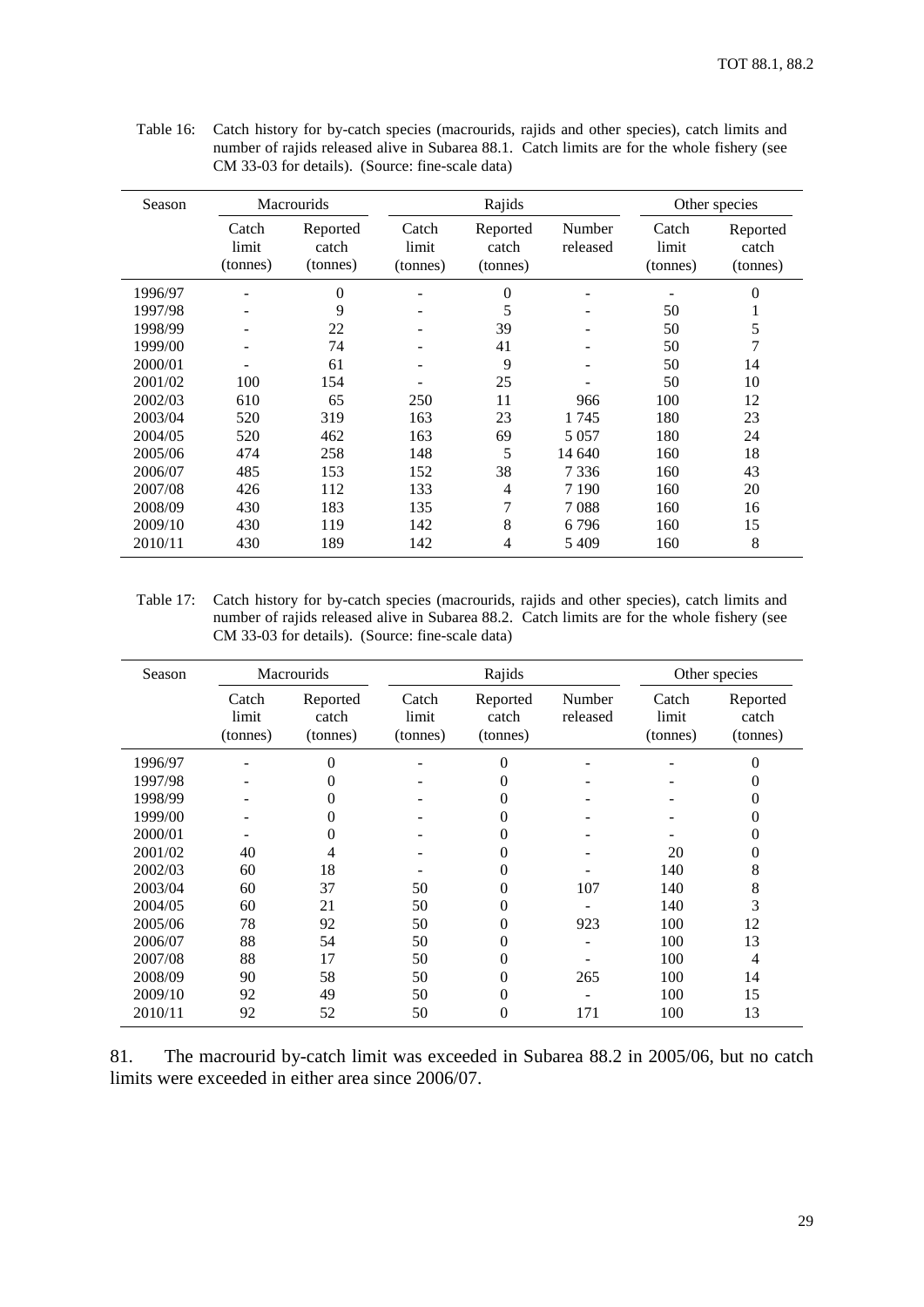82. Current catch limits for rajids in the Ross Sea are proportional to the catch limit of *Dissostichus* spp. in each SSRU based on the following rule from CM 33-03:

• the limit for rajids is 5% of the catch limit of *Dissostichus* spp. or 50 tonnes whichever is greater.

83. Current catch limits for macrourids in SSRUs 881H–L were based on a biomass of the IPY-2008 trawl survey from the slope of the Ross Sea. Yield estimates for macrourids were calculated from that estimate, and then apportioned across the five SSRUs taking into account maximum historical catches.

84. There were no new assessments of by-catch species or recommendations for revised catch limits by SSRU in 2008/09.

# **5.2 Assessments of impacts on affected populations**

# Macrourids

85. The estimate of γ for *Macrourus whitsoni* in Subarea 88.1 in 2003 was 0.01439 for a CV of 0.2 (SC-CAMLR-XXII, paragraph 4.132) or 0.01814 for a CV of 0.5 (SC-CAMLR-XXII, Annex 5, paragraph 5.242). This indicates that *M. whitsoni* has relatively low productivity and thus may be vulnerable to overexploitation.

86. WG-FSA-05/24 updated the standardised CPUE for *M. whitsoni* in Subareas 88.1 and 88.2 based on an analysis of fine-scale data from all vessels in the exploratory fishery from 1997/98 to 2004/05. Standardised CPUE increased to a peak in 2002 and 2003, dropped in 2004, before increasing again in 2005.

87. WG-FSA-05/22 considered approaches to monitoring and assessing macrourids and rajids in Subarea 88.1 and recommended that a random bottom trawl survey would be the best approach towards obtaining abundance estimates. Tag-recapture experiments for rajids and experimental manipulation of fishing effort are alternative methods which show some promise for monitoring abundance.

88. WG-FSA-08/32 provided biomass and yield estimates of *M. whitsoni* for the Ross Sea fishery (Subarea 88.1 and SSRUs 882A–B) based on extrapolations under three different density assumptions from a trawl survey (Table 18). The resulting biomass estimates had a CV of about 0.3. WG-FSA welcomed the concept of decoupling by-catch limits from those of target species and agreed to use estimates of biomass for Subarea 88.1, noting that SSRUs 882A–B are currently closed.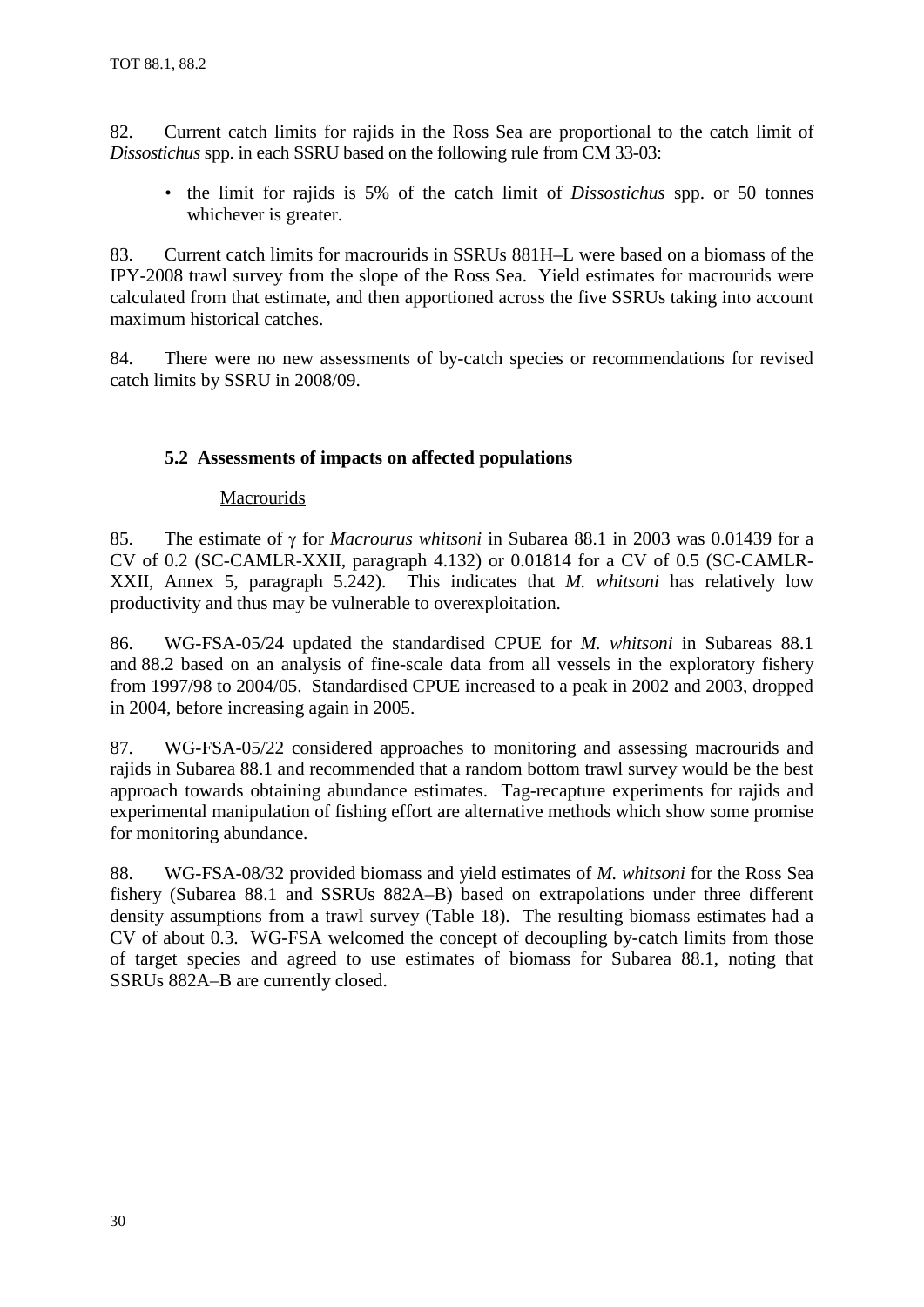Table 18: Biomass estimates from the trawl surveys for the BioRoss 400–600 and 600–800 m and IPY-CAML 600–1 200 and 1 200–2 000 m strata (bold numbers) and extrapolated biomass estimates (with CVs) for the remaining strata based on three methods of extrapolation.

| Survey            | Depth         | <b>Biomass</b> | Extrapolated biomass (tonnes) |                    |                   |
|-------------------|---------------|----------------|-------------------------------|--------------------|-------------------|
| range $(m)$       |               | (tonnes)       | Constant density              | CPUE (all vessels) | CPUE (NZ vessels) |
| $BioRoss - 881H$  | $400 - 600$   | 230            | 230(49)                       | 230(49)            | 230(49)           |
| $BioRoss - 881H$  | $600 - 800$   | 3 5 3 1        | 3531(38)                      | 3531(38)           | 3531(49)          |
| SSRU 881H west    | $800 - 1200$  |                | 92(50)                        | 83 (54)            | 103(55)           |
| SSRU 881H west    | $1200 - 2000$ |                | 713 (40)                      | 1 1 1 4 (49)       | 1038(47)          |
| $IPY - 881H$      | $600 - 1200$  | 975            | 975(50)                       | 975(50)            | 975(50)           |
| $IPY - 881H$      | $1200 - 2000$ | 3 3 5 6        | 3356(40)                      | 3356(40)           | 3356(49)          |
| <b>SSRU 881 I</b> | $600 - 1200$  |                | 3 297 (50)                    | 7 8 8 3 (51)       | 5 992 (50)        |
| <b>SSRU 881 I</b> | 1200–2 000    |                | 4670(40)                      | 11 168 (42)        | 8 576 (41)        |
| <b>SSRU 881 K</b> | $600 - 1200$  |                | 1539(50)                      | 5 027 (51)         | 2774(51)          |
| SSRU 881 K        | $1200 - 2000$ |                | 2998(40)                      | 5 995 (45)         | 9 111 (43)        |
| $SSRUs 882 A-B$   | $600 - 1200$  |                | 1404(50)                      | 1 396 (58)         | 857 (60)          |
| $SSRUs 882 A-B$   | $1200 - 2000$ |                | 4 0 87 (40)                   | 525 (70)           |                   |
| Total             |               |                | 26 892 (29)                   | 41 823 (28)        | 36 542 (30)       |

89. Yield estimates were calculated using the constant density assumption when extrapolating the biomass estimate across the slope region, noting that this would provide a more precautionary estimate of yield than one based on extrapolations using longline CPUE data. The resulting biomass estimate for SSRUs 881H, I and K and small portions of SSRUs 881J–L was 21 401 tonnes which gave a yield estimate of 388.2 tonnes. This yield estimate was then apportioned across the five SSRUs taking into account maximum historical catches. Yields per SSRU are detailed in Table 19. Existing move-on rules are retained, and macrourid by-catch limits and catches are expected to be reviewed on an annual basis.

Table 19: Proposed catch limits (tonnes) of grenadiers in Subarea 88.1 assuming a CV of 0.5 for the estimate of  $B_0$  and that the grenadier density was constant across the entire slope (WG-FSA-08/32).

| <b>SSRU</b> | Current<br>catch limit | Estimated<br>yield | Maximum<br>historic catch | Proposed<br>catch limit |
|-------------|------------------------|--------------------|---------------------------|-------------------------|
| 881B, C, G  | 50                     |                    | 34                        | 40                      |
| 881H, I, K  | 271                    |                    | 390                       | 320                     |
| 881J        | 79                     | 388                | 46                        | 50                      |
| 881L        | 24                     |                    | 6                         | 20                      |
| $882A-B$    | 0                      | 100                | 8                         |                         |
| Total       | 424                    | 488                |                           | 430                     |

#### Rajids

90. WG-FSA-06/31 reviewed the biological parameters of skates, whilst WG-FSA-06/32 characterised the results of the skate tagging program. Neither can currently be used to estimate total abundance.

91. WG-SAM-07/4 presented data and a preliminary developmental model for Antarctic skates in SSRUs 881H, I, J and K of the Ross Sea. The developmental model attempted to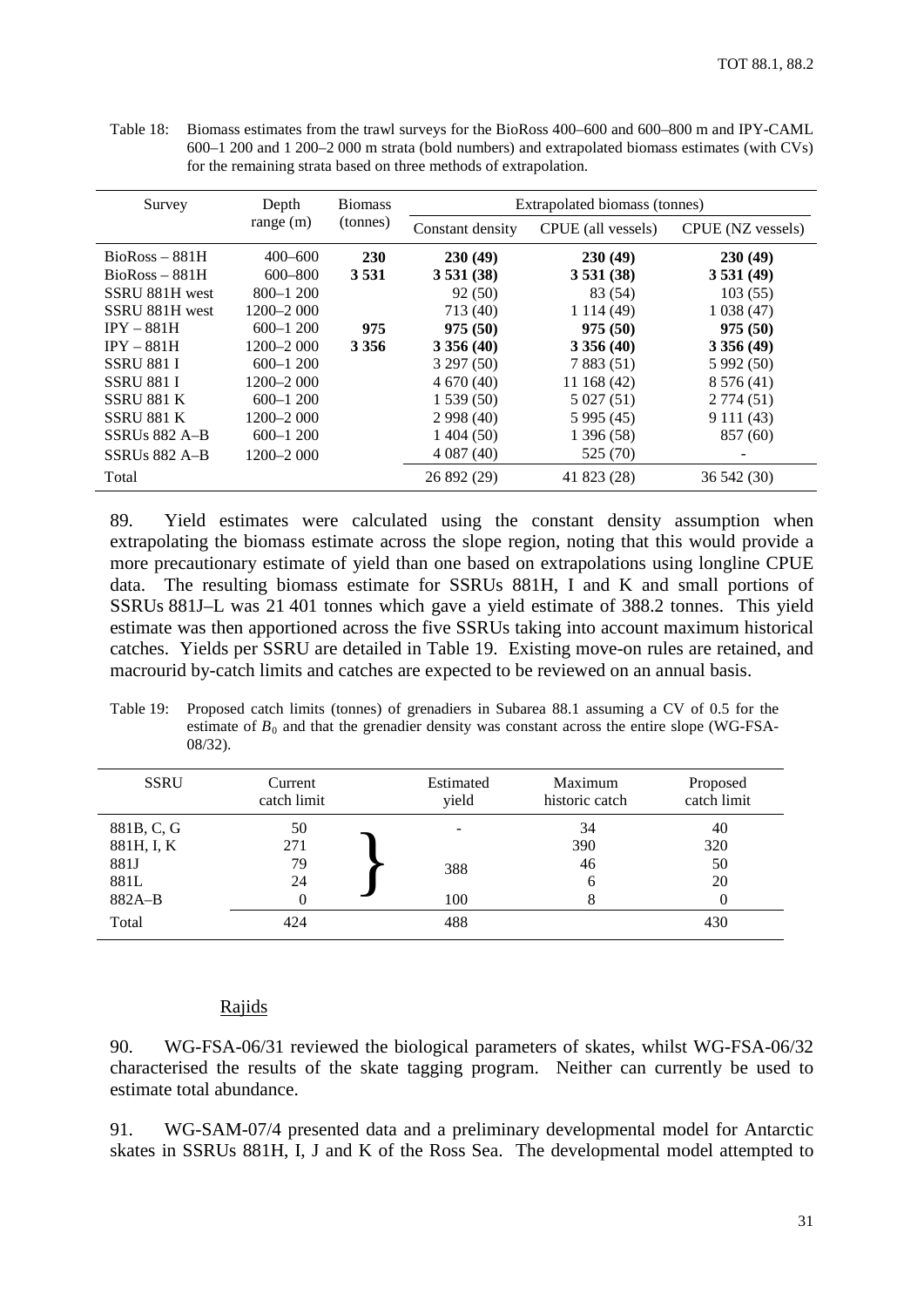create a catch history of all skates and rays in the Ross Sea, and integrate these data with the available observational data (including tag-recapture data) into a single integrated stock assessment model.

92. WG-FSA-10/25 provided a characterisation of skate catches in the Ross Sea region. The paper concluded that aspects of the catch history were very uncertain, including the species composition, the weight and number of skates caught, the proportion discarded, and the survival of those tagged. While the size composition of the commercial catch was uncertain before 2009 because of the low numbers sampled each year, data collected in the Year-of-the-Skate resulted in improved estimates of the length frequency of the catch. Tag data from the Year-of-the-Skate were also improved, with a total of about 3 300 *Amblyraja georgiana* and 700 *Bathyraja* cf. *eatoni* tagged and a total of 179 skates recaptured.

93. In the years before the Year-of-the-Skate, many aspects of the tagging data were uncertain, including the actual numbers of skates released, the initial mortality of tagged skates, the tag-loss rate and the numbers of skates scanned for tags. While updated summaries of the numbers of skate tag-releases and recaptures have been reported (WG-FSA-10/25), further work may be required. Lastly, there is uncertainty over the biological parameters, including age and growth, natural mortality, stock recruitment relationship, and size- and age-at-maturity. However, the paper noted that whilst many aspects of this uncertainty remain, the changes to the C2 data form since 2005 and the focused effort from the Year-of-the-Skate have led to substantial improvements in the data derived from the fishery.

94. In 2008, the Commission agreed to the Year-of-the-Skate, and the protocol in CCAMLR-XXVII, paragraph 4.55, was implemented.

95. In 2009, the Commission agreed that the Year-of-the-Skate should be extended to 2009/10 in order to allow for sufficient data to be collected for preliminary assessments to be made in the future (SC-CAMLR-XXIX, Annex 8, paragraphs 6.14 to 6.21).

96. During WG-FSA-10 it was concluded that the Year-of-the-Skate had been a success overall and had met its objectives to enhance data collection and improve tagging in order to develop assessments (SC-CAMLR-XXVI, Annex 5, paragraphs 6.34 and 6.35). Based on conclusions reported in WG-FSA-10/25 for data in Subareas 88.1 and 88.2 and review of data across all exploratory areas and divisions during the meeting, the Working Group concluded that data collection rates for skates could return to standard levels for these species in 2010/11 until further notice, and the mandatory skate tagging requirements could be removed from the relevant conservation measures. However, the requirement for all skates to be brought on board or alongside the hauler to be correctly identified, scanned for tags and for their condition to be assessed should be made mandatory, and the Working Group recommended that CM 33-03 be revised accordingly. Continued scanning for tags by crew and observers is imperative to enable updates to be made to preliminary assessments of skates in the future.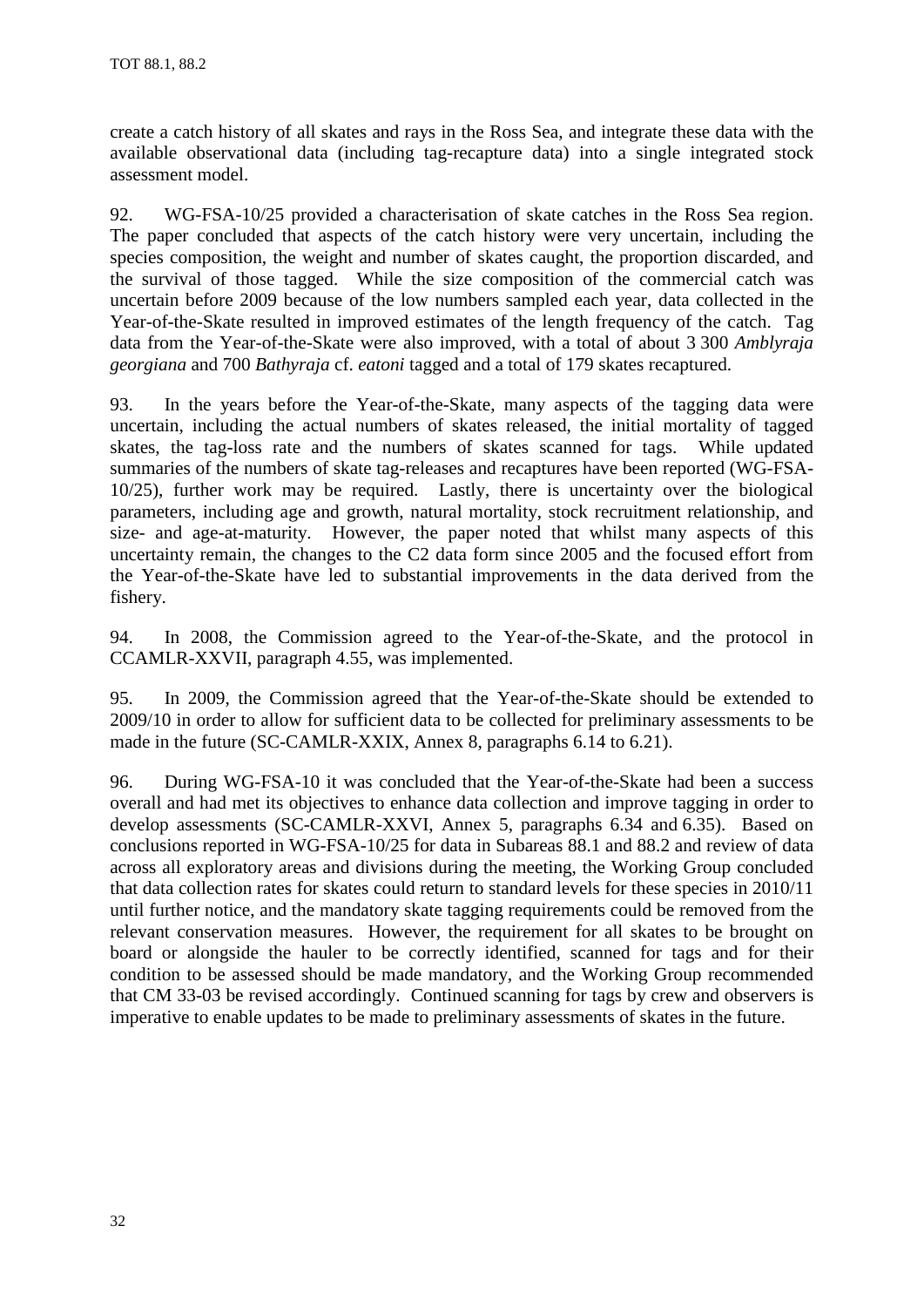# **5.3 Identification of levels of risk**

97. WG-FSA-05/21 presented risk categorisation tables for *M. whitsoni* and *A. georgiana*, which are the major by-catch species in Subareas 88.1 and 88.2 (SC-CAMLR-XXIV, Annex 5, Appendix N, Tables 5 and 6).

# **5.4 Mitigation measures**

98. WG-FSA-05/24 used a standardised CPUE analysis to determine factors affecting by-catch rates of macrourids and rajids in the exploratory fishery for toothfish in Subareas 88.1 and 88.2. The analysis was based on fine-scale haul-by-haul data and observer data from all vessels in the fishery from 1997/98 to 2004/05.

99. The major factors influencing macrourids by-catch were vessel, area and depth (SC-CAMLR-XXIV, Annex 5, Appendix N, Figures 1 and 2). Catch rates of *M. whitsoni* were highest along the shelf edge (SSRUs 881E, I, K and 882E) in depths from 600 to 1 000 m, and there was an order of magnitude difference in macrourid catch rates between different vessels. Examination of vessel characteristics showed that catch rates of macrourids were lower with the Spanish line system than with the autoline system. This effect was confounded by the bait type, as Spanish line vessels tended to use the South American pilchard as bait, whereas autoline vessels used varying species of squid and/or mackerel. However, the difference in macrourid catch rates between the few Spanish line vessels that used squid and mackerel for bait, and the majority that used pilchards, was much less than the overall difference between Spanish line and autoline vessels. Russian and Korean vessels had extremely low catch rates compared to other vessels fishing in the same location.

100. It was not possible to reliably determine factors influencing catch rates of rajids in Subareas 88.1 and 88.2 from either fine-scale or observer data because a proportion of skates are cut free and released at the surface and these are not accurately recorded or reported in either dataset (SC-CAMLR-XXIV, Annex 5, Appendix N, paragraphs 42 to 53).

101. This analysis suggested that it might be possible to reduce by-catch of macrourids in Subareas 88.1 and 88.2 by avoiding fishing in the depth ranges and areas where by-catch rates are highest. However, the Working Group noted that there is a considerable overlap with the spatial and depth distribution of *Dissostichus* spp. and area and/or depth restrictions would also impact on the ability of the fleet to catch *Dissostichus* spp.

102. The Working Group recommended that further work should be carried out in the intersessional period to compare by-catch levels arising from different gear configurations and to determine whether this information could be used to develop mitigation and avoidance measures for by-catch (SC-CAMLR-XXIV, Annex 5, paragraph 6.22).

103. The current by-catch limits and move-on rules are given in CM 33-03.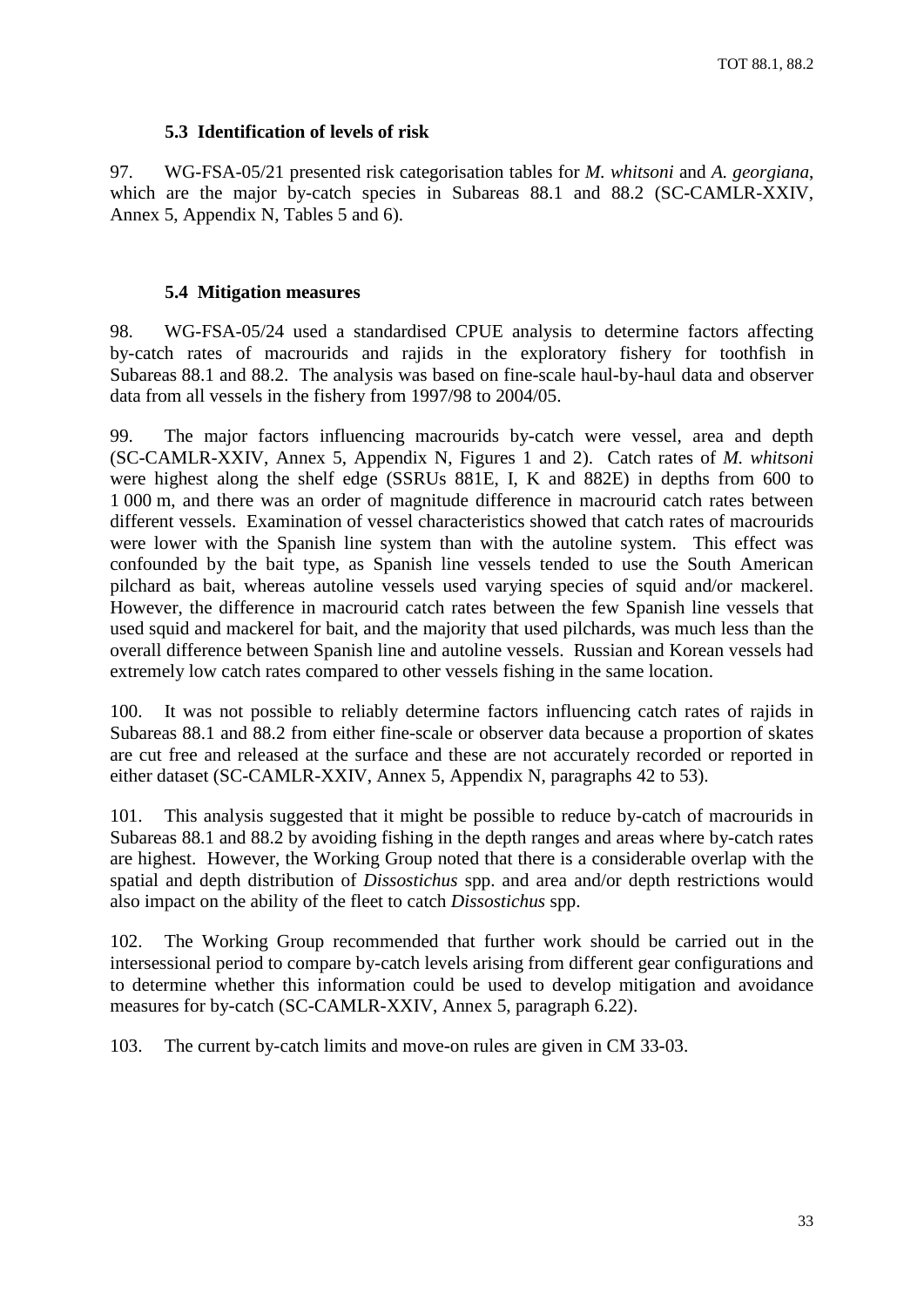# <span id="page-37-0"></span>**6. By-catch of birds and mammals**

# **6.1 By-catch removals**

104. There have been no observed seabird mortalities for the past six seasons in Subareas 88.1 and 88.2 (Table 20).

Table 20: Seabird by-catch limit, observed mortality rate and total estimated mortality of seabird by-catch in Subareas 88.1 and 88.2.

| Season  | By-catch limit<br>(number of birds) | Mortality rate<br>(birds/thousand hooks) | Total estimated mortality<br>(number of birds) |
|---------|-------------------------------------|------------------------------------------|------------------------------------------------|
| 1997/98 |                                     |                                          |                                                |
| 1998/99 |                                     |                                          |                                                |
| 1999/00 |                                     |                                          |                                                |
| 2000/01 |                                     |                                          |                                                |
| 2001/02 | $3*$                                |                                          |                                                |
| 2002/03 | $3*$                                |                                          |                                                |
| 2003/04 | $3*$                                | 0.0001                                   |                                                |
| 2004/05 | $3*$                                |                                          |                                                |
| 2005/06 | $3*$                                |                                          |                                                |
| 2006/07 | $3*$                                |                                          |                                                |
| 2007/08 | $3*$                                |                                          |                                                |
| 2008/09 | $3*$                                |                                          |                                                |
| 2009/10 | $3*$                                |                                          |                                                |
| 2010/11 | $3*$                                |                                          |                                                |

\* Per vessel during daytime setting.

105. In 2011, as in previous years, WG-IMAF agreed the risk levels of seabirds in this fishery in Subarea 88.1 is category 1 (low) south of 65°S, category 3 (average) north of 65°S and overall is category 3 and recommended (SC-CAMLR-XXX, Annex 8):

- strict compliance with CM 25-02 (but with the possibility of exemption to paragraph 4 to allow for daytime setting)
- south of 65°S, no need to restrict the longline fishing season
- north of 65°S, restrict longline fishing to the period outside at-risk species' breeding season where known/relevant unless line sink rate requirement is met at all times
- daytime setting permitted subject to line sink rate requirements and seabird by-catch limits
- no offal dumping.

106. In 2011, as in previous years, WG-IMAF agreed the risk level of seabirds in this fishery in Subarea 88.2 is category 1 (low) (SC-CAMLR-XXX, Annex 8) and recommended:

- strict compliance with CM 25-02 (but with exemption to paragraph 4 to allow for daytime setting)
- no need to restrict longline fishing season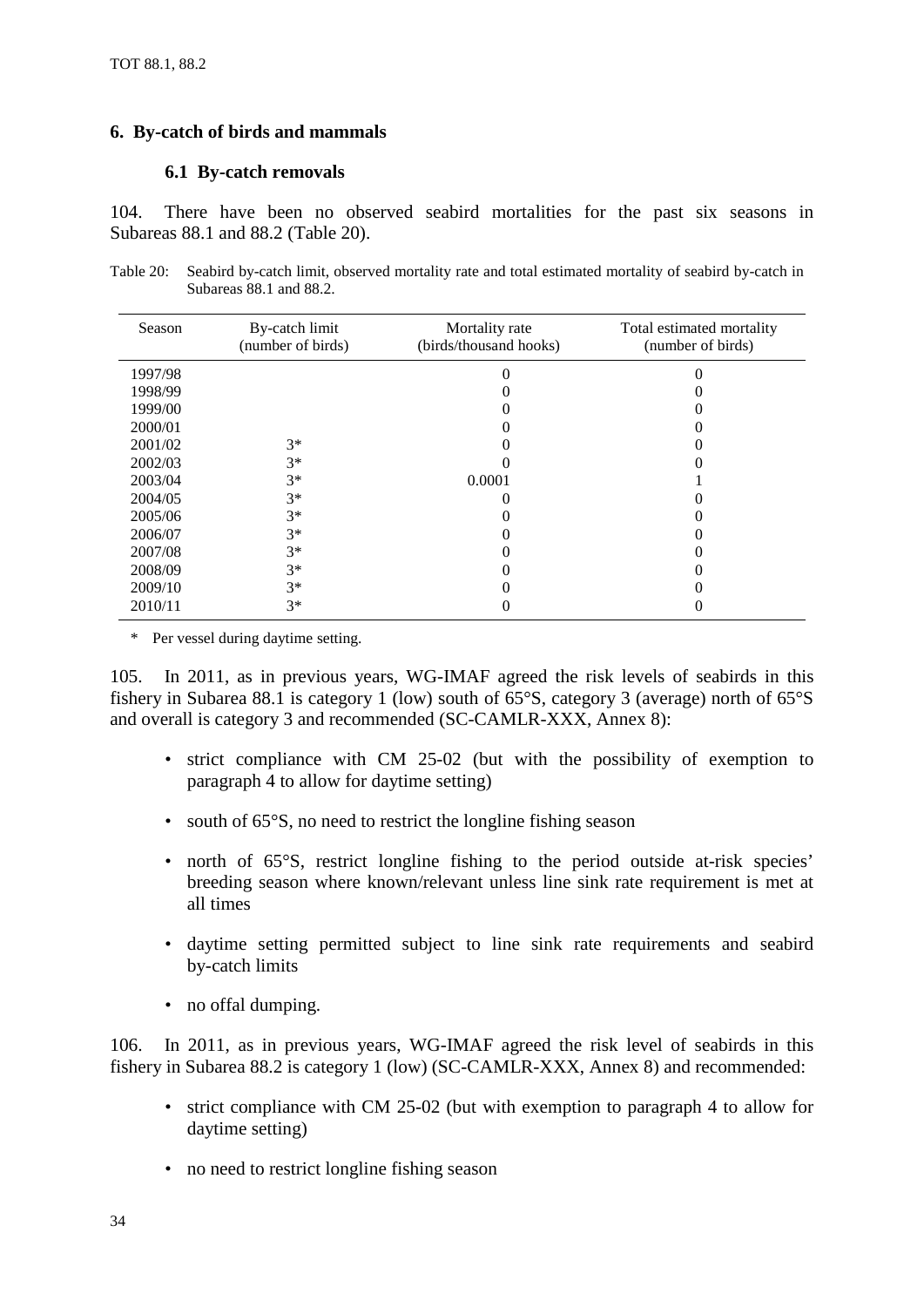- <span id="page-38-0"></span>• daytime setting permitted subject to line sink rate requirement
- no offal dumping.

# **6.2 Mitigation measures**

107. CM 25-02 applies to these areas and in recent years has been linked to an exemption for night setting in CM 24-02 and subject to a seabird by-catch limit. Offal and other discharges are regulated under annual conservation measures (e.g. CMs 41-09 and 41-10).

# **7. Ecosystem implications/effects**

108. Developments in evaluating ecosystem effects of the *D. mawsoni* fishery were discussed at the FEMA and FEMA2 Workshops (SC-CAMLR-XXVI/BG/6, paragraphs 45 to 48 and SC-CAMLR-XXVIII, Annex 4) and are summarised below.

109. Two key trophic interactions were identified as being important for *D. mawsoni*. The first concerned the nature of the interaction between toothfish predators (e.g. Type C killer whales, sperm whales and Weddell seals) and toothfish. Results from the ECOPATH model suggest that toothfish only forms about 6–7% of the diet of its predators (WG-EMM-09/42). However, it was noted that the consumption of toothfish in particular locations, at particular times of the year, or by particular parts of the population may be especially important to predators, even though the total consumption of toothfish by all individuals of a species is relatively low. This may be more important if there are small sub-populations of predators. WG-EMM-09/42 also noted that a balanced ecosystem model for the Ross Sea provided no support for the hypothesis that depletion of toothfish stocks would greatly change the diet of toothfish predators.

110. The second key trophic interaction was between toothfish and its prey – in particular demersal fish species. Results from the ECOPATH model suggest that toothfish consumes 70% of the annual production of demersal species (WG-EMM-07/18), and so a reduction of the toothfish population could have a large impact on the natural mortality of these species. The FEMA Workshop recognised the additional complex interaction with the fishery, whereby demersal fish are taken as by-catch, so that a reduction in natural mortality may be partially offset by an increase in fishing mortality.

111. The FEMA and FEMA2 Workshops considered that it was important to further develop the ecosystem modelling work in the Ross Sea to specifically address these interactions, including a scoping exercise be undertaken to determine the complexity of the model. They noted that models would need to be spatially and temporally explicit to take into account the spatio–temporal effects of the predation. They considered that a Minimum Realistic Model approach would be most appropriate. Given the paucity of data, they agreed that the model should be as simple as possible, yet complex enough to test the key functional relationships, and that modelling results in the first instance would by necessity need to be used in a strategic, rather than tactical, sense.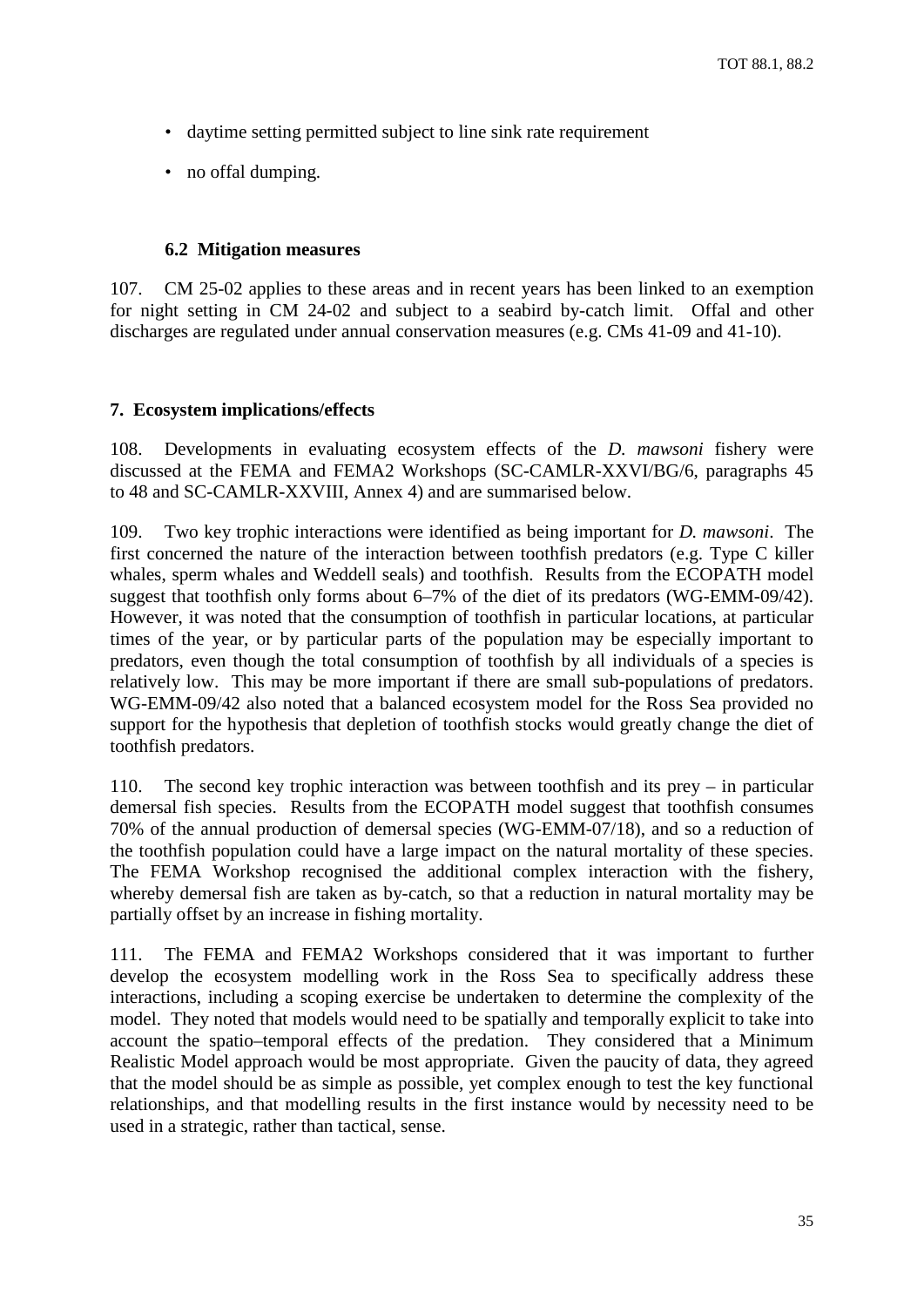112. The workshops also noted that the modelling was likely to identify a number of areas requiring extra data collection. These included understanding the 3-D foraging area of toothfish, its predators and its prey and how it may change seasonally and spatially, as well as a better understanding of toothfish movements, spawning dynamics and early life history.

113. In regard to spatial overlap, the FEMA2 Workshop examined information on foraging patterns of marine mammals and concluded that the available evidence suggests that the spatial overlap of Weddell seals and killer whales with the fishery is negligible. However, information currently available addressed the distribution of predators (and toothfish) only during summer. Information on toothfish distribution, and the distribution and behaviour of predators in winter may assist this analysis of potential overlap. The Working Group noted that models such as the SPM could be used to help evaluate whether this would be important.

114. The FEMA2 Workshop noted that the decision rule to estimate long-term precautionary yield for toothfish to satisfy Article II of the Convention (which relates to maintenance of ecological relationships between harvested, dependent and related species) is the proportion of spawning biomass permitted to escape the fishery to safeguard predators. This is set at 50% for the Ross Sea, as well as all other assessed toothfish fisheries.

115. The FEMA2 Workshop noted that the escapement level in the decision rule for the spawning biomass may need to be modified upwards if the size/age classes of *Dissostichus* spp. that are important prey for predators are reduced below a suitable escapement level for those classes.

116. WG-SAM-10/21 reported on progress towards a Minimum Realistic Model for investigating trophic relationships between *D. mawsoni* and four groups of demersal fish in the Ross Sea, Antarctica. The paper outlined an approach that could be taken to investigate potential changes in the trophic relationships between *D. mawsoni* and (i) macrourids (especially Whitson's grenadier, *Macrourus whitsoni*); (ii) icefish (especially *Chionobathyscus dewitti*); (iii) deep-sea cods (especially violet cod, *Antimora rostrata*); and (iv) eel (moray) cods (*Muraenolepis* spp.). While no results were available as yet, the authors indicated that work was ongoing and would be presented to the Scientific Committee working groups in due course.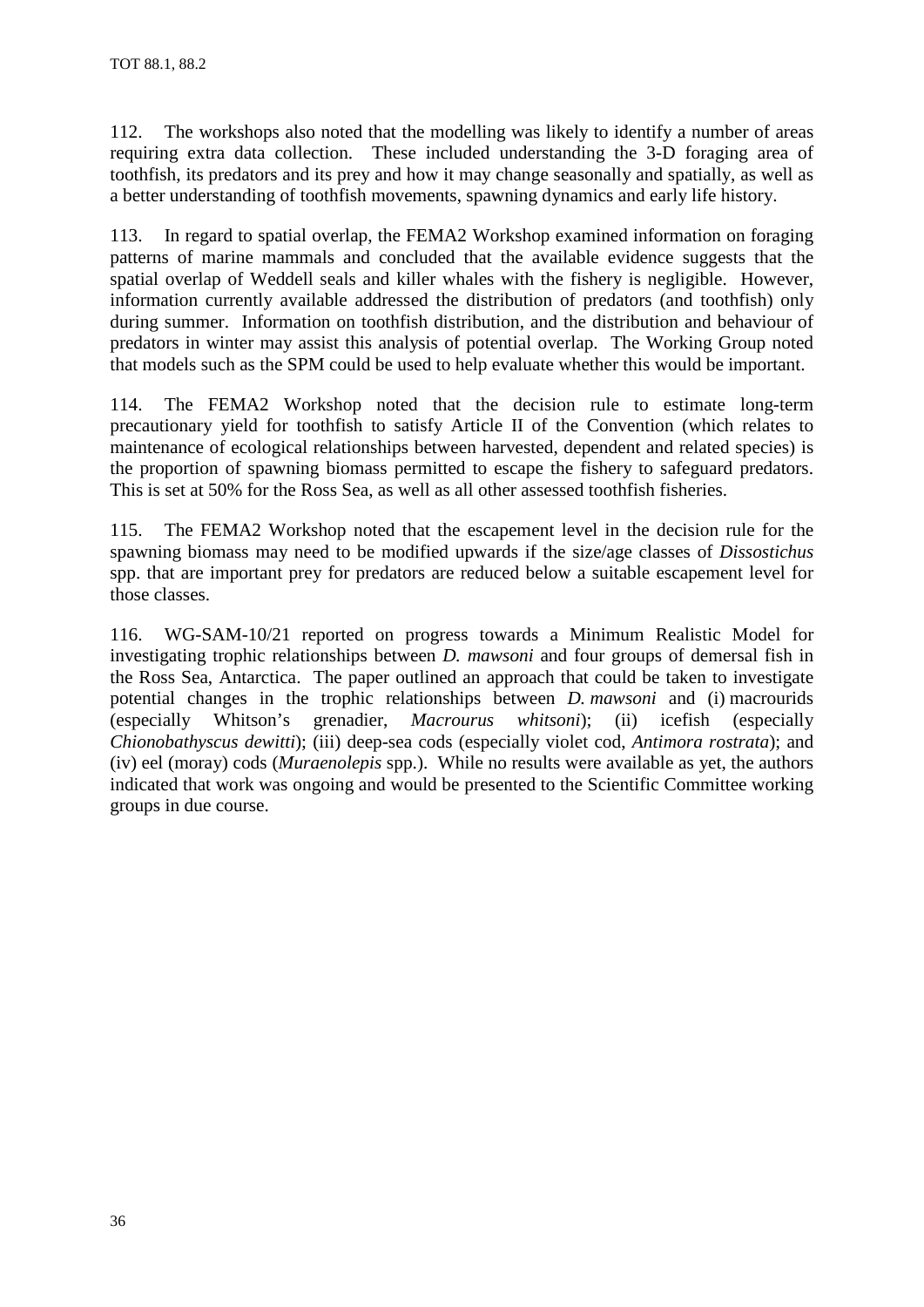# <span id="page-40-0"></span>**8. Harvest controls and management advice**

# **8.1 Conservation measures**

| Table 21: Limits on the exploratory fishery for <i>Dissostichus</i> spp. in Subarea 88.1 in force (CM 41-09) and |
|------------------------------------------------------------------------------------------------------------------|
| advice to the Scientific Committee for 2011/12.                                                                  |

| Element                     | Limit in force                                                                                                                                                             | Advice for 2011/12             |
|-----------------------------|----------------------------------------------------------------------------------------------------------------------------------------------------------------------------|--------------------------------|
| Access (gear)               | Limited to notified vessels using longlines.                                                                                                                               | Revise                         |
| Catch limit                 | Precautionary catch limit for Dissostichus spp. was<br>2 850 tonnes for Subarea 88.1 applied as follows:                                                                   | Revise                         |
|                             | SSRUs A, D, E, F and $M - 0$ tonnes<br>SSRUs B, C and $G - 372$ tonnes total<br>SSRUs H, I, $K - 2$ 104 tonnes total<br>SSRUs J and $L - 374$ tonnes.                      |                                |
| Season                      | 1 December to 31 August                                                                                                                                                    | Same period                    |
| Fishing<br>operations       | In accordance with CM 41-01 and the setting of research hauls<br>is not required (Annex B, paragraphs 3 and 4).                                                            | Carry forward                  |
| By-catch                    | Regulated by CMs 33-03 and 41-09.                                                                                                                                          | Carry forward                  |
| Mitigation                  | In accordance with CM 25-02, except paragraph 5 if<br>requirements of CM 24-02 are met.                                                                                    | Carry forward                  |
|                             | Daylight setting allowed under CM 24-02, subject to a catch<br>limit of three seabirds per vessel.                                                                         | Carry forward                  |
| <b>Observers</b>            | Each vessel to carry at least two scientific observers, one of<br>whom shall be appointed in accordance with the CCAMLR<br>Scheme of International Scientific Observation. | Carry forward                  |
| VMS                         | To be operational in accordance with CM 10-04.                                                                                                                             | Carry forward                  |
| <b>CDS</b>                  | In accordance with CM 10-05.                                                                                                                                               | Carry forward                  |
| Research                    | Undertake research plan and tagging program as set out in<br>CM 41-01, Annexes B and C.                                                                                    | Carry forward                  |
|                             | Toothfish tagged at a rate of at least one fish per tonne green<br>weight caught.                                                                                          | Carry forward                  |
| Data                        | Daily and five-day catch and effort reporting under CMs 23-01<br>and 23-07.                                                                                                | Carry forward                  |
|                             | Haul-by-haul catch and effort data under CM 23-04.<br>Biological data reported by the CCAMLR scientific observer.                                                          | Carry forward<br>Carry forward |
| Target species              | For the purposes of CMs 23-01 and 23-04, the target species is<br>Dissostichus spp. and the by-catch is any species other than<br>Dissostichus spp.                        | Carry forward                  |
| Environmental<br>protection | Regulated by CMs 22-06, 22-07, 22-08 and 26-01.                                                                                                                            | Carry forward                  |
| Additional<br>element       | Fishing within 10 n miles of Balleny Islands is prohibited.                                                                                                                | Carry forward                  |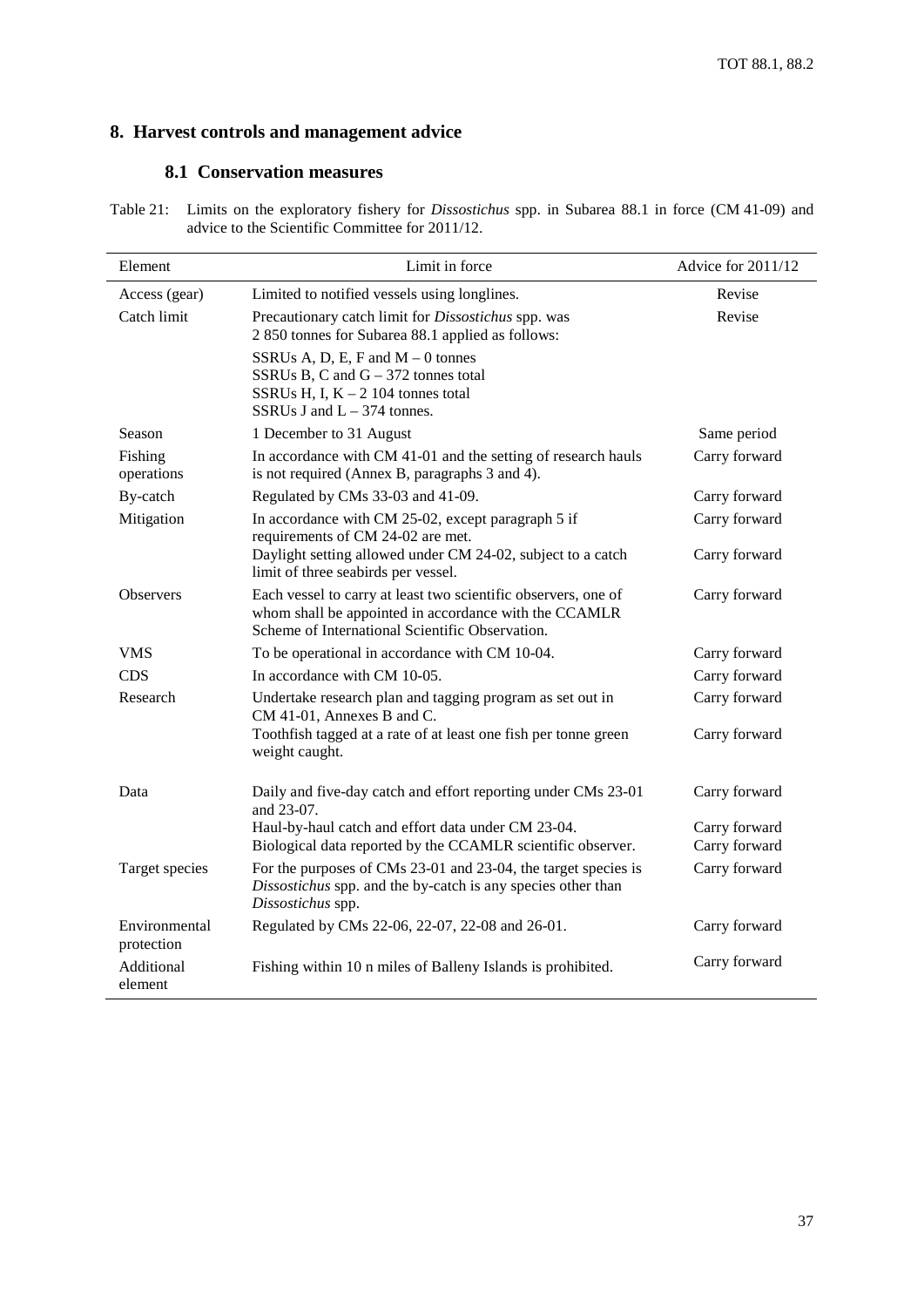| Element                     | Limit in force                                                                                                                                                                                                                   | Advice for 2011/12 |
|-----------------------------|----------------------------------------------------------------------------------------------------------------------------------------------------------------------------------------------------------------------------------|--------------------|
| Access (gear)               | Limited to notified vessels using longlines.                                                                                                                                                                                     | Revise             |
| Catch limit                 | Precautionary catch limit for <i>Dissostichus</i> spp. was 575 tonnes<br>for Subarea 88.2 south of 65°S, applied as follows:<br>SSRUs A and $B - 0$ tonnes<br>SSRUs C, D, F and $G - 214$ tonnes total<br>SSRU $E - 361$ tonnes. | Revise             |
| Season                      | 1 December to 31 August                                                                                                                                                                                                          | Same period        |
| Fishing<br>operations       | In accordance with CM 41-01 and the setting of research hauls<br>is not required (Annex B, paragraphs 3 and 4).                                                                                                                  | Carry forward      |
| By-catch                    | Regulated by CMs 33-03 and 41-10.                                                                                                                                                                                                | Carry forward      |
| Mitigation                  | In accordance with CM 25-02, except paragraph 4 if<br>requirements of CM 24-02 are met.                                                                                                                                          | Carry forward      |
|                             | Daylight setting allowed under CM 24-02.                                                                                                                                                                                         | Carry forward      |
| <b>Observers</b>            | Each vessel to carry at least two scientific observers, one of<br>whom shall be appointed in accordance with the CCAMLR<br>Scheme of International Scientific Observation.                                                       | Carry forward      |
| <b>VMS</b>                  | To be operational in accordance with CM 10-04.                                                                                                                                                                                   | Carry forward      |
| <b>CDS</b>                  | In accordance with CM 10-05.                                                                                                                                                                                                     | Carry forward      |
| Research                    | Undertake research plan and tagging program as set out in<br>CM 41-01, Annexes B and C.                                                                                                                                          | Carry forward      |
|                             | Toothfish tagged at a rate of at least one fish per tonne green<br>weight caught.                                                                                                                                                | Carry forward      |
| Data                        | Daily and five-day catch and effort reporting under CMs 23-01<br>and 23-07.                                                                                                                                                      | Carry forward      |
|                             | Haul-by-haul catch and effort data under CM 23-04.                                                                                                                                                                               | Carry forward      |
|                             | Biological data reported by the CCAMLR scientific observer.                                                                                                                                                                      | Carry forward      |
| Target species              | For the purposes of CMs 23-01 and 23-04, the target species is<br>Dissostichus spp. and the by-catch is any species other than<br>Dissostichus spp.                                                                              | Carry forward      |
| Environmental<br>protection | Regulated by CMs 22-06, 22-07, 22-08 and 26-01.                                                                                                                                                                                  | Carry forward      |

Table 22: Limits on the exploratory fishery for *Dissostichus* spp. in Subarea 88.2 in force (CM 41-10) and advice to the Scientific Committee for 2011/12.

# **8.2 Management advice**

117. The constant catch for which there was median escapement of 50% of the median preexploitation spawning biomass level at the end of the 35-year projection period for the Ross Sea (Subarea 88.1 and SSRUs 882A–B) was 3 282 tonnes. At this yield, there is a less than 10% chance of spawning biomass dropping to less than 20% of the initial biomass. A yield of 3 282 tonnes is therefore recommended.

118. The Working Group noted that the estimated catch associated with the 65 prescribed sets in WG-FSA-11/47 is 40 tonnes (range 22–71 tonnes). The Working Group recommended that a research catch of 40 tonnes should be set aside to allow the pre-recruit survey to be conducted immediately following the closure of the fishery in Subarea 88.1. The